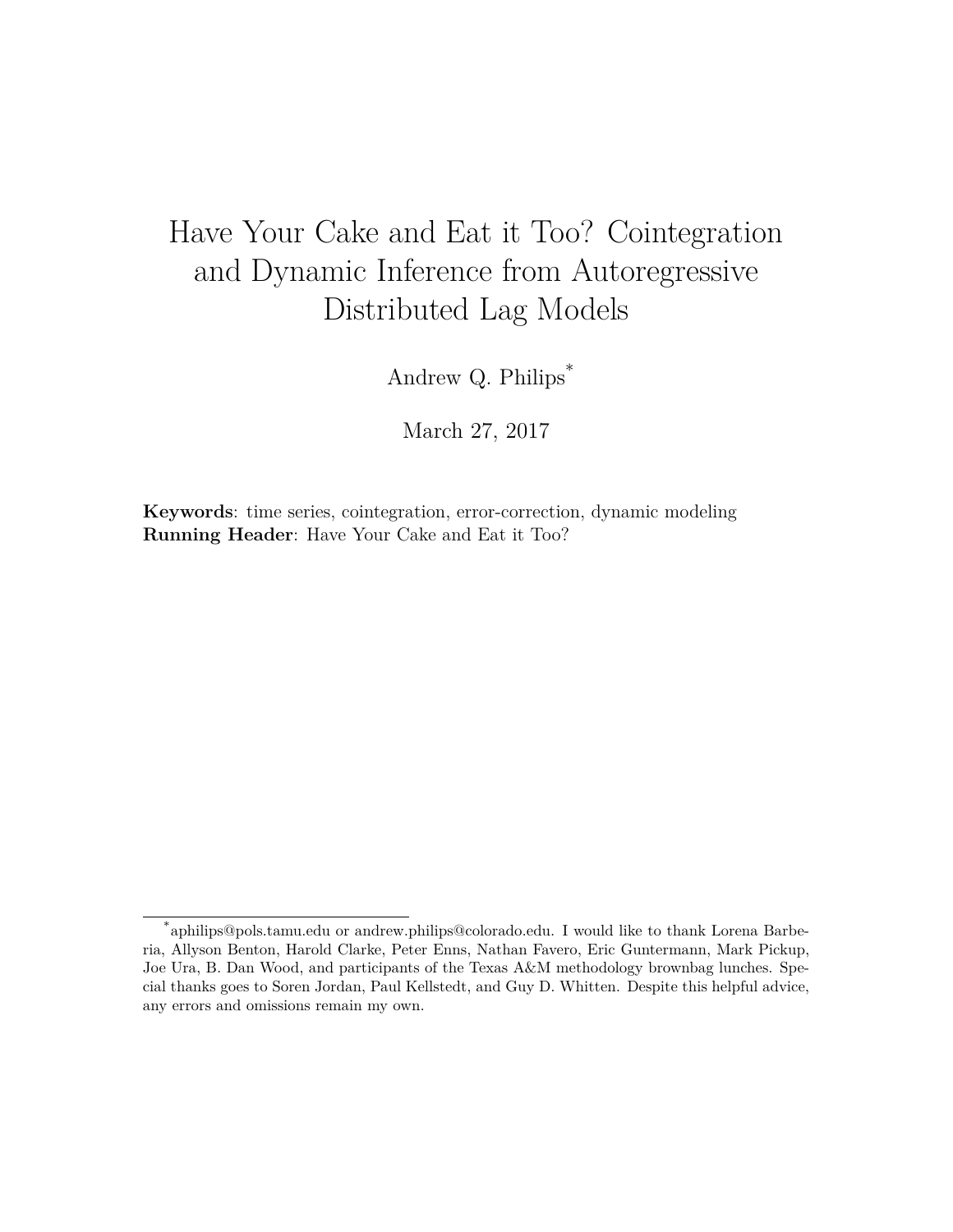### **Abstract:**

Although recent articles have stressed the importance of testing for unit-roots and cointegration in time series analysis, practitioners have been left without a straightforward procedure to implement this advice. I propose using the autoregressive distributed lag model and bounds cointegration test as an approach to dealing with some the most commonly encountered issues in time series analysis. Through Monte Carlo experiments I show that this procedure performs better than existing cointegration tests under a variety of situations. I illustrate how to implement this strategy with two step-by-step replication examples. To further aid users, I have designed software programs in order to test and dynamically model the results from this approach.

**Replication Materials**: The data, code, and any additional materials required to replicate all analyses in this article are available on the *American Journal of Political Science Dataverse* within the Harvard Dataverse Network, at: <http://dx.doi.org/10.7910/DVN/MPQQC0>.

**Word Count**: Manuscript 8,164 (Word), 8,140 (wordcounter.net).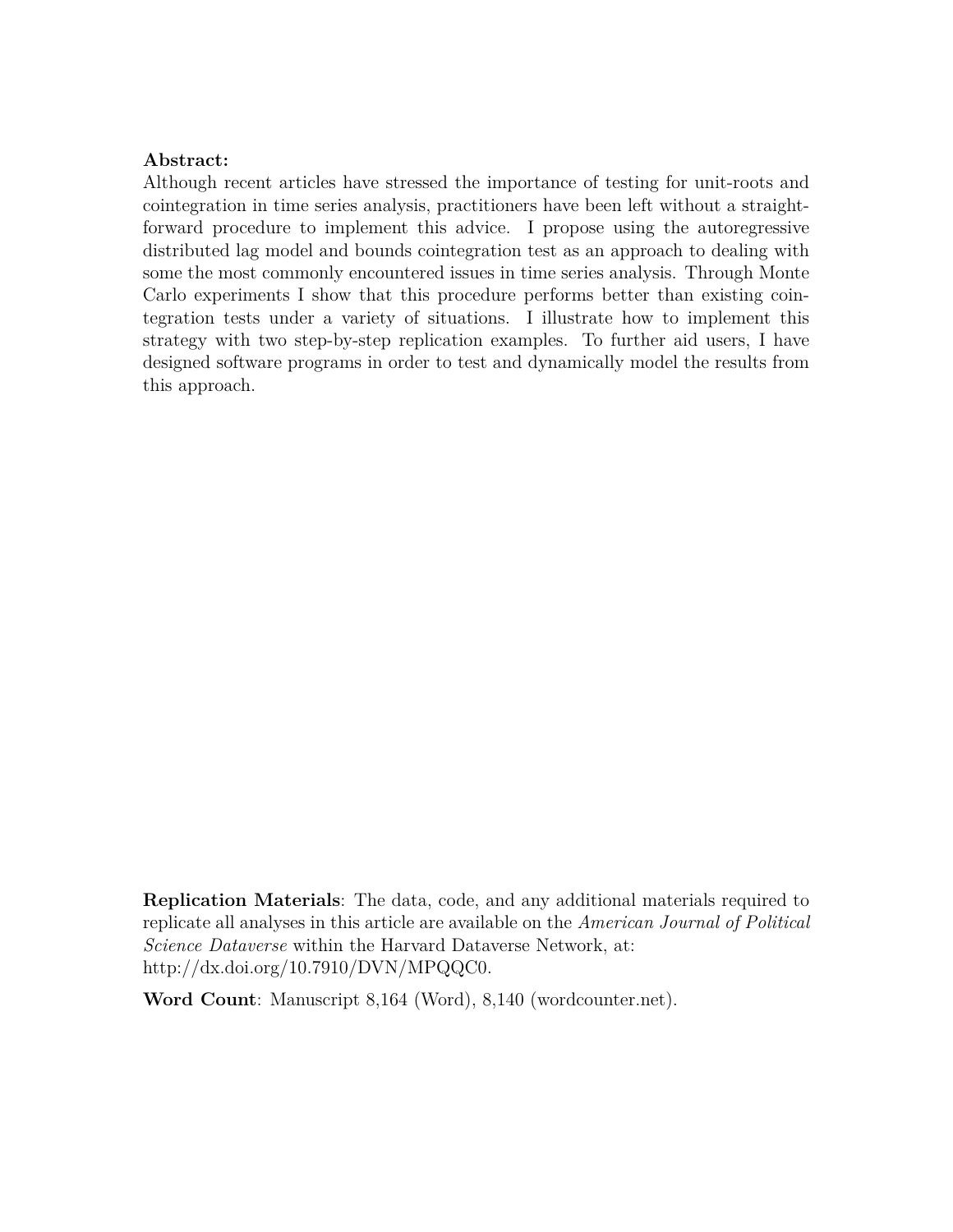Recent work in the time series literature has stressed the importance of testing for unit roots as well as the existence of long-run relationships—or cointegration between variables.<sup>1</sup> Since the presence or absence of each of these characteristics ultimately determines the appropriate model, failure to perform such pretesting makes spurious inferences more likely. Even with existing tools designed to identify unitroots and test for cointegration, short series, the weak power of statistical tests, and the dangers of overfitting make pretesting time series data particularly problematic. Although recent articles have helped to identify these issues (Grant and Lebo 2016; Keele, Linn and Webb 2016), users have been left without a straightforward solution about how to deal with such problems.2

I propose using the autoregressive distributed lag model and associated bounds testing procedure (ARDL-bounds) developed by Pesaran, Shin and Smith (2001) as a comprehensive approach to model specification and cointegration testing. Depending on the results of the cointegration test, this strategy absolves users from having to distinguish between stationary (henceforth  $I(0)$ ) and first-order non-stationary  $(I(1))$ regressors. This is an advantage since unit-root testing is difficult in short series, and introduces, "a further degree of uncertainty into the analysis" (Pesaran, Shin and Smith 2001, p. 289). The ARDL-bounds procedure involves:

<sup>1</sup>Covariance stationary series exhibit constant mean, variance, and covariance. A linear combination of two or more first-order non-stationary series that yields a stationary series is said to be cointegrating.

<sup>2</sup>Grant and Lebo (2016) provide two solutions, including the one discussed herein. However, their discussion is brief.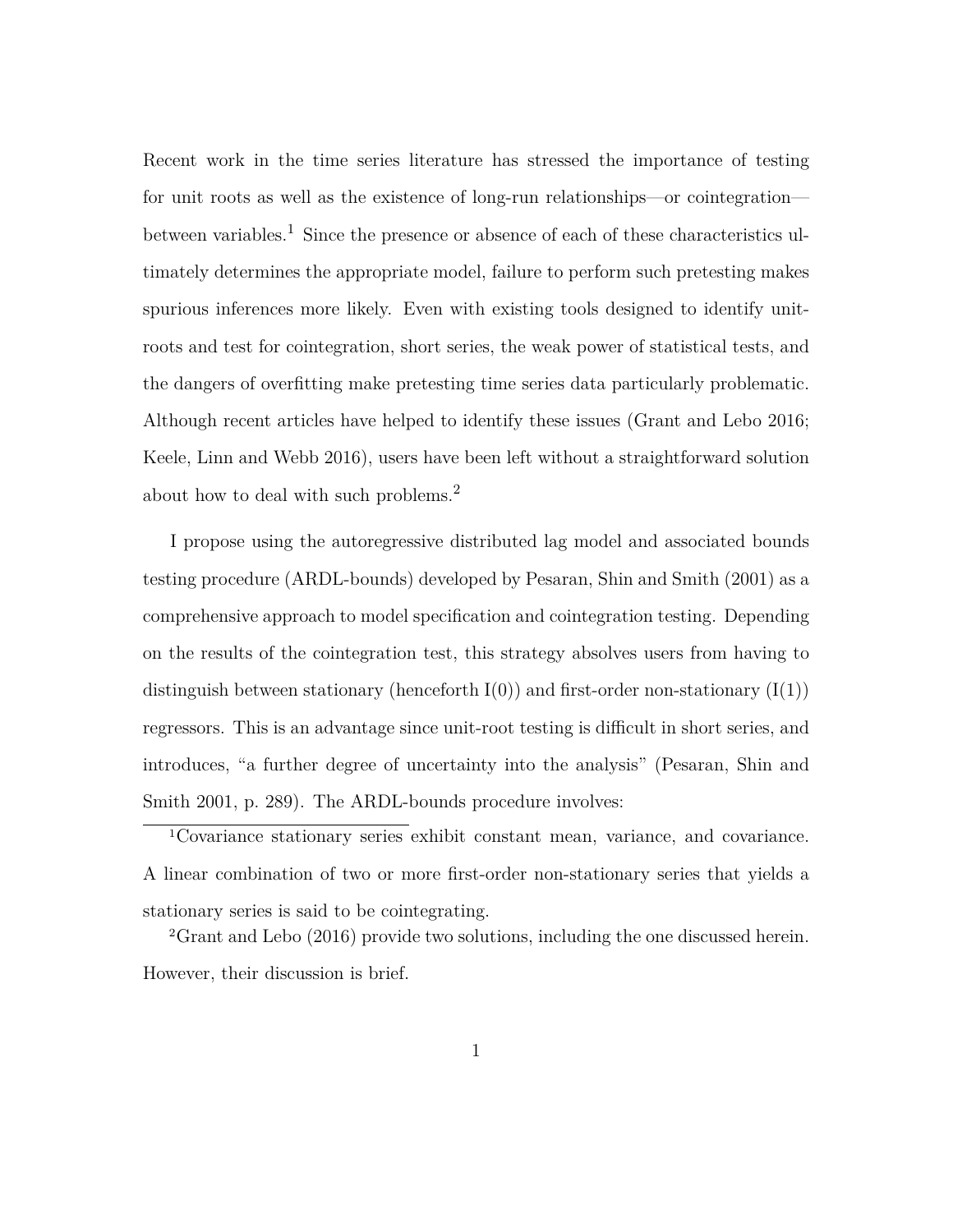- 1. Ensuring the dependent variable is I(1).
- 2. Ensuring the independent variables are not explosive or higher orders of integration than  $I(1)$ .
- 3. Estimating the ARDL model in error-correction form, and ensuring there is no autocorrelation.
- 4. Performing the bounds test for cointegration. Three possibilities result: (a) all regressors are  $I(1)$  and cointegrating (b) all regressors are  $I(0)$ —by definition, they cannot cointegrate—or (c) indeterminate. An indeterminate result may still find cointegration among some of the independent variables, although further testing and re-specification (in Step 3) is required.

Surprisingly, while this method is popular in other fields (over 5,300 cites on Google Scholar as of September 2016), it has been cited and implemented only twice among the *American Political Science Review*, *American Journal of Political Science*, *Journal of Politics*, and *Political Analysis*: Dickinson and Lebo (2007) and Grant and Lebo (2016).

Four contributions stand out in this article. First, I discuss why an additional time series procedure is necessary, given recent debates about the role of errorcorrection models (Esarey 2016; Grant and Lebo 2016; Helgason 2016; Keele, Linn and Webb 2016). Second, I use Monte Carlo experiments to compare the performance of the ARDL-bounds cointegration test against existing alternatives, under a variety of scenarios that practitioners typically encounter. I also examine how well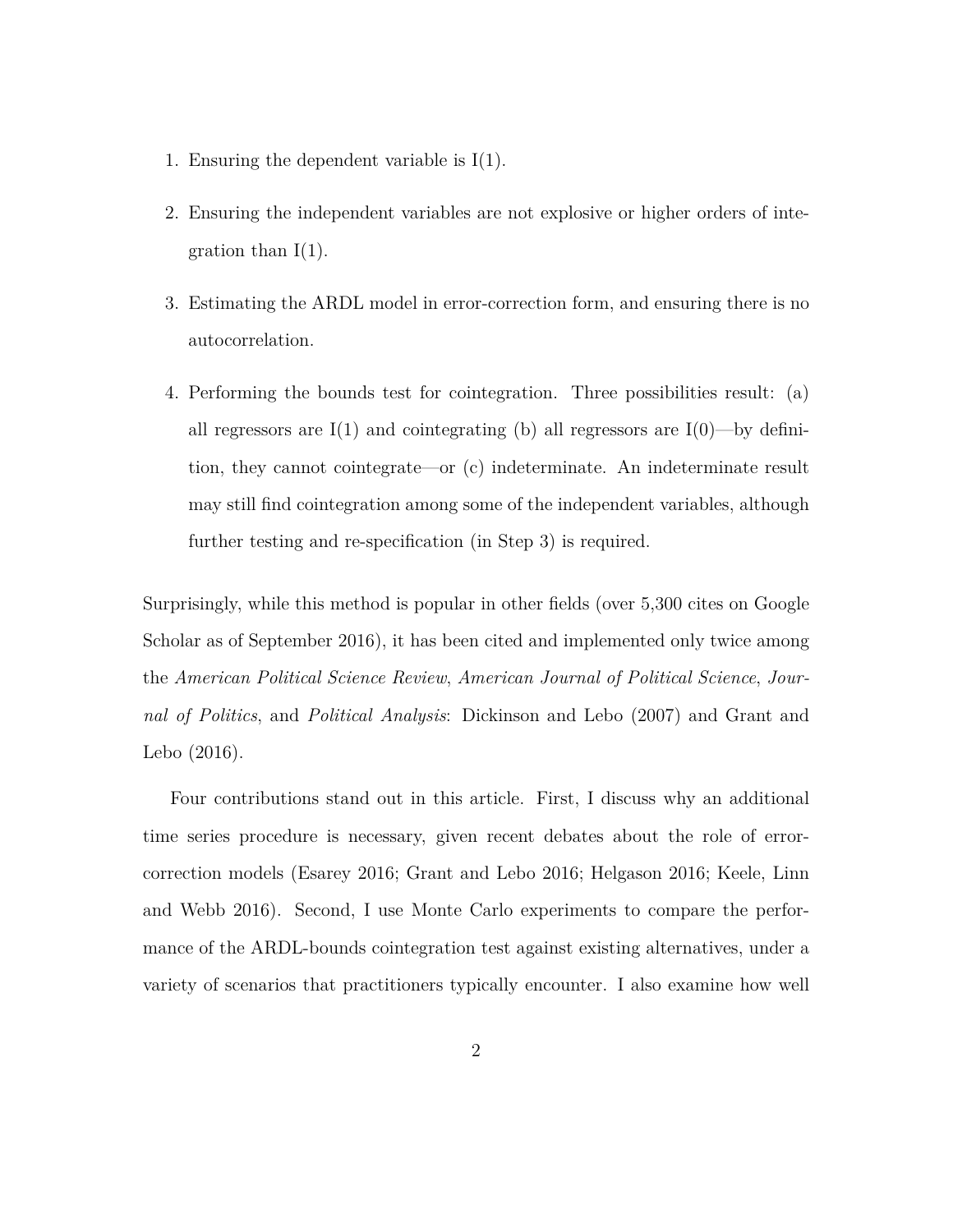the model recovers substantively interesting effects, such as long-run multipliers or adjustment parameters. Third, I demonstrate the utility of the ARDL-bounds approach and the merits of dynamic interpretation through two replications. Finally, I conclude with guidelines for implementing this procedure, and introduce software programs designed to help practitioners with cointegration testing and exploring the substantive implications of their results.

### **Unit Roots and Cointegration in Time Series**

Consider a general autoregressive distributed lag  $ARDL(p,q)$  model where a series,  $y_t$ , is a function of a constant term,  $\alpha_0$ , past values of itself stretching back *p* periods, contemporaneous and lagged values of an independent variable,  $x_t$ , of lag order  $q$ , and an independent, identically distributed error term:

$$
y_t = \alpha_0 + \sum_{i=1}^p \alpha_i y_{t-i} + \sum_{j=0}^q \beta_j x_{t-j} + \varepsilon_t, \qquad \varepsilon_t \sim N(0, \sigma^2)
$$
 (1)

The data-generation process for the dependent and independent variables determines how Equation 1 is estimated. If variables on both the left- and right-hand side are I(0), they will exhibit constant mean, variance, and covariance, and the  $ARDL(p,q)$ shown in Equation 1 may be used.<sup>3</sup> Since additional lags may induce multicollinearity, lag order restrictions are often imposed. A common restriction is the  $ARDL(1,1)$ 

<sup>&</sup>lt;sup>3</sup>The stationarity condition for  $y_t$  is given as  $|\sum_{i=1}^p \alpha_i|$  < 1. Such variables are said to be covariance stationary.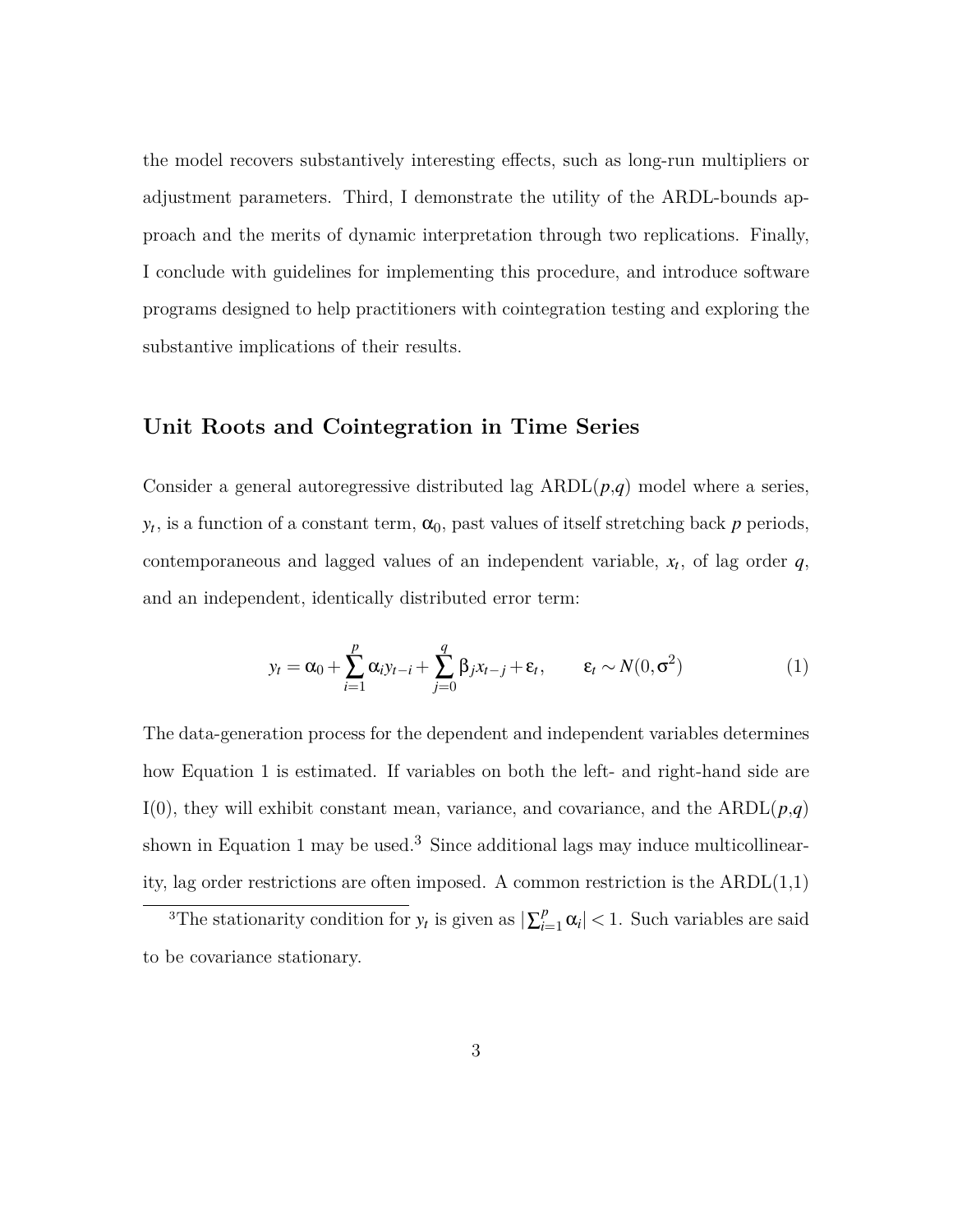model:

$$
y_t = \alpha_0 + \alpha_1 y_{t-1} + \beta_0 x_t + \beta_1 x_{t-1} + \varepsilon_t
$$
\n<sup>(2)</sup>

The contemporaneous effect of  $x_t$  on  $y_t$  is given by  $\beta_0$ . The magnitude of  $\alpha_1$  informs us about the "memory" of  $y_t$  (De Boef and Keele 2008). Assuming  $0 < \alpha_1 < 1$ , larger values indicate that movements in  $y_t$  take longer to dissipate.<sup>4</sup> The long-run effect (or long-run multiplier) is the total effect that a change in  $x_t$  has on  $y_t$ . It is given as  $\kappa_1 = \frac{(\beta_0 + \beta_1)}{(1 - \alpha_1)}$  $\frac{p_0+p_1}{(1-\alpha_1)}$ , and its variance is typically approximated using the delta method.

The generalized error-correction model (GECM) may also be used if all variables are I(0); the most common form is the one-step GECM:

$$
\Delta y_t = \alpha_0 + \alpha_1^* y_{t-1} + \beta_0 \Delta x_t + \beta_1^* x_{t-1} + \varepsilon_t
$$
\n(3)

where the first-difference of  $y_t$  is a function of a constant term,  $\alpha_0$ , its own lag,  $y_{t-1}$ , the first-difference of  $x_t$  and its lag,  $x_{t-1}$ , and an i.i.d. error term,  $\varepsilon_t$ . Although the  $GECM$  is algebraically equivalent to the  $ARDL(1,1)$  model, interpretation changes. Contemporaneous effects of a change in  $x_t$  on  $y_t$  are still given by  $\beta_0$ . The rate of adjustment, or the speed at which the total effect of a change of  $x_t$  accumulates in *y*<sub>*t*</sub>, is given by  $\alpha_1^*$ . It is used in calculating the long-run multiplier,  $\kappa_1 = -\frac{\beta_1^*}{\alpha_1^*}$ . Although obtaining variance estimates of the short-run effect is straightforward, the variance around  $\kappa_1$  must be approximated using the Bewley transformation or the

<sup>&</sup>lt;sup>4</sup>Values of  $\alpha_1$  greater than one suggest an explosive series or model misspecification. Values less than zero suggest the series is over-correcting or oscillating; this is rare in the social sciences.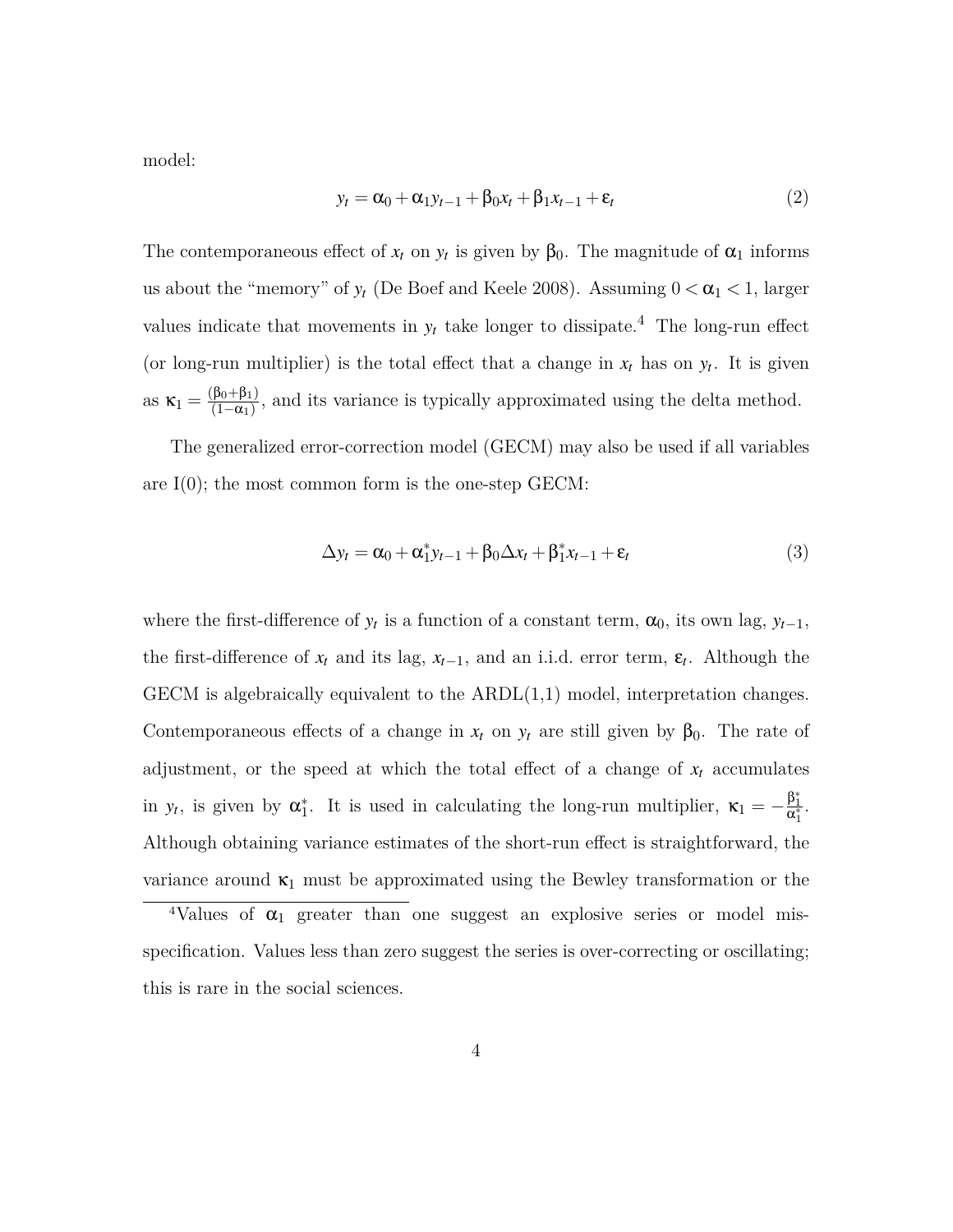delta method (De Boef and Keele 2008).

The GECM is also ideal for when the dependent and independent variables are I(1) *and* cointegrating. In our bivariate example, if there exists some linear combination of the two I(1) series that results in a stationary series, they are said to be cointegrating. Testing is often performed using the Engle-Granger "two-step" approach (Engle and Granger 1987), which involves regressing  $y_t$  on  $x_t$ :

$$
y_t = \kappa_0 + \kappa_1 x_t + z_t \tag{4}
$$

If both variables are  $I(1)$ , there exists one cointegrating relationship if the residuals in Equation 4,  $z_t$ , are stationary.<sup>5</sup> More generally, a sufficient condition to use an error-correction model is if all variables are  $I(1)$  and cointegrating.<sup>6</sup>

Even if both series are  $I(1)$ , there may not always be an underlying cointegrating relationship between them. Practitioners often conflate re-equilibration with errorcorrection, and fail to test for cointegration (Grant and Lebo 2016).<sup>7</sup> Even if  $x_t$  and  $y_t$  are I(1), without cointegration, there cannot be a long-run relationship between them, since (rewriting Equation 4) the linear combination of the series,  $z_t = (y_{t-1} -$ 

<sup>&</sup>lt;sup>5</sup>The is true for any *k* series, which can have up to  $k-1$  cointegrating relationships.

<sup>&</sup>lt;sup>6</sup>This condition is sufficient but not necessary; one could use other models (e.g. first-differences). I focus on I(1) series since higher orders of integration are rare in political science, although this excludes the possibility of multi-cointegration (Enders 2010, pp. 380-382).

<sup>7</sup>While cointegrating relationships can be estimated using GECMs, estimating GECMs does not necessarily mean two or more series are cointegrated.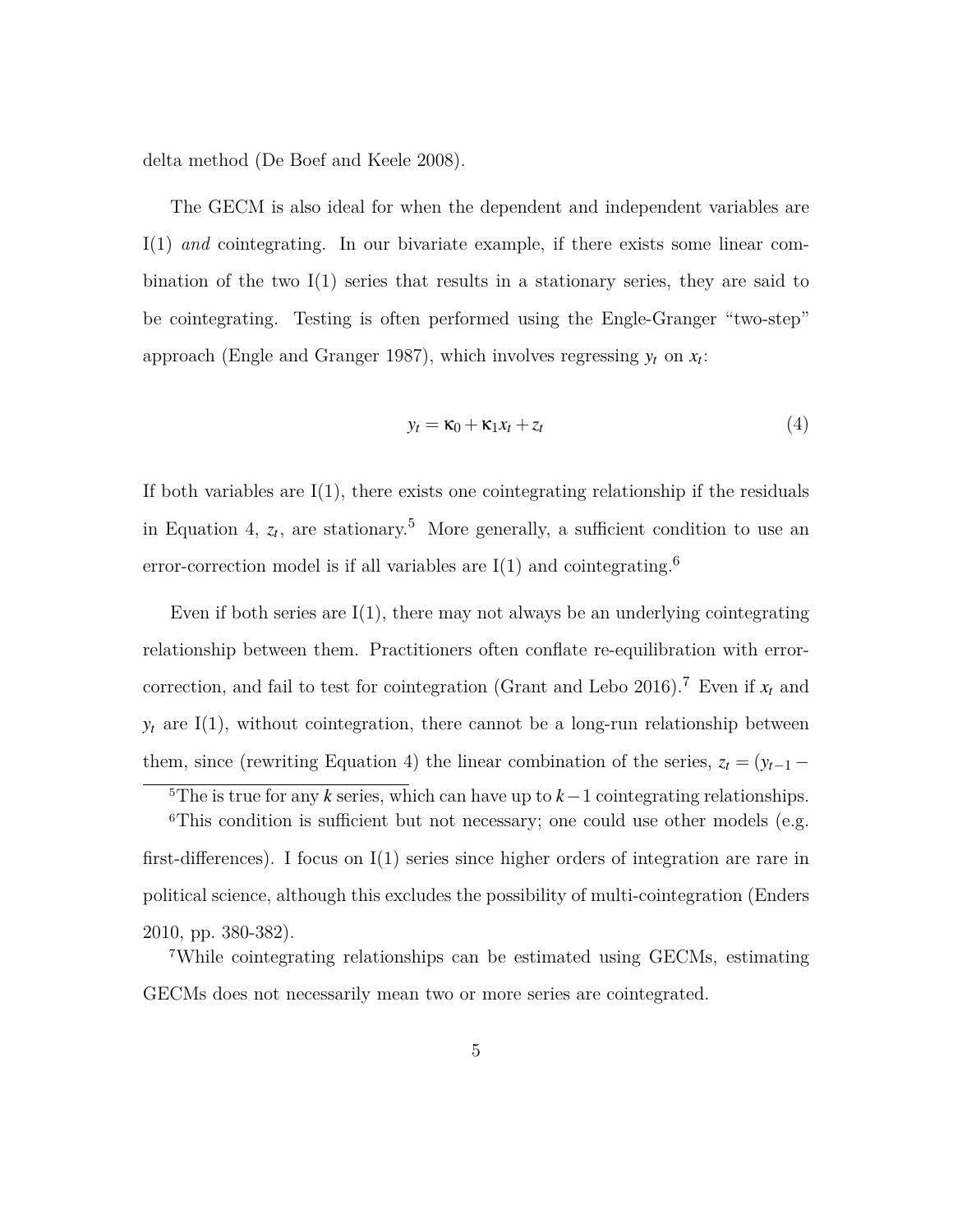$\kappa_0 - \kappa_1 x_{t-1}$ ) will not be stationary. If all variables are I(1) but *not* cointegrating, the series can only be analyzed in first-differences, since there still may exist a short-run relationship.

The recommendations above are straightforward in theory. In practice, identifying the correct model is non-trivial. For one, unit-root tests often have size distortions and low power in small samples, making it difficult to determine whether a variable is  $I(0)$  or  $I(1)$  (Maddala and Kim 1998; Choi 2015). This difficulty is compounded since users must test each variable in order to use models such as the GECM. Series may be so highly autoregressive (near-integrated) that testing procedures cannot distinguish it from an I(1) series (De Boef and Granato 1997). Moreover, series may be fractionally integrated. While some scholars argue that these are common in political science (Box-Steffensmeier and Smith 1998; Lebo, Walker and Clarke 2000; Grant and Lebo 2016), others remain skeptical (Pickup 2009; Keele, Linn and Webb  $2016$ .<sup>8</sup> In other words, with short series (less than 100), we are often at the mercy of our tests, and risk choosing models that are not reflective of the characteristics of our data.

As recent work has shown, many scholars have overlooked the crucial steps of testing for unit roots and cointegration (Grant and Lebo 2016). Others find that complex model specifications tend to overfit and perform poorly in small samples (Keele, Linn and Webb 2016; Esarey 2016). While these important contributions have identified potential problems, they leave users without a clear and easy-to-

<sup>8</sup>Helgason (2016) and Esarey (2016) investigate treating data as fractionally integrated versus I(1) through Monte Carlo simulations.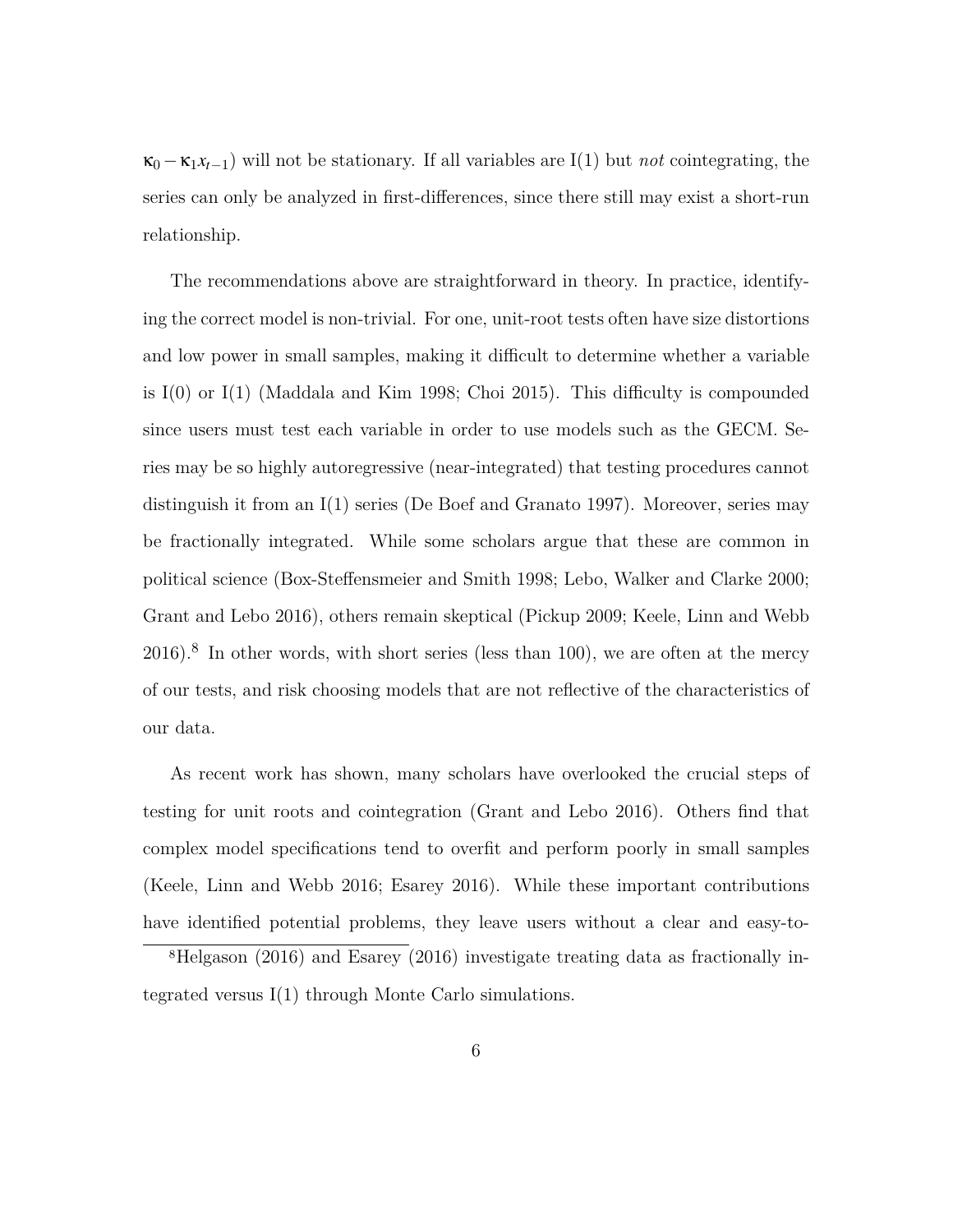implement solution. As I show in the next section, a procedure already exists that greatly eases unit-root testing, includes a test for cointegration, and is simple to estimate. Moreover, when combined with dynamic simulations, these models can provide additional substantive interpretations.

### **A Comprehensive Approach to Time Series Analysis**

The autoregressive distributed lag (ARDL) model and associated bounds test of Pesaran, Shin and Smith (2001) is already popular in economics, but relatively unknown in political science. It is ideal for four reasons. First, although we may suspect that all regressors are  $I(1)$ , an initial model can be estimated without having to rely on unit-root testing to distinguish between  $I(0)$  or  $I(1)$  regressors. Restrictions on the independent variables can then be imposed to avoid spurious conclusions of cointegration. Second, the one-step procedure for the initial cointegration test is similar to the GECM, making it easy to estimate. Third, the cointegration test is often straightforward to interpret. Fourth, this framework provides a comprehensive approach for practitioners.

The ARDL-bounds approach is shown in schematic form in Figure 1.<sup>9</sup> As shown in step *a*, users must first establish if the dependent variable is  $I(1)$ . To mitigate difficulties with unit-root testing, users should employ a suite of unit-root tests and account for the possibility of periodicity, drift, and deterministic trends. If the

<sup>9</sup>For brevity I do not consider fractionally integrated relationships. I discuss strategies for handling these data in the Supplemental Materials.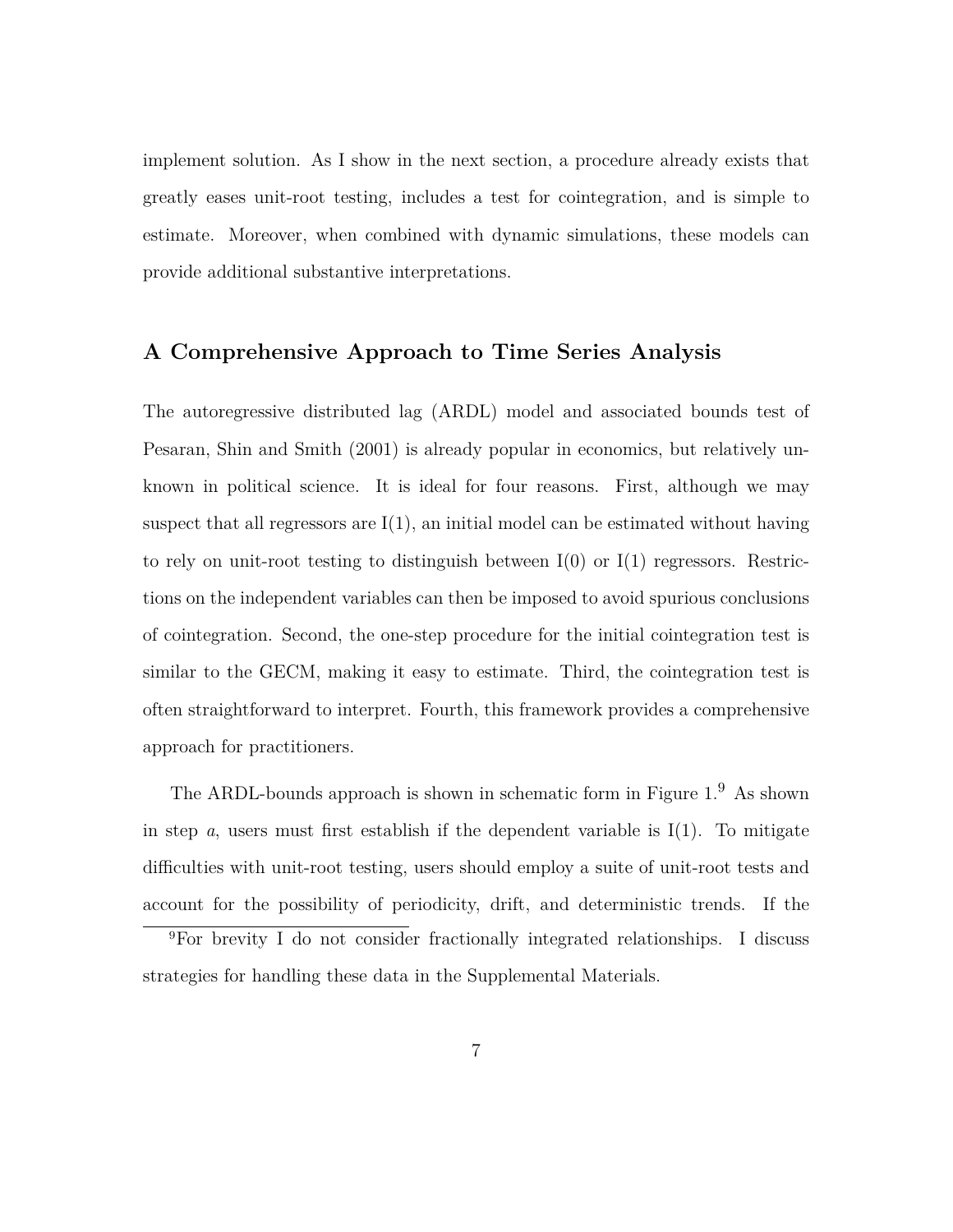dependent variable is stationary, then cointegration is not possible, and any  $I(1)$ regressors must be first-differenced (step *f*). After ensuring that all independent variables are stationary (step *c*), we must also check that no autocorrelation remains in the residuals (step *i*). As shown by step *h* in Figure 1, if there is autocorrelation we can incorporate lags of the dependent and independent variables, or lagged first-differences if a regressor is  $I(1)$ . Lag structures are typically chosen based on theoretical expectations about the data-generation process, and by minimizing information criteria such as AIC or SBIC. If no autocorrelation remains, the resulting ARDL model is one where all variables are  $I(0)$ , as shown in step  $j$ , a version of which was shown in Equation 1. There is no need to check for cointegration, since all variables are stationary.

#### **[Figure 1 about here]**

If the dependent variable is  $I(1)$ , there may be cointegration. As shown in step *b* in Figure 1, we do not have to establish whether the regressors are  $I(0)$  or  $I(1)$ ; we of course suspect  $I(1)$ , since we are testing for cointegration. However, we must ensure that there are no explosive series, seasonal unit-roots, or series higher than  $I(1)$  in *any* of the variables. Violation of these conditions invalidates the testing procedure. Independent variables that are non-stationary of higher orders than  $I(1)$  must be differenced (step *d*) before moving forward.<sup>10</sup>

Next, estimate the ARDL model in error-correction form (step *e*). Recall that a cointegrating relationship between an  $I(1)$  dependent variable,  $y_t$ , and a weakly

<sup>&</sup>lt;sup>10</sup>This excludes the possibility of multi-cointegration (Enders 2010, pp. 380-382).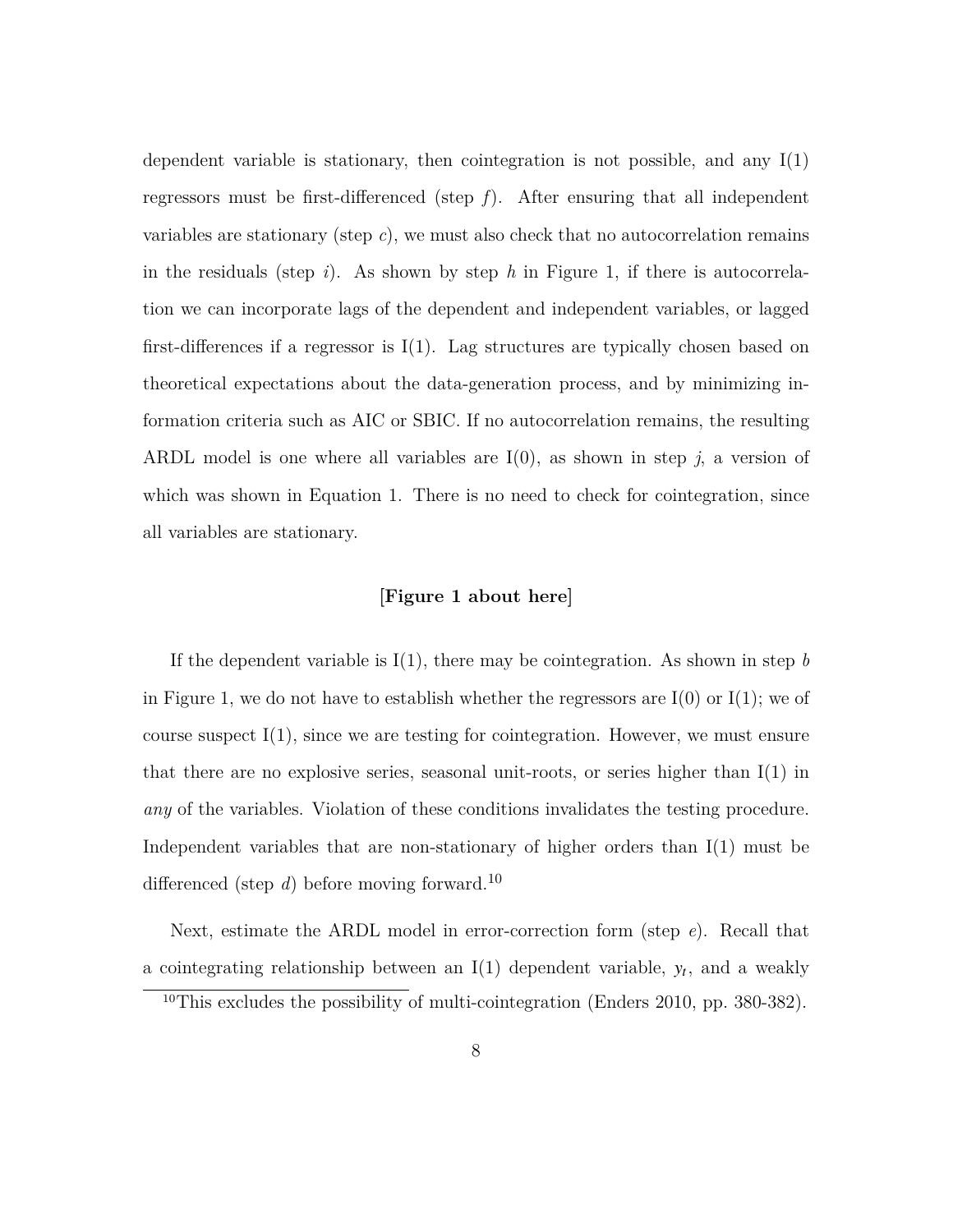exogenous I(1) regressor,  $x_t$ , can be written as:<sup>11</sup>

$$
y_t = \kappa_0 + \kappa_1 x_t + z_t \tag{5}
$$

If the residuals,  $z_t$ , are stationary, there is evidence of cointegration.<sup>12</sup> In order to estimate this model, *zt−*<sup>1</sup> is included in the following GECM:

$$
\Delta y_t = \alpha_0 - \alpha (z_{t-1}) + \beta_0 \Delta x_t + \varepsilon_t \tag{6}
$$

rewritten, it becomes:

$$
\Delta y_t = \alpha_0 - \alpha (y_{t-1} - \hat{\kappa}_0 - \hat{\kappa}_1 x_{t-1}) + \beta_0 \Delta x_t + \varepsilon_t \tag{7}
$$

The unrestricted error-correction model referred to by Pesaran, Shin and Smith (2001, p. 293) forms the basis of the ARDL-bounds procedure. It involves multiplying through by  $-\alpha$  and collecting terms in Equation 7:

$$
\Delta y_t = \alpha_0^* + \theta_0 y_{t-1} + \theta_1 x_{t-1} + \beta_0 \Delta x_t + \varepsilon_t
$$
\n(8)

 $11$ In the context of cointegration, a variable is weakly exogenous if it, "does not respond to the discrepancy from the long-run equilibrium relationship" (Enders 2010, p. 407).

<sup>12</sup>If a deterministic trend was suspected in  $y_t$ , Equation 5 becomes:  $y_t = \hat{\mathbf{k}}_0 + \hat{\gamma}T + \hat{\mathbf{k}}_0$  $\hat{\mathbf{k}}_1 x_t + z_t$ . We could also exclude the drift term,  $\hat{\mathbf{k}}_0$ , or account for a deterministic trend in  $x_t$ .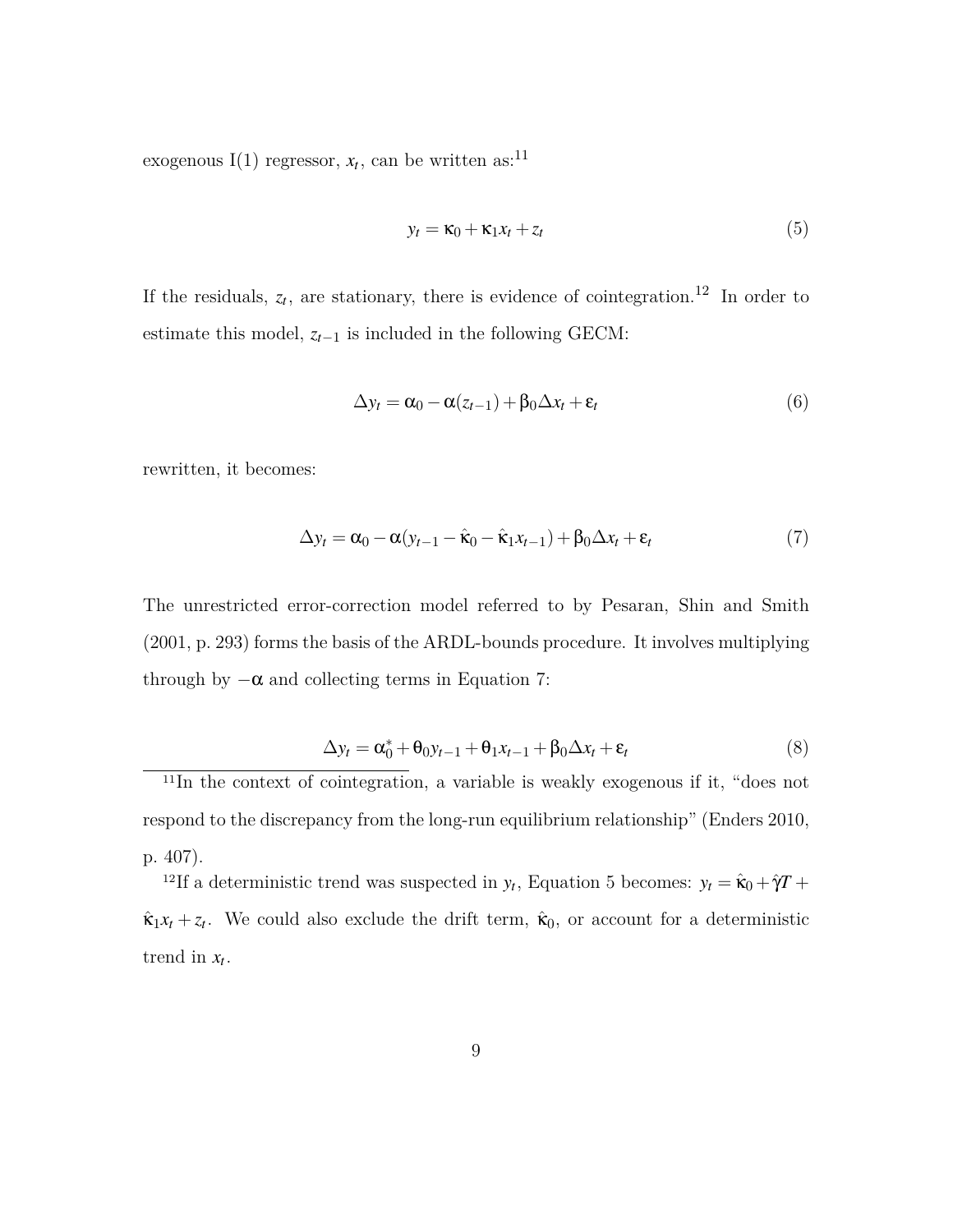where  $\alpha_0^* = (\alpha_0 + \alpha \hat{\kappa}_0)$  and  $\theta_0 = -\alpha$ . As with the GECM, the coefficient on the lagged value of  $x_t$ ,  $\theta_1 = \alpha \hat{\kappa}_1$ , can be combined with the lagged dependent variable to extract the long-run multiplier. The contemporaneous effect is given by  $\beta_0$ . Since residual autocorrelation may be problematic, up to *q* lags of the first-difference of the independent variables, and up to *p* lags of the first-difference of the dependent variable, may be included in order to purge serial autocorrelation from ε*<sup>t</sup>* (steps *g* and *k*) (Pesaran, Shin and Smith 2001, p. 299). Theory and information criteria should be used to specify lag structure, and autocorrelation tests used to ensure white-noise residuals. The resulting model appears as:

$$
\Delta y_t = \alpha_0^* + \theta_0 y_{t-1} + \theta_1 x_{t-1} + \sum_{i=1}^p \alpha_i \Delta y_{t-i} + \sum_{j=0}^q \beta_j \Delta x_{t-j} + \varepsilon_t
$$
\n(9)

After estimating the ARDL-bounds model in Equation 9, and ensuring whitenoise residuals (steps *g* and *k*), the next step is to conduct the bounds test (step *n*). It tests the null hypothesis of *no* cointegration between the dependent variable and any regressors included in the cointegrating equation (Pesaran, Shin and Smith 2001, pp. 294-295). Only regressors that enter into the equation in levels (e.g. *xt−*1) in Equation 9 can (potentially) cointegrate with  $y_t$ . The bounds F-test consists of running a Wald- or F-test on the following restriction from Equation 9:

$$
H_0: \theta_0 = \theta_1 = 0 \tag{10}
$$

under the null hypothesis that no cointegrating relationship exists between  $x_t$  and  $y_t$ . Rejecting  $H_0$  indicates that there is a cointegrating relationship between the series.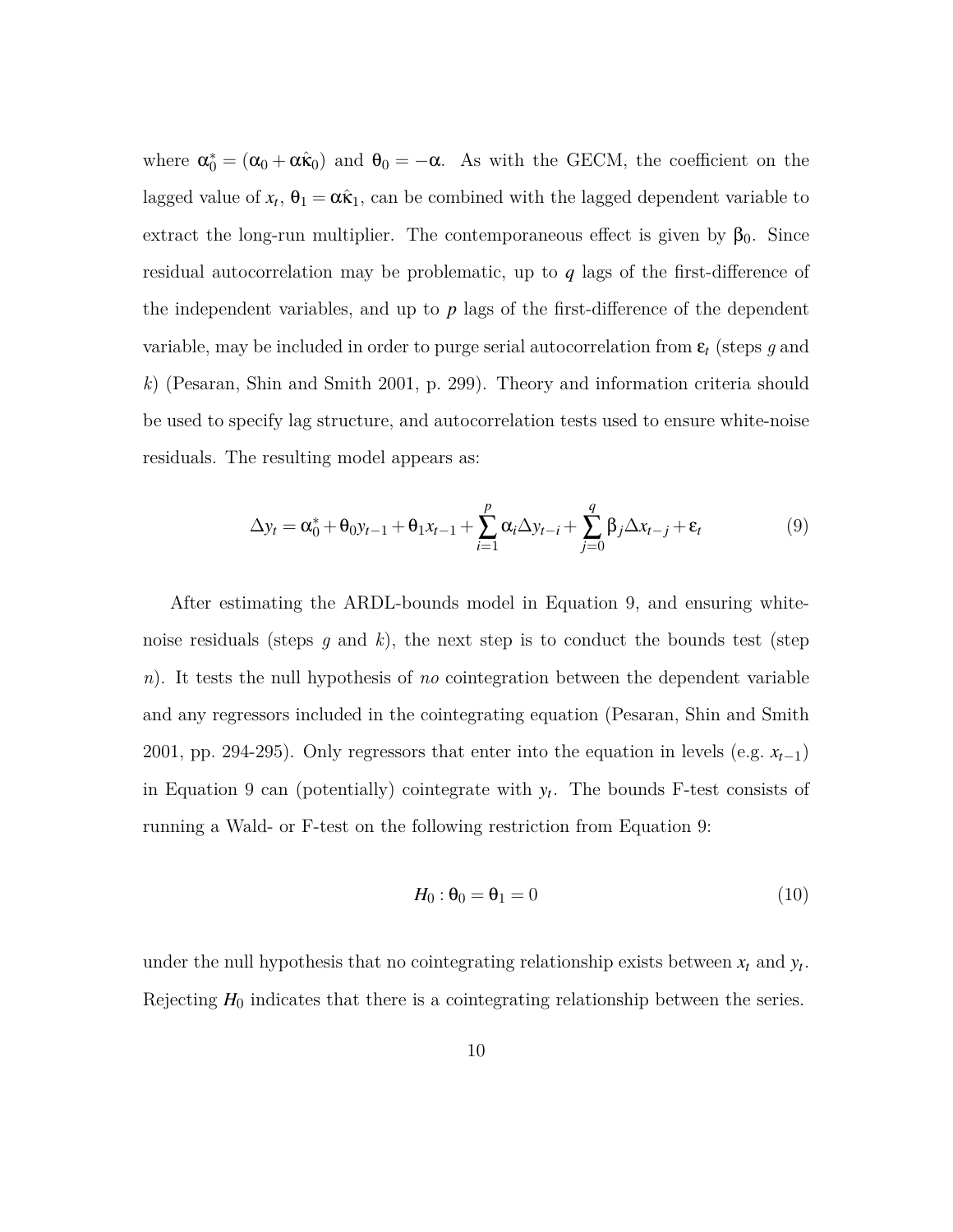In addition to the F-test, a one-sided t-test may be used to test the null hypothesis that the coefficient on the lagged dependent variable is equal to zero:  $H_0: \theta_0 = 0$ . The alternative hypothesis is that  $\theta_0 < 0$ , which suggests cointegration. This is known as the bounds t-test.

The critical value bounds for the F- and t-statistics are non-standard, and depend on the number of regressors appearing in levels, as well as the restrictions placed on the intercept and trend.13 Asymptotic critical values for the t- and F-statistics can be found in Pesaran, Shin and Smith (2001, pp. 300-304), while small-sample critical values for the F-statistic can be found in Narayan (2005, pp. 1987-1990). No smallsample critical values are currently available for the t-test, so in small samples it should only be used for confirmatory purposes. Interpretation of the bounds test is illustrated in Figure 2. Three possibilities result:

### **[Figure 2 about here]**

If the value of the F-statistic is *lower* than the stationary critical value, then we cannot reject the null hypothesis that there is no cointegrating relationship (step *q* in Figure 1); in fact, we can conclude that all independent variables appearing in levels are stationary, without having to conduct any further unit-root testing. If this is

13Dummy variables may be included without compromising the asymptotic properties of the tests, as long as they tend towards zero as the series increases (Pesaran, Shin and Smith 2001, p. 307). The cointegration test does not account for the possibility of seasonal unit roots (Pesaran, Shin and Smith 2001, p. 291), or other forms of periodicity, so these should be pre-whitened out accordingly.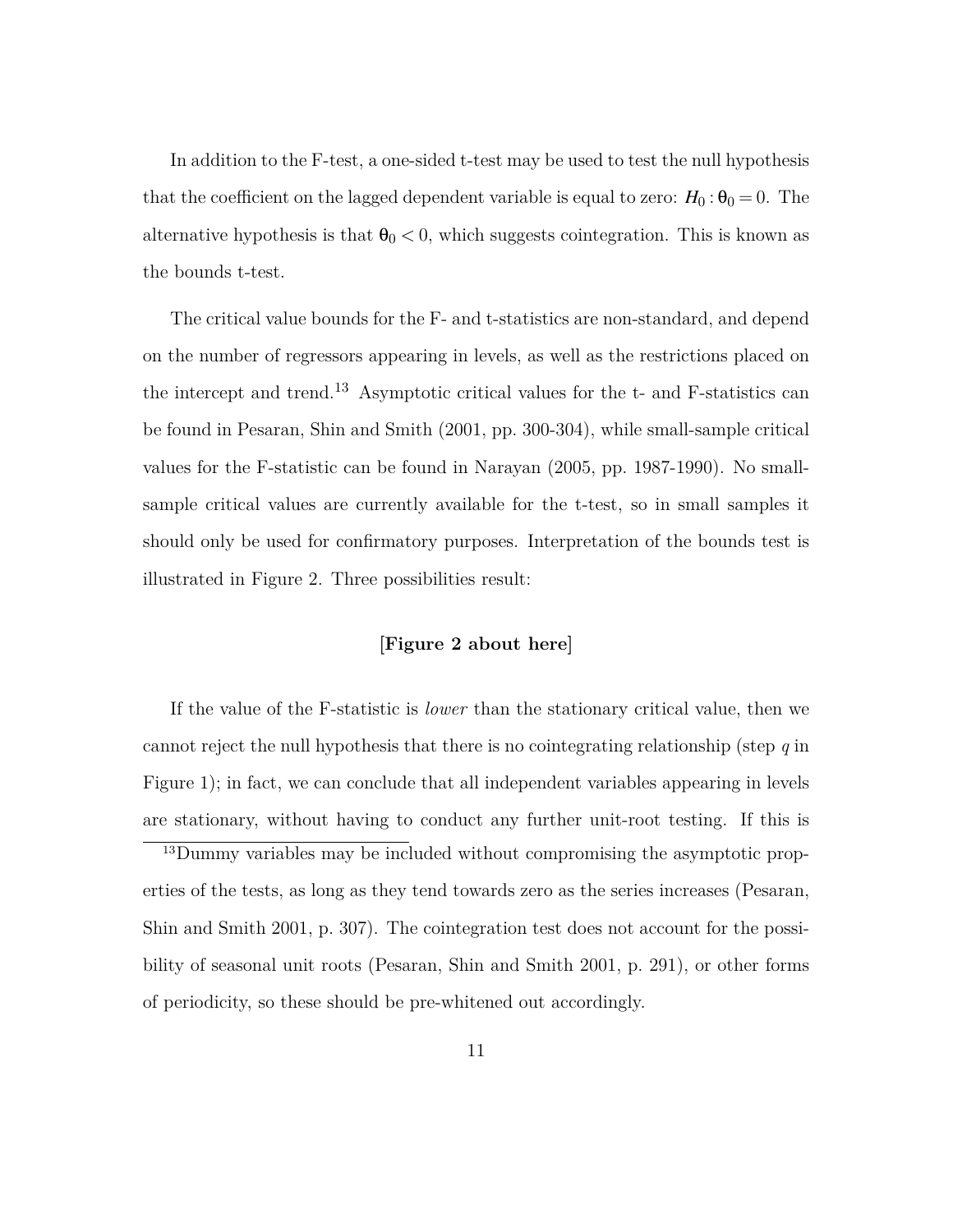the case, the final model specification is the first-difference of the dependent variable regressed on up to *l* lags of the independent variables appearing in levels, as well as up to *p* and *q* lags of the first differences of the dependent and independent variables necessary to remove autocorrelation (step *r*):

$$
\Delta y_t = \alpha_0 + \sum_{k=0}^l \delta_k x_{t-k} + \sum_{i=1}^p \alpha_i \Delta y_{t-i} + \sum_{j=0}^q \beta_j \Delta x_{t-j} + \varepsilon_t
$$
\n(11)

If the value of the F-statistic is *higher* than the I(1) critical value, not only are all series  $I(1)$ , there also exists a cointegrating relationship between them. No further unit-root testing of the regressors is required, as shown by step *o* in Figure 1. Evidence suggests that the resulting ARDL model in error-correction form is correctly specified, and that cointegration exists between the dependent variable and any independent variables appearing in levels.

If the F-statistic is *between* the stationary and I(1) critical values, the test is inconclusive. There could be a mix of stationary and  $I(1)$  regressors, and cointegration among the I(1) variables and the dependent variable may still exist. However, further testing is required. As shown by step  $m$  in Figure 1, the next step is to conduct unit-root tests for each independent variable. Since  $I(0)$  variables cannot possibly have a cointegrating relationship with an  $I(1)$  dependent variable, they should only enter into the model in first-differenced form.<sup>14</sup> After re-running the ARDL model in error-correction form (step *e*), conduct the bounds test for cointegration (step *n*)

 $14$ Of course, I(0) series could still appear in levels in the final model specification without risking spurious regression.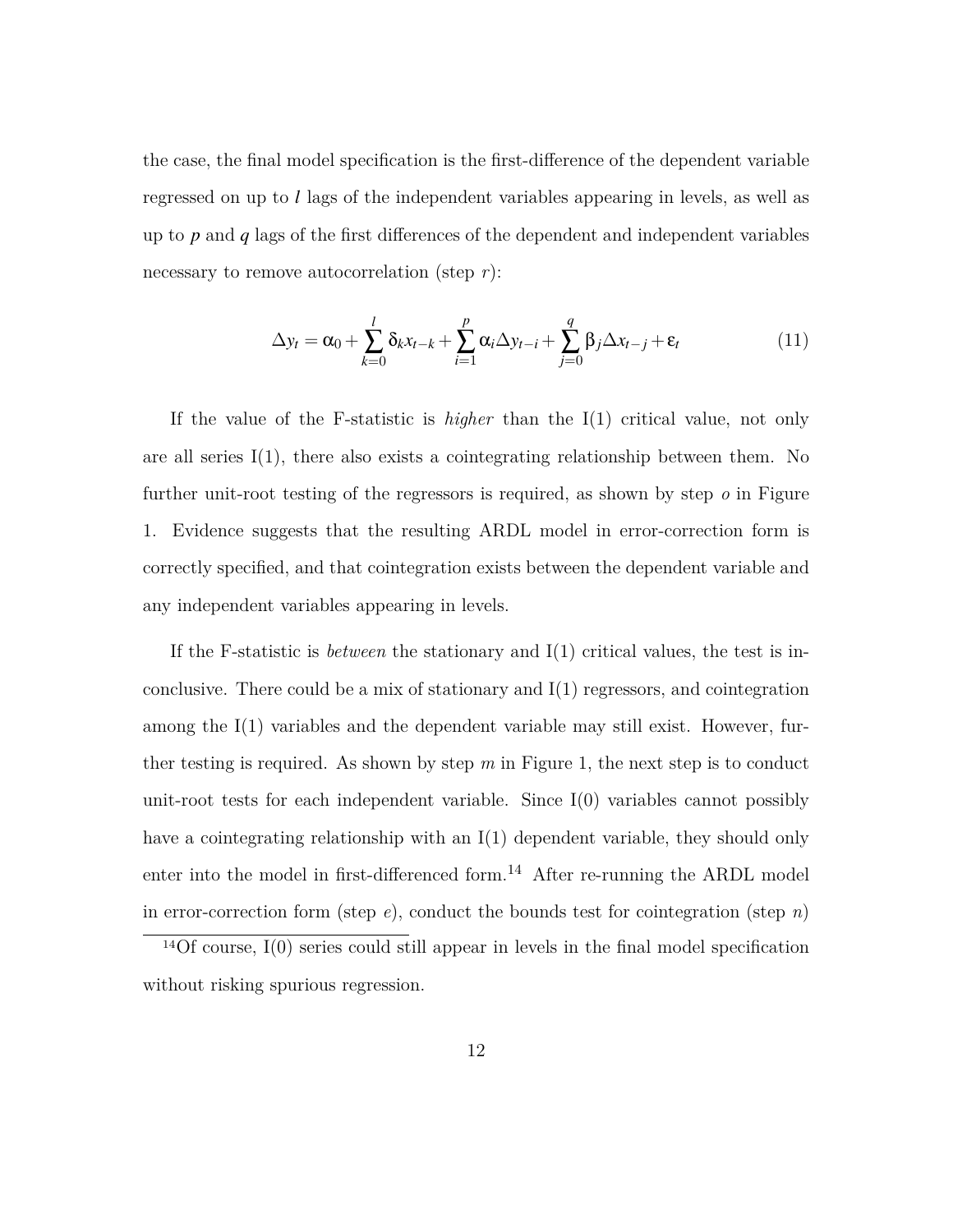on the remaining  $I(1)$  regressors. If a conclusive result is reached, no further testing is required. If the test is still inconclusive, the next step is to start excluding combinations of I(1) regressors from appearing in the cointegrating equation (having a θ coefficient in Equation 9), and repeat steps *e* and n. If, after iterating through the possible combinations of independent variables, there is still no conclusive result from the bounds test, then we can conclude no cointegration. Since short-run effects between I(1) variables may still exist, the final model can be estimated in first-differences.

Evaluating the t-statistic is exactly the opposite as the F-statistic; if the value of the t-statistic is lower than the  $I(1)$  critical value, than we can reject the null hypothesis of no cointegrating relationship. If the value of the t-statistic falls above the I(0) critical value, then we cannot reject the null hypothesis. Just as with the F-statistic, if the critical value falls between the bounds, the test is inconclusive, and more precise testing of the regressors is necessary. That is to say, we would next use unit-root testing to isolate out only the  $I(1)$  variables and iterate through them as needed in order to conclude either cointegration (step *o*) or all I(0) regressors (step *q*).

### **Monte Carlo Evidence**

The key component to the ARDL-bounds procedure is the cointegration test, since it ultimately determines our conclusions about the relationships between variables. How does its performance compare to existing approaches? To evaluate this, I present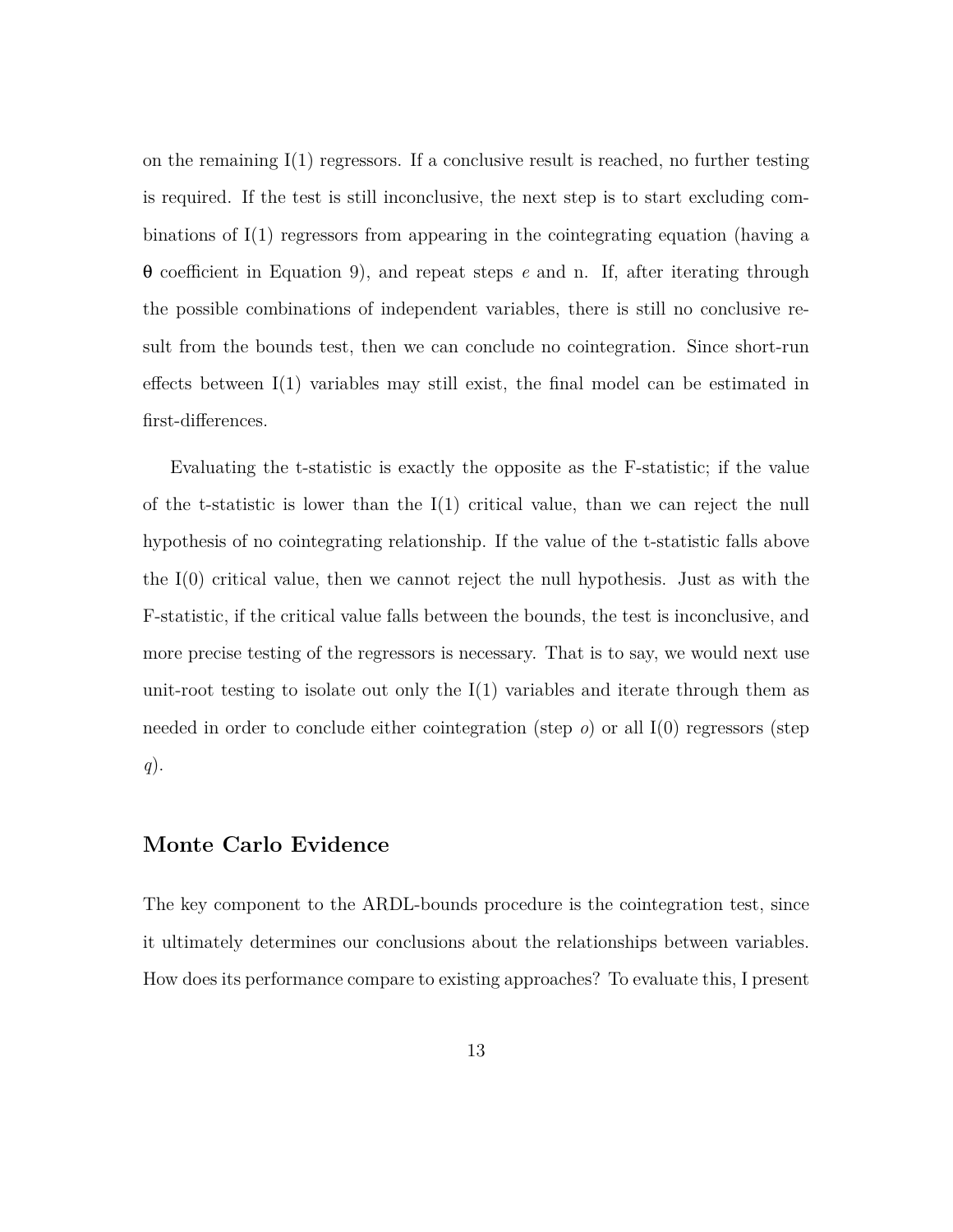two Monte Carlo experiments. The first focuses on finding evidence of cointegration when it does not exist (Type I error), while the second investigates failing to detect cointegration when it exists (Type II error).

To evaluate the ability of the bounds cointegration test to avoid Type I error, I generated an I(1) dependent variable,  $y_t$ , for series of length  $T = 35, 50, 80$ .<sup>15</sup> Next, four independent variables,  $x_{kt}$  (where  $k = 1, 2, 3, 4$ ), were generated. These were completely unrelated to  $y_t$ , or to one another:

$$
y_t = y_{t-1} + \eta_t \tag{12}
$$

$$
x_{kt} = \phi_k x_{kt-1} + \mathbf{v}_{kt} \tag{13}
$$

The stochastic components  $\eta_t$  and  $v_{kt}$  are i.i.d. and independent from each other. As discussed earlier, detection of stationary variables is difficult in short series. To see the consequences of erroneously including an  $I(0)$  regressor when all other variables are I(1), I allow the autoregressive process for  $x_{1t}$ ,  $\phi_1$ , to vary from 0.0 to 1.0 by increments of 0.20. All other independent variables are I(1) (i.e.,  $\phi_k = 1 \quad \forall k \neq 1$ ). Next, I ran the ARDL-bounds model:

$$
\Delta y_t = \alpha_0 + \theta_0 y_{t-1} + \theta_1 x_{1t-1} + \dots + \theta_k x_{kt-1} + \sum_{i=1}^p \alpha_i \Delta y_{t-i} + \sum_{j=0}^{q_1} \beta_{1j} \Delta x_{1t-j} + \dots + \sum_{j=0}^{q_k} \beta_{kj} \Delta x_{kt-j} + \varepsilon_t
$$
\n(14)

The number of lagged first-differences of  $y_t$  and each  $x_{kt}$  to include in Equation 14 was

<sup>15</sup>To mitigate issues involving initial conditions (Balke and Fomby 1997), I created a burn-in period of  $T = 100$  for all simulations.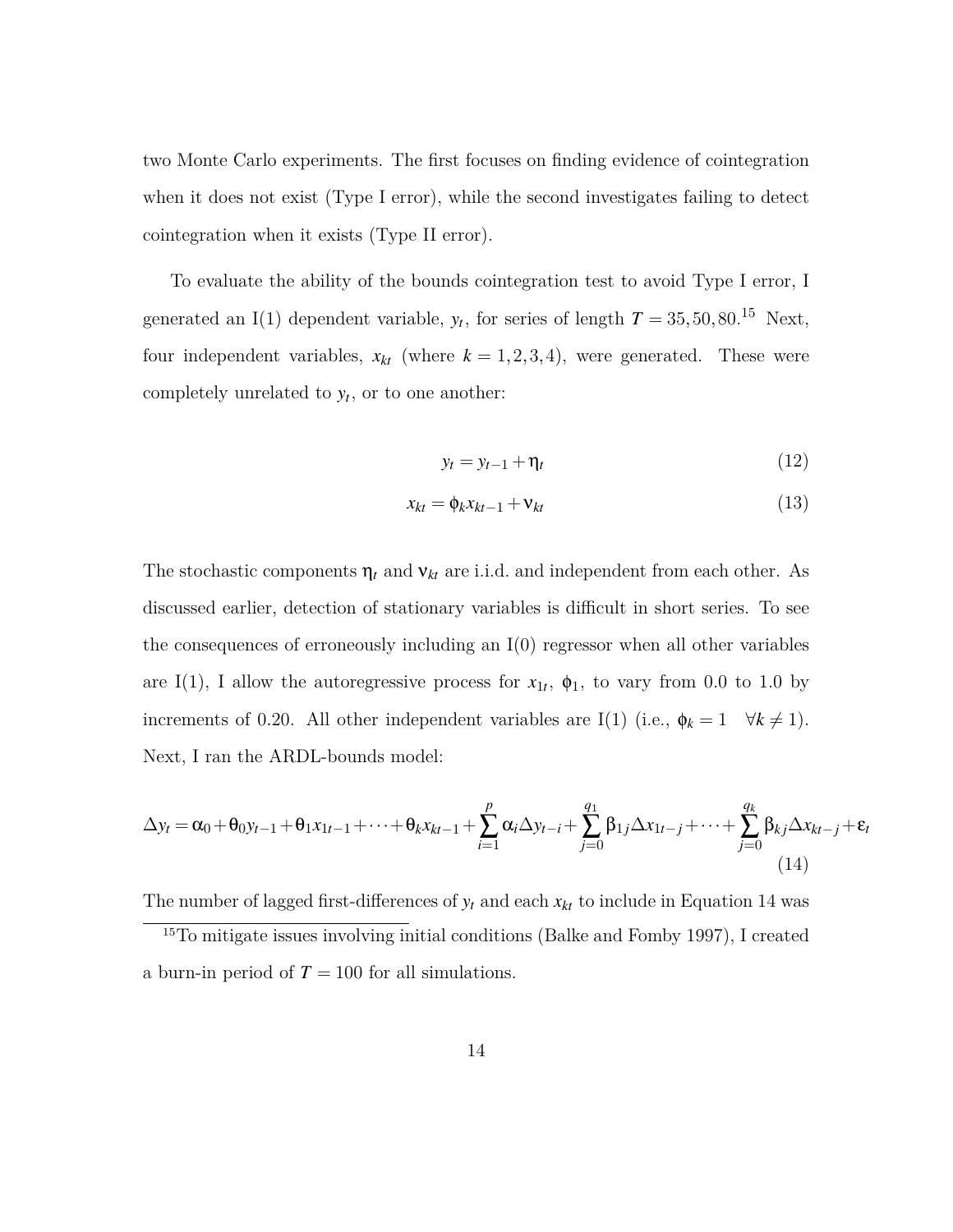determined via SBIC for each of the 500 simulations conducted for all combinations of *T*, *k*, and  $\phi_{1x}$ <sup>16</sup> After estimating Equation 14, an F-test of the null hypothesis that  $\theta_0 = \theta_1 = \cdots = \theta_k = 0$  was conducted for each simulation. The resulting statistic was compared against the associated critical values of the bounds test from Narayan (2005, p. 1988). Since these series were independently generated, evidence of cointegration (a F-statistic greater than the  $I(1)$  critical value) is an incorrect rejection of the null hypothesis and thus a form of Type I error.<sup>17</sup>

I compare the performance of the bounds test to two other procedures. I included the Engle-Granger two-step procedure by implementing an augmented Dickey-Fuller unit-root test on the residual series,  $z_t$ , from the cointegrating equation:  $y_t = \kappa_0 +$  $\kappa_1 x_{1t} + \cdots + \kappa_k x_{kt} + z_t$ <sup>18</sup> I also used the Johansen procedure for cointegration to test for the existence of a single cointegrating relationship, using both the multiple trace testing procedure as well as the number of cointegrating ranks as chosen by

<sup>16</sup>A restriction of  $p, q_k \leq 3$  was placed on the maximum number of lag lengths in Equation 14 for  $T = 35$ , and 4 for  $T = 50, 80$ . This restriction appeared to be an ideal trade-off between overfitting and ensuring white-noise residuals; I discuss issues regarding overfitting in the Supplemental Materials.

<sup>17</sup>F-statistics between the I(0) and I(1) bound, or below the I(0) bound, were treated as avoiding Type I error. Treating them as Type I error does not change the substantive results, as shown in the Supplemental Materials.

<sup>18</sup>The same lag restrictions were placed on the additional augmenting lags of  $\Delta y$ <sup>*t−i*</sub></sup> needed to remove autocorrelation, as determined by minimizing SBIC. Critical values are from MacKinnon (1994).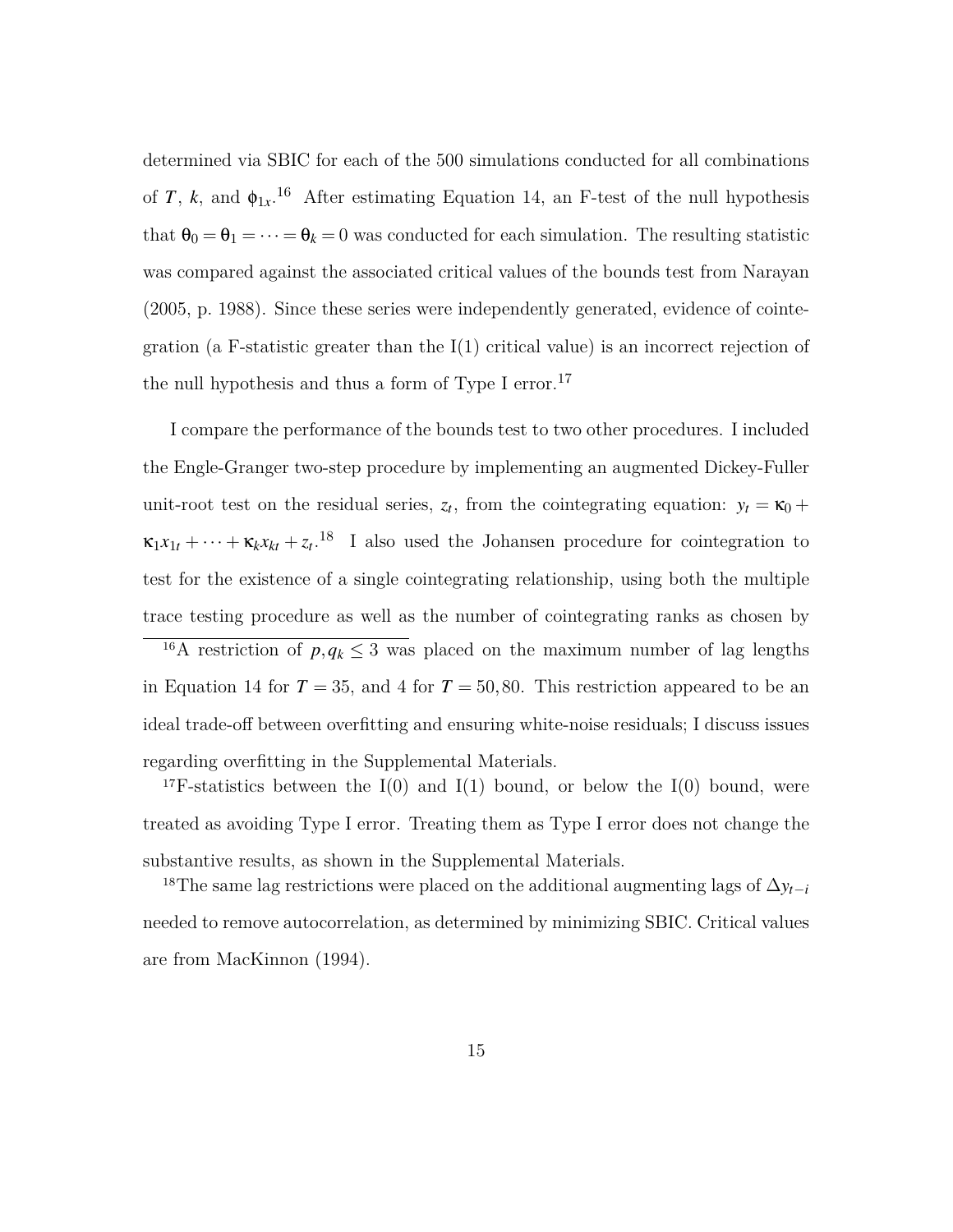minimizing SBIC (Johansen 1995).<sup>19</sup> Although cointegration tests are only supposed to be run on all- $I(1)$  series, the purpose of this Monte Carlo experiment is to evaluate test performance when a stationary regressor is erroneously included, given that in small series an autoregressive  $I(0)$  variable may be indistinguishable from an  $I(1)$ series.

The results from the first Monte Carlo experiment are shown in Figure 3. The level of autoregression,  $\phi_1$ , in the single stationary series— $x_{1t}$ —is on the horizontal axis. The proportion of simulations finding evidence of cointegration is on the vertical axis; higher values indicate Type I error. When there are only 35 observations, it is clear that the bounds test is the only cointegration procedure that comes close to the conventional five percent rejection rate (shown by the thin black line). As the number of independent variables increases (each column shows the number of *k* regressors), all tests tend to have increased Type I error. For instance, when there are four regressors, we find spurious evidence of cointegration about 60 percent of the time when using the Engle-Granger test; surprisingly, its high rate of Type I error does not change as *T* increases. This finding underscores recent work on overfitting in short time series (Helgason 2016; Keele, Linn and Webb 2016). Despite this, the bounds test excels at successfully failing to reject the null hypothesis of no cointegration under all scenarios. Only the Johansen test appears to have the same low rate of Type I error, but only when the level of autoregression in  $x_{1t}$  approaches a unit-root process.

<sup>19</sup>Lag-order selection was the same as the Engle-Granger procedure. Results of  $r \neq 1$  were recorded as no evidence of Type I error.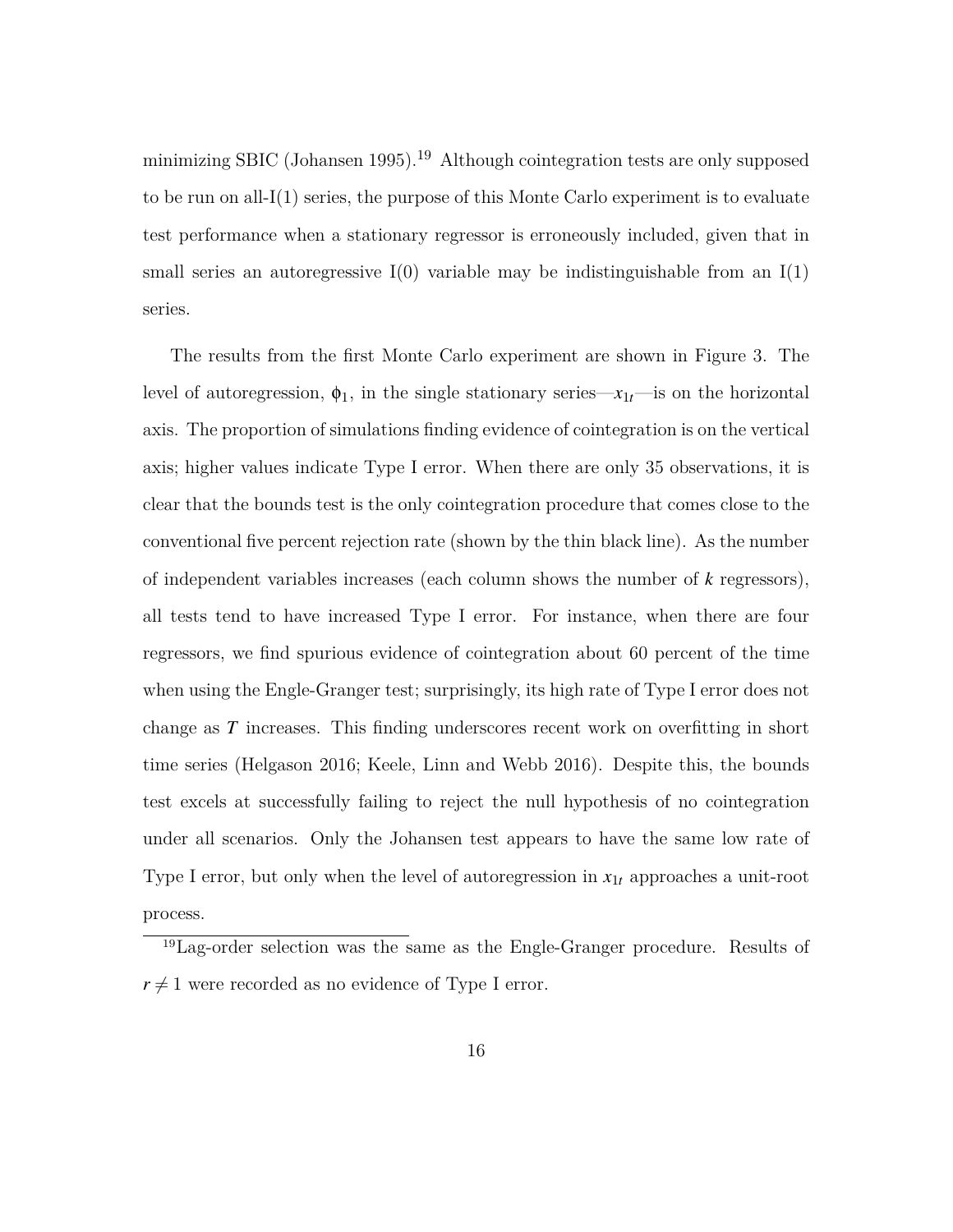### **[Figure 3 about here]**

The performance of the bounds test is notable in a number of ways. Not surprisingly, I find evidence that it, along with other cointegration tests, perform poorly in small samples. However, this is only when the length of the series is small and the number of regressors large. Even then, the rate of Type I error using the bounds test is often half that of the other cointegration tests, and remains robust to erroneously including an I(0) regressor. Only the Johansen-BIC test has a similar level of Type I error, but only when all variables are at or near  $I(1)$ . The fact that the performance of the bounds test is barely affected by autoregression indicates that it is a good test for cointegration in small samples; this is exactly when we might erroneously include an I(0) variable. Finally, while the Engle-Granger procedure is robust to autoregression in a single regressor, it has much larger Type I error as the number of regressors increase. Taken together, this evidence suggests that the bounds cointegration test has lower Type I error than other tests, and remains robust to short series, multiple regressors, and erroneously including stationary regressors.

I next explore the likelihood that the bounds test fails to detect cointegration when it exists (Type II error). As before, I vary the number of regressors and the number of observations. However, now the independent variables cointegrate with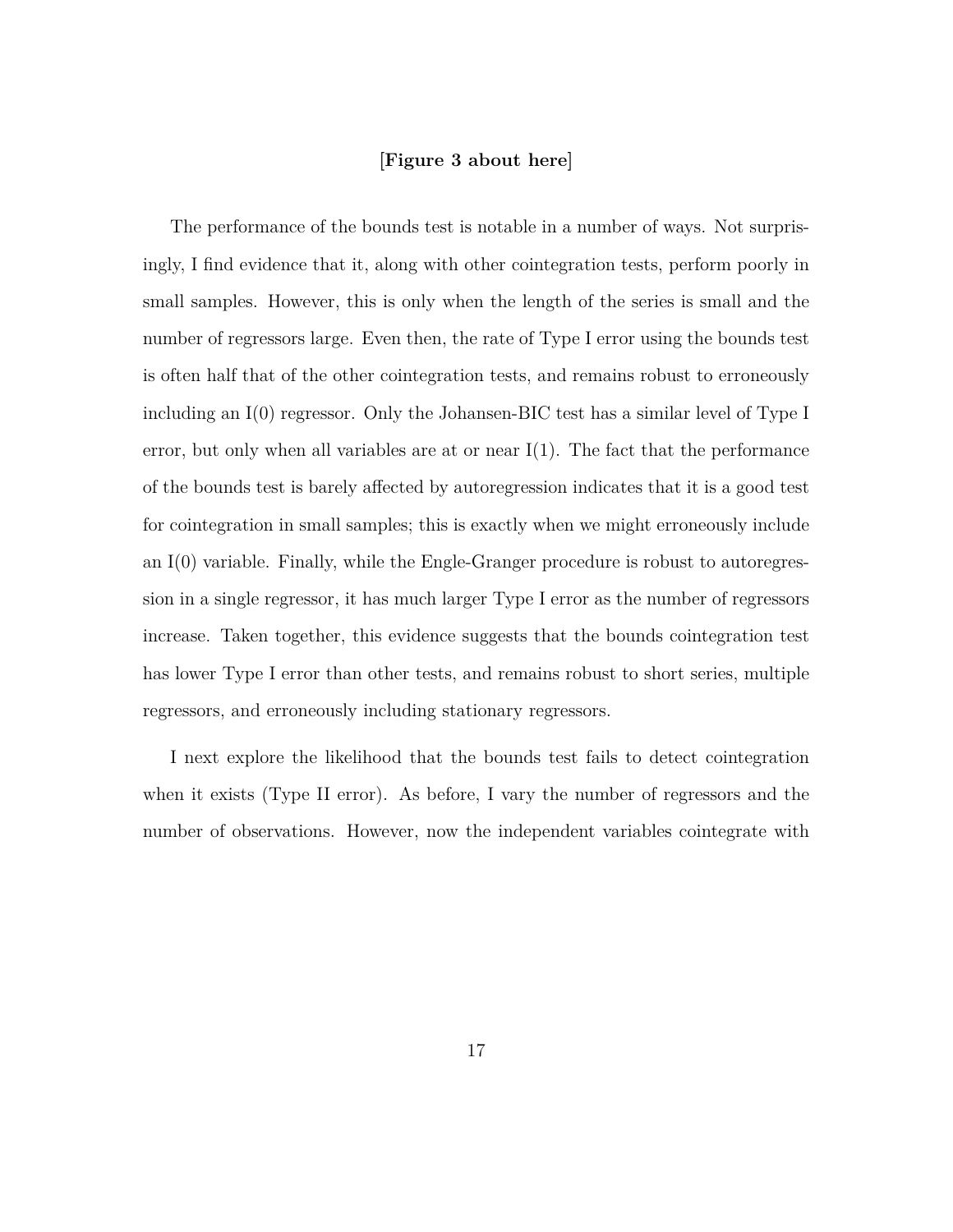the dependent variable:20

$$
x_{kt} = x_{kt-1} + \mathbf{v}_{kt} \tag{15}
$$

$$
u_t = 0.75u_{t-1} + \eta_t \tag{16}
$$

$$
y_t = 0.25x_{1t} + \dots + 0.25x_{kt} + u_t \tag{17}
$$

The errors  ${\bf v}_{kt}$  and  ${\bf \eta}_t$  are independent. This data-generation process yields an adjustment parameter of *−*0*.*25 and a long-run multiplier of 0*.*25 for each of the *k* independent variables. The cointegration tests are the same as in the previous experiment, and conducted on 1,000 simulations across each combination of observations and regressors.

The results of the second experiment are shown in Figure 4. Each bar depicts the proportion of cointegrating relationships for a particular cointegration test, across each combination of observations and regressors. Higher values correspond with a lower rate of Type II error. For all tests, as the length of the series increases, Type II error decreases. In addition, as the number of cointegrating regressors increase, the Engle-Granger test correctly identifies cointegration at a greater rate than other tests. The bounds test has the largest Type II error rate when  $T = 35$ , although this improves sharply as the series lengthen. In addition, the proportion of simulations correctly identifying cointegration varies significantly across tests; the Engle-Granger procedure has between one-third and one-half the rate of Type II error as the bounds test, and the bounds test has about one-half the Type II error as the Johansen tests.

<sup>20</sup>A proof of this is in the Supplemental Materials.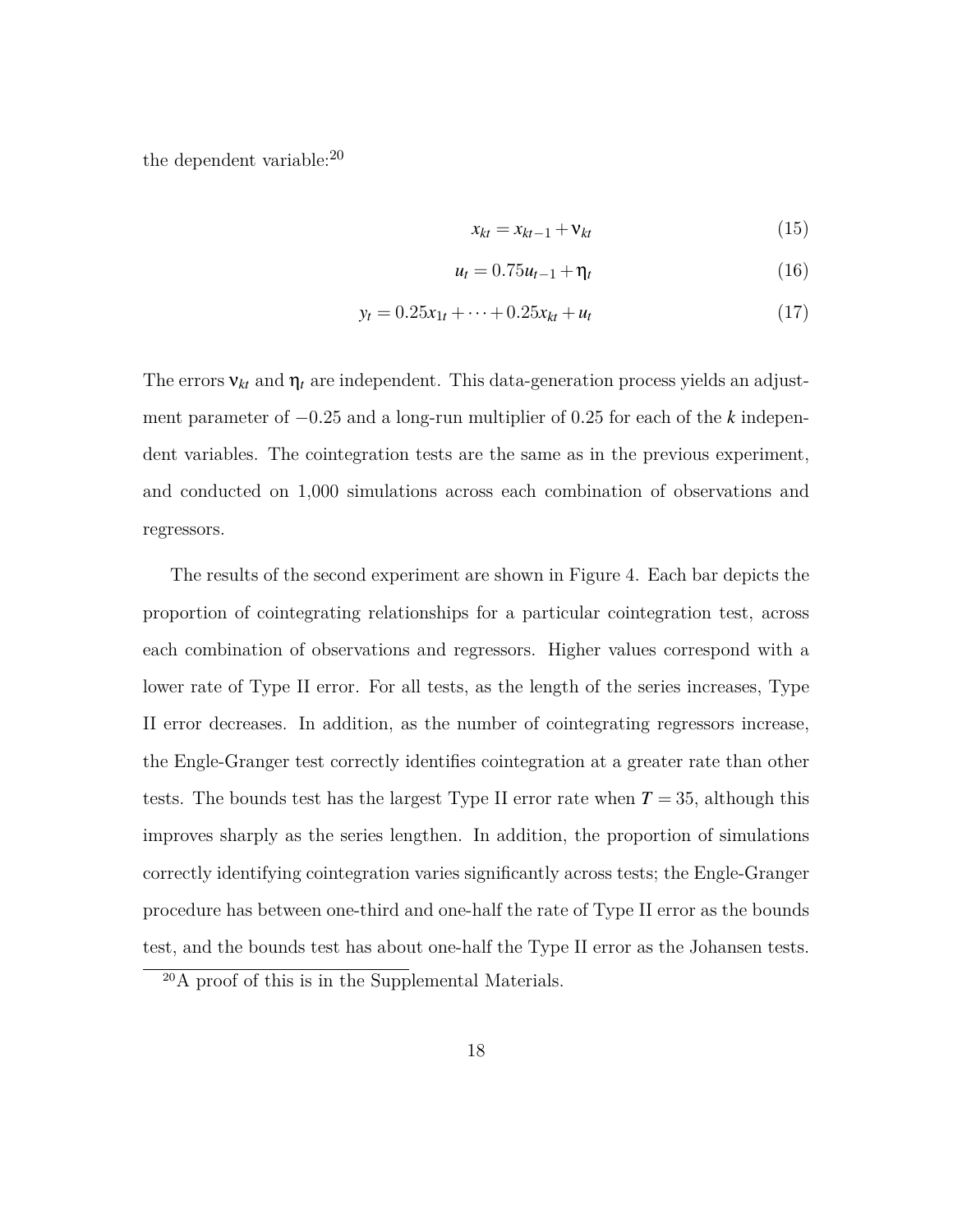### **[Figure 4 about here]**

A number of important findings stand out from these two experiments on cointegration. The bounds test has the lowest Type I error across *all* scenarios; moderate Type I error (20 percent) occurs only when there are four regressors and 50 observations or less. While the bounds test is largely unaffected, the Johansen test tends to experience a rapid increase in Type I error rates when an I(0) regressor is included. Although the Engle-Granger test has the lowest Type II error rates, the bounds test tends to perform better than the Johansen tests in all scenarios, except for a single regressor or short series.

In the Supplemental Materials I conduct eight additional Monte Carlo experiments. These include varying the adjustment parameter and long-run multiplier, using fractionally (co)integrated series, and examining the percentage of time a given cointegration test correctly or incorrectly diverges from the other three cointegration tests. I also examine the ability of the GECM and ARDL-bounds models to recover substantively interesting effects (e.g., short- and long-run effects, or the adjustment parameter). Many of the findings are consistent with those above; interested readers are directed to the brief summary in Table 1 in the Supplemental Materials.

Taken together, the Monte Carlo results suggest that the bounds test offers an ideal compromise between Type I and Type II error. Given calls for more conservative cointegration tests (Grant and Lebo 2016), the bounds test seems the prudent choice since it strongly avoids spurious cointegration, yet can still identify true cointegrating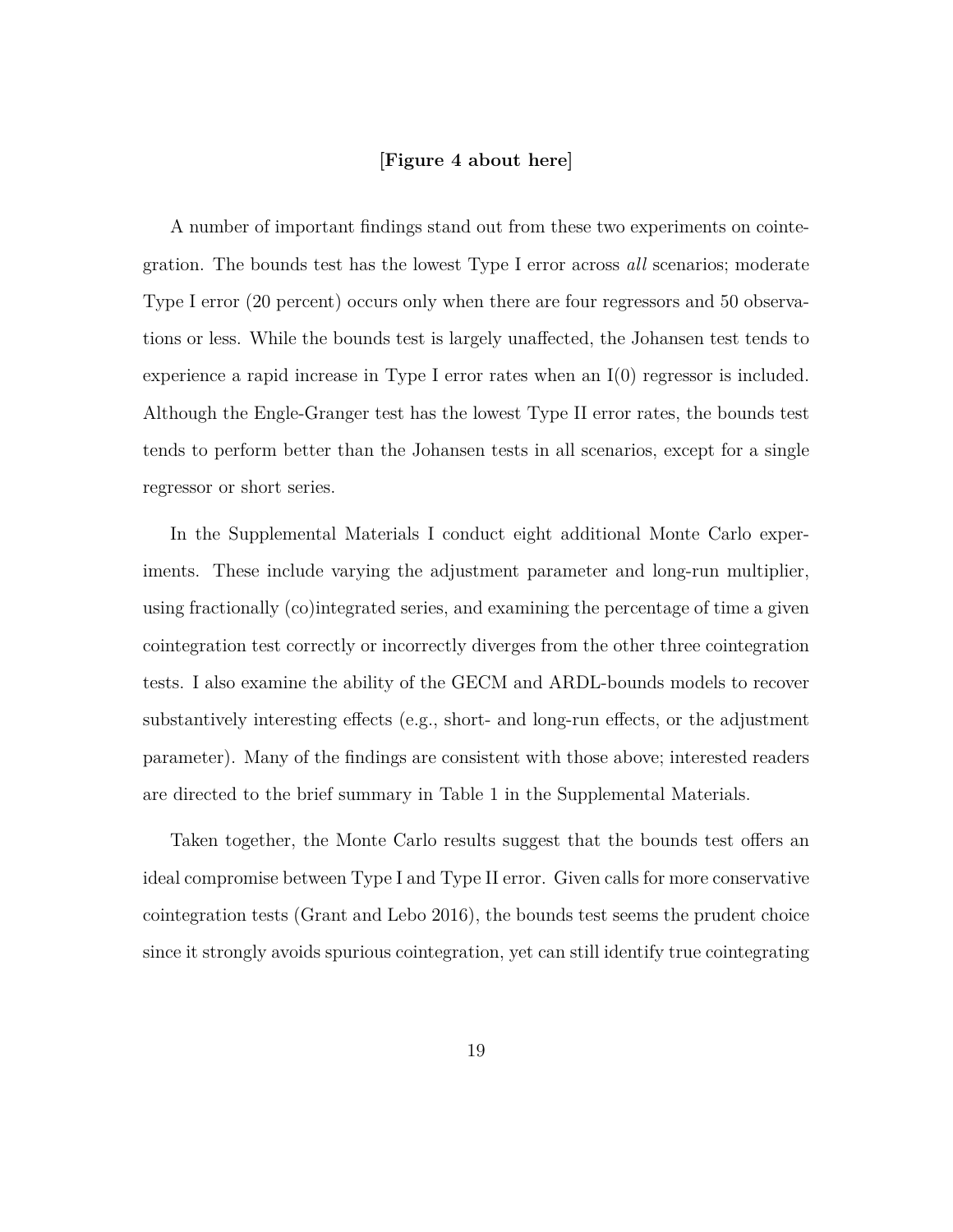relationships, at least for weakly exogenous regressors.<sup>21</sup> I show two applications of this approach below.

### **Application I: Kelly and Enns (2010)**

Kelly and Enns (2010) examine how income inequality affects public mood liberalism and support for welfare policy. The authors find that in the long run, increases in inequality are associated with the public becoming more conservative and less supportive of welfare. They find no evidence that policy liberalism, income inequality, unemployment, or inflation have any effect on public mood in the short run. There are two reasons to believe these results may be suspect. First, the number of observations is small. Second, although Kelly and Enns perform unit-root testing on the dependent variable, the authors make no mention of testing the regressors.

I replicated their model of public support for welfare policy.22 Results from their GECM are shown in Table 1, Model 1. First, I ensured that the dependent variable is  $I(1)$  (see step *a* in the Figure 1 schematic). Results from five unit-root tests are shown in Table 2. While we can reject the null hypothesis of an  $I(1)$  series using the augmented Dickey-Fuller test, more powerful ones such as the DF-GLS, or ERS test, find evidence of a unit-root process.<sup>23</sup> Although the KPSS test also provides

<sup>21</sup>Were the regressors endogenous, methods such as the Johansen approach should be used.

<sup>22</sup>Table 1, Model 4, p. 864 in their article.

<sup>23</sup>The augmented Dickey-Fuller and Phillips-Perron tests suffer from size distortions and weak power, and are often outperformed by the ERS and DF-GLS tests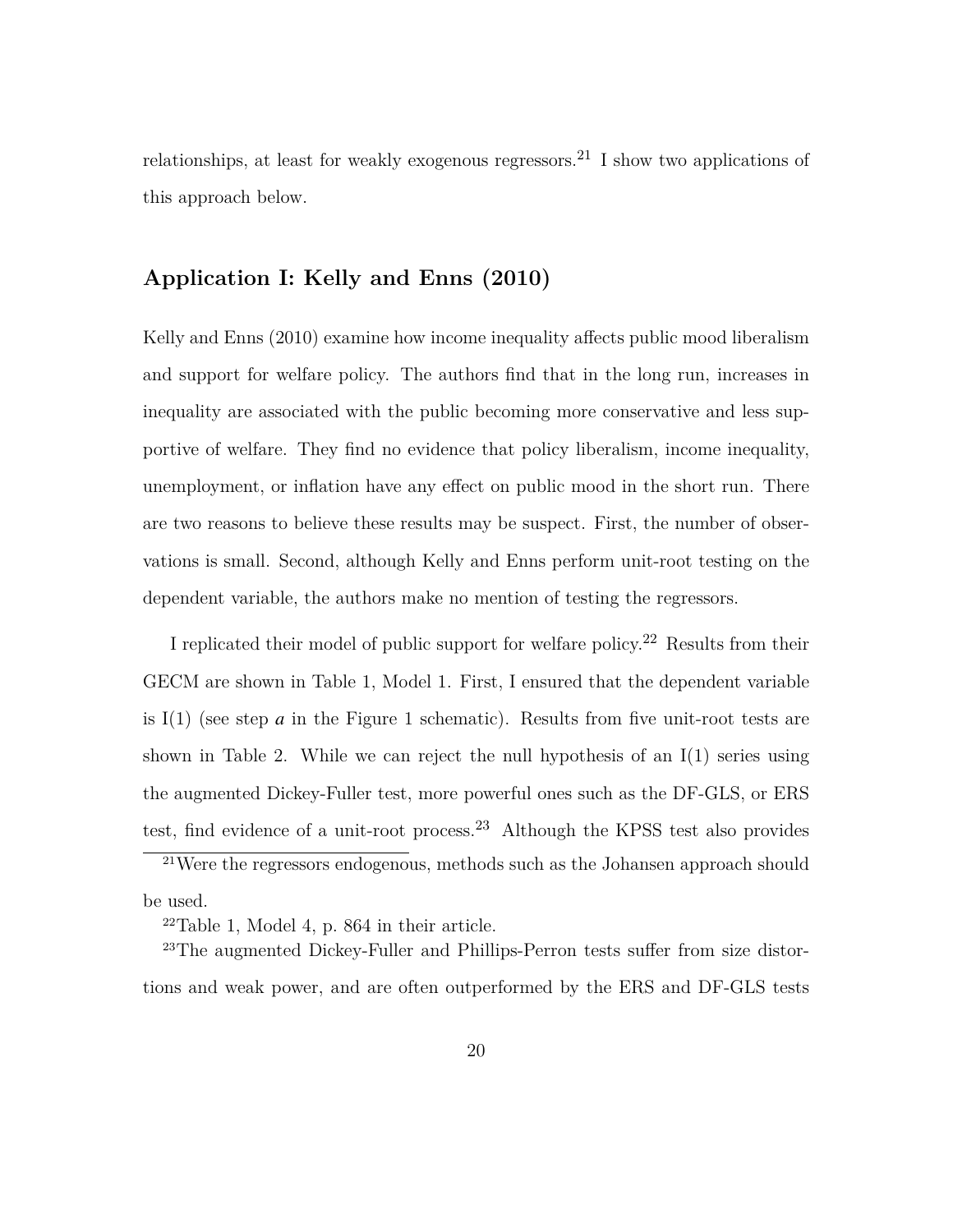mixed evidence, we can tentatively confirm that the data-generating process of the dependent variable is  $I(1).^{24}$ 

### **[Table 1 about here]**

### **[Table 2 about here]**

After ensuring that all regressors are first-order non-stationary or less (step *b* in Figure 1), I then estimated the ARDL model in error-correction form (step  $e$ ).<sup>25</sup> Using SBIC, I found that the lag structure in the original model used by Kelly and Enns (2010) was optimal, given the data. This specification produced white-noise residuals, as evidenced by a battery of post-estimation diagnostics. Thus, the ARDLbounds model shown in Model 2 in Table 1 is identical to the original ECM in Model 1.

Since the model appears to be dynamically stable, we next use the bounds test to identify if a cointegrating relationship exists between support towards welfare policy, policy liberalism, and income inequality (step *n* in Figure 1). An Ftest that the parameters on the variables appearing in lagged levels—*Wel fare*<sub> $t-1$ </sub>, *Policy Liberalism*<sub>*t*−1</sub>, and *Income Inequality*<sub>*t*−1</sub>—are jointly equal to zero, yields an (Maddala and Kim 1998, pp. 98-103; Choi 2015, pp. 37-54; Enders 2010, pp. 234- 237).

24I examine the consequences of concluding stationarity in the Supplemental Ma-

terials. Although the final model differs, the substantive results remain unchanged. <sup>25</sup>Unit-root tests of the first-difference of policy liberalism and inequality rejected the I(2) null hypothesis; results are in the Supplemental Materials.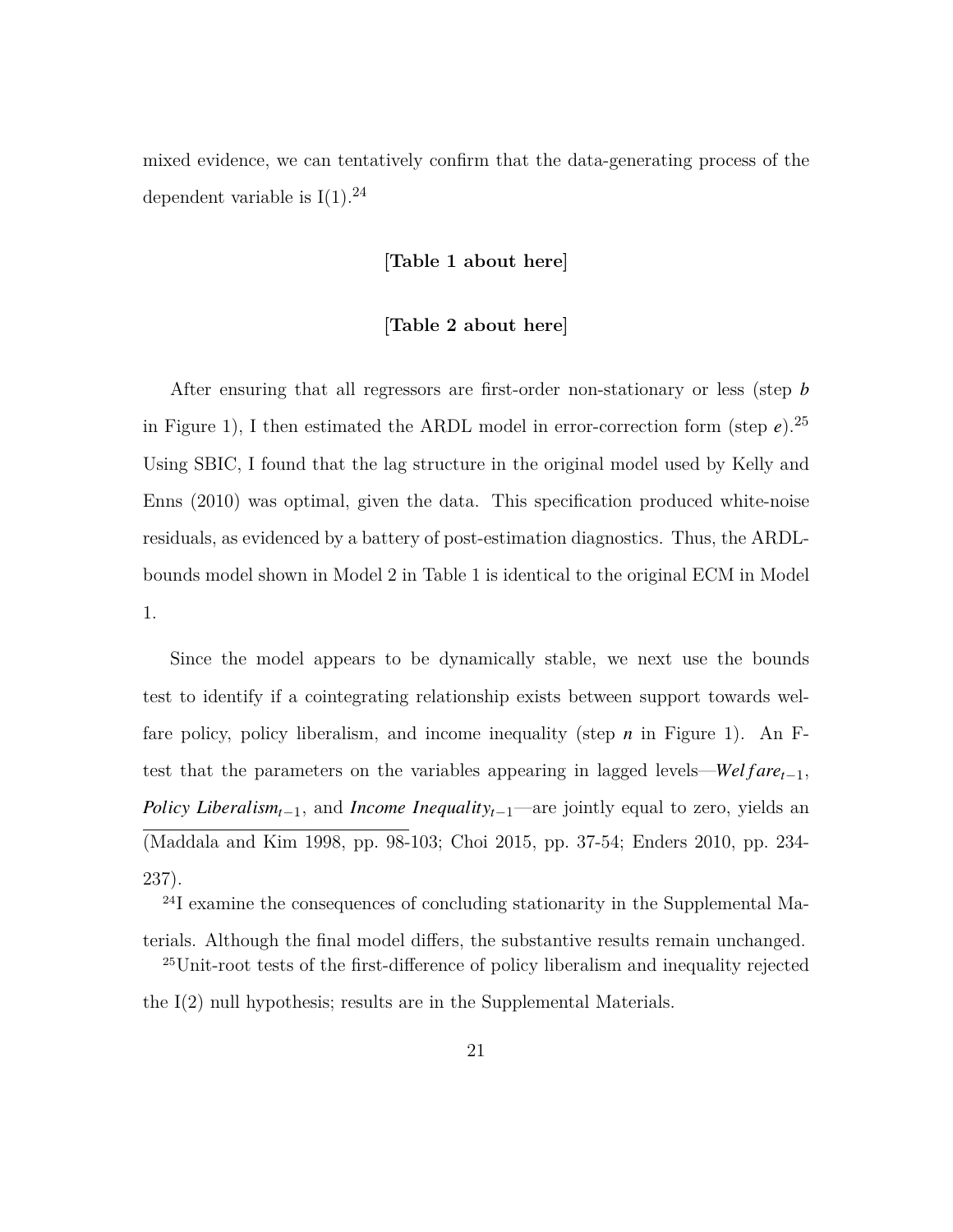F-statistic of 4.15. Although Narayan (2005) provides the small-sample critical values necessary to evaluate this statistic, these are also available in Stata and R using the programs pssbounds and pss, respectively (Philips 2016*b*; Jordan and Philips 2016). The critical values for 33 observations and two regressors are a lower stationary bound of 4.183 and an upper I(1) bound of 5.333. Strictly speaking, the F-statistic is below the stationary lower bound, so we might conclude that all regressors are stationary (step  $q$  in Figure 1). However, given that the test result was so close to the I(0) lower bound of the test, we may want to treat the result as inconclusive, which means that further testing is be needed.<sup>26</sup>

Although the results of the cointegration test were borderline inconclusive with both policy liberalism and income inequality, a single regressor may still cointegrate with welfare policy mood. The next step is to test that the regressors are  $I(1)$ , since any I(0) regressor can easily be excluded from the cointegrating equation (step *m* in Figure 1). Unit-root testing (available in the Supplemental Materials) indicated that both policy liberalism and income inequality are I(1).

Since unit-root testing did not narrow down which series should not appear in the cointegrating equation, I estimated two different models (step *n*). In Model 3, I test to see if *only* income inequality has a cointegrating relationship with public mood towards welfare. Therefore, policy liberalism does not appear in levels in Model 3. In order to produce white-noise residuals (steps  $g$  and  $k$ ), the lagged first-difference

<sup>26</sup>Moreover, the one-sided bounds t-test on the significance of the lagged dependent variable,  $-3.46$ , falls between the asymptotic upper I(0) and lower I(1) critical bounds of -2.86 and -3.53, respectively; this supports the "inconclusive" decision.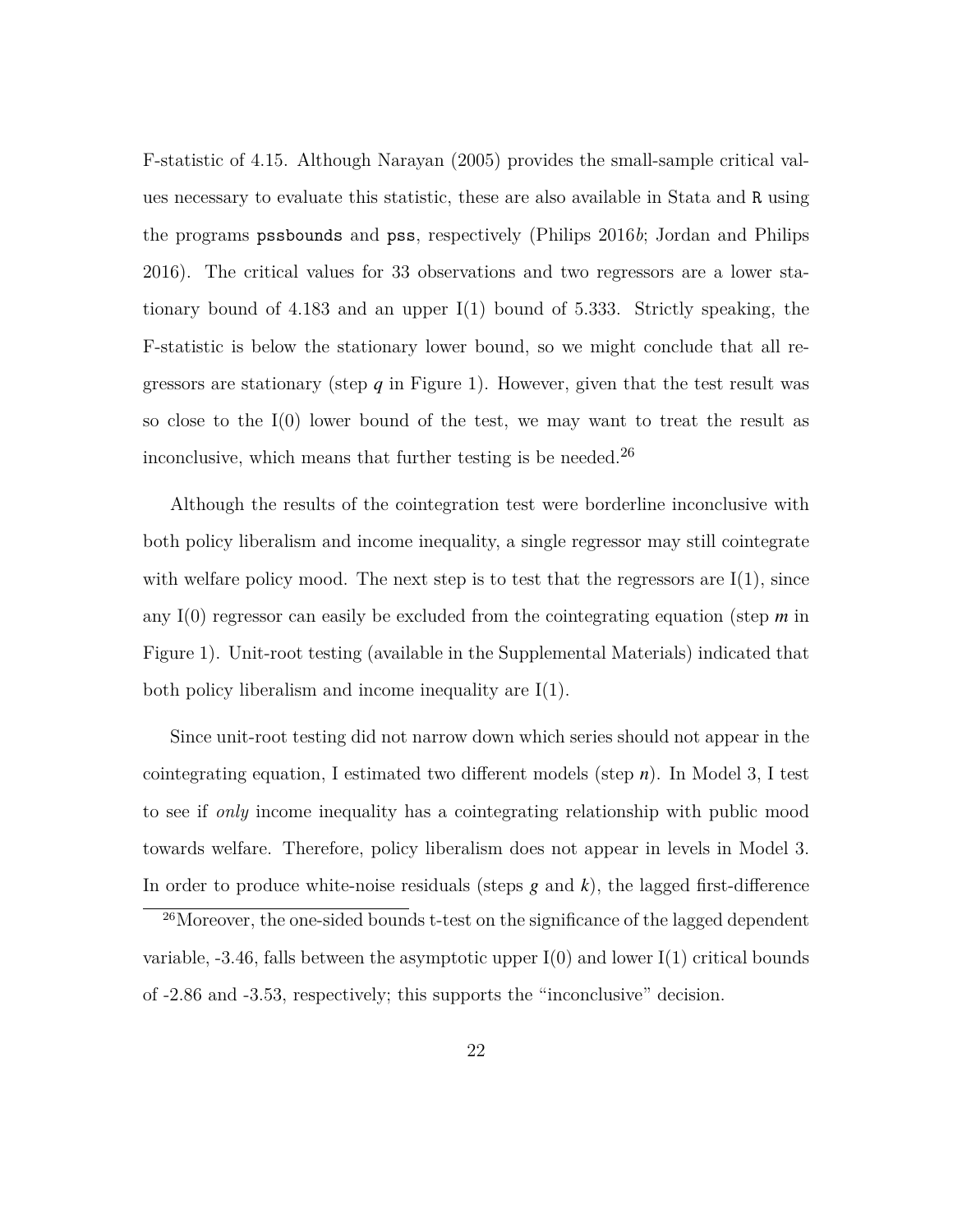of policy liberalism was included. Because Model 3 reflects a data-generating process where only income inequality is cointegrating, evidence of cointegration in Model 3 would indicate that income inequality, not policy liberalism, is cointegrating with public mood towards welfare. An F-test of the significance of the lagged variables in Model 3 yields an F-statistic of 1.72. Since this is below the critical value of 5.290 for the  $I(0)$  lower bound and 6.175 for the  $I(1)$  upper bound, we can conclude that income inequality and public mood towards welfare are not cointegrating.

Next, I test to see if *only* policy liberalism has a cointegrating relationship with public mood towards welfare. Therefore, in Model 4 income inequality does not appear in levels. To produce white-noise residuals, one lag of the first difference of income inequality was included. For Model 4, a rejection of the null hypothesis using the bounds test would suggest that policy liberalism, not income inequality, is cointegrating with public mood towards welfare. An F-test of the significance of the lagged variables yields an F-statistic of 3.57. Since this falls below the  $I(0)$  critical value of  $5.290$  (as well as the upper I(1) critical value,  $6.175$ ), we can conclude that policy liberalism and public mood towards welfare are not cointegrating.

Since neither income inequality or policy liberalism on their own appear to have a cointegrating relationship with welfare policy mood—nor do the three variables altogether, as found in Model 2—we can conclude that there is no cointegration (step *q*). Since the two independent variables may still affect public mood towards welfare in the short-run, we may run a model of first-differences (step *r*). This is shown in Model 5 in Table 1. The results indicate that income inequality and policy liberalism do not have a statistically significant effect on the public's feelings towards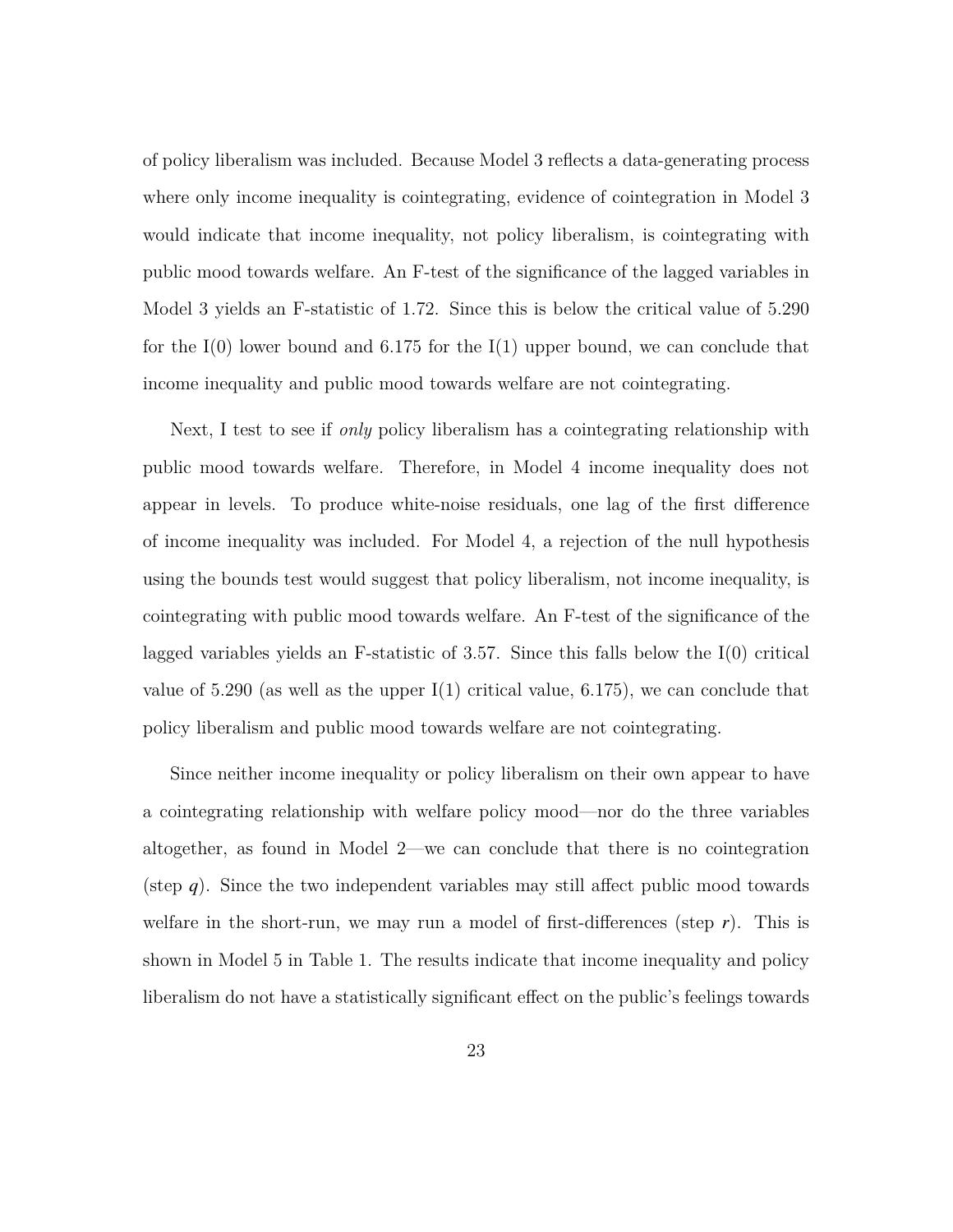welfare policy in the short-run, a similar conclusion to what Kelly and Enns find.<sup>27</sup>

This replication is informative since it shows how one should proceed, given an inconclusive bounds test result. After finding that all regressors were  $I(1)$ , I proceeded to iterate through two different models, excluding one of the regressors from appearing in the cointegrating equation in Models 3 and 4. Since there was no evidence for cointegration when isolating out income inequality and policy liberalism, the final model was one of first-differences, since the error-correction framework is no longer appropriate.

While suggestive, this replication does not completely overturn the findings of Kelly and Enns. Short series introduce a large amount of uncertainty into cointegration tests, so it seems reasonable that different researchers might come to different conclusions.28 Overall, given the best available methods, there appear to be null findings in their model of public mood towards welfare.29

<sup>27</sup>What differs is that the authors find evidence of a long-run effect, whereas the ARDL-bounds approach does not.

<sup>28</sup>The Monte Carlo results show that while the bounds test tends to avoid spurious conclusions of cointegration in small samples, it also tends to have a high rate of false-negatives; thus, it is hard to ascertain whether their result holds.

29However, I find evidence of cointegration using this same approach when examining Kelly and Enns' other dependent variable—public mood liberalism—as detailed in the Supplemental Materials.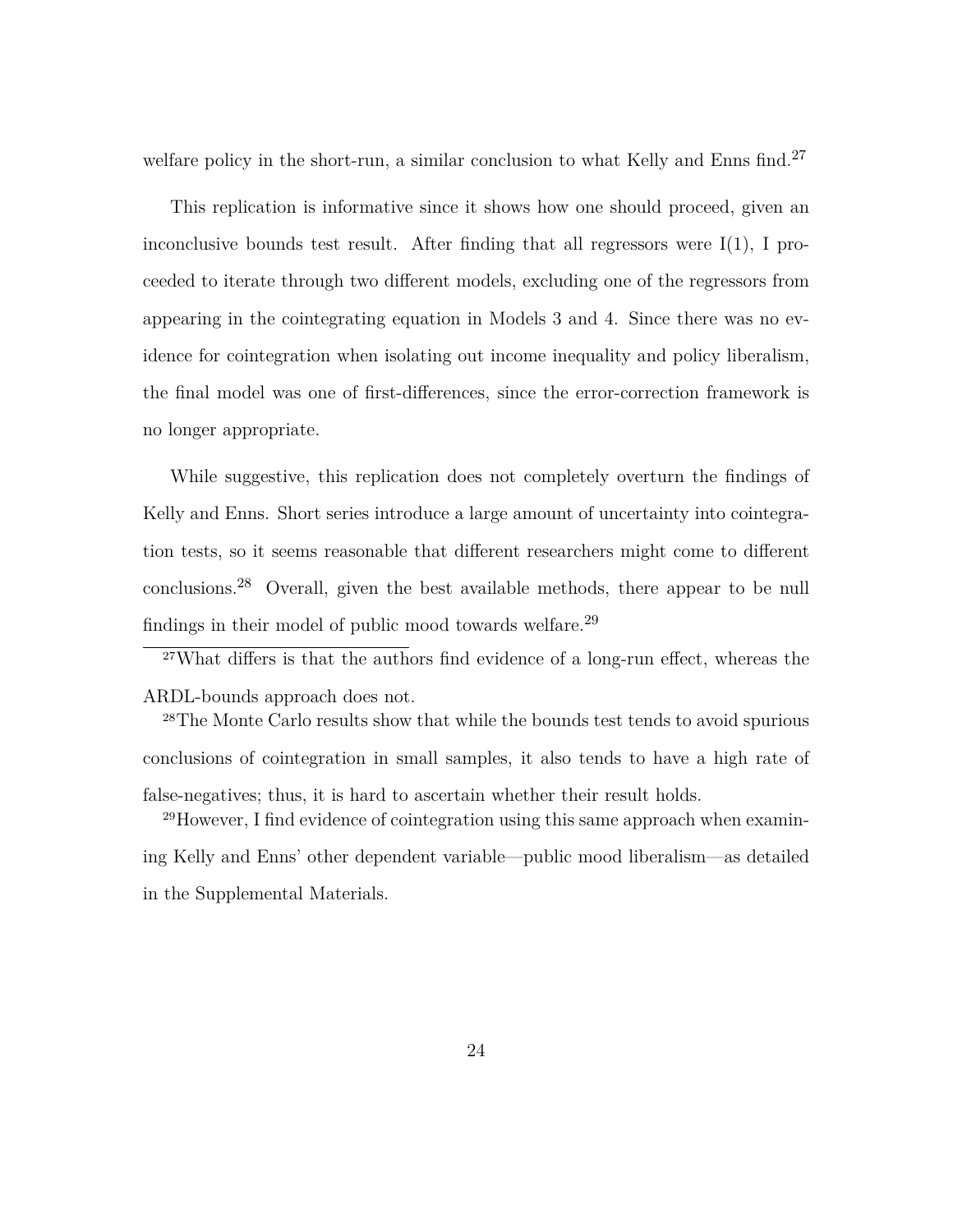### **Application II: Volscho and Kelly (2012)**

Volscho and Kelly (2012) use a GECM to probe the determinants of the rise in top income shares in the US from 1949 to 2008. I examine their power resource model, which investigates if the share of income of the top one percent is determined by political and institutional factors. Results from their original model are shown in Table 3, Model 1. As Volscho and Kelly find, increases in Democratic strength in Congress, union membership, and the presence of divided government, tend to decrease the share of income held by the super-rich, but only in the long-run. In contrast, Democratic presidents have no effect.

### **[Table 3 about here]**

To implement the ARDL-bounds procedure, I first ensured that the dependent variable, *Top* 1% *Share*, was I(1), as shown in Table 4 (step *a* in Figure 1). After confirming that the regressors are  $I(1)$  or less (step b), I used SBIC to assist in lag selection for the ARDL model in error-correction form, the result of which is shown in Model 2 (step *e*). Although the authors may have had theoretical reasons to use the "dead-start" GECM, I find instead that a model of contemporaneous short-run effects has a lower SBIC. While theory should always guide model specification, users *must* ensure that the residuals are white-noise in order to run the bounds test; in this example, both the dead-start and standard GECM yielded white-noise residuals.<sup>30</sup>

### **[Table 4 about here]**

<sup>30</sup>Therefore, one could use the bounds test on either model.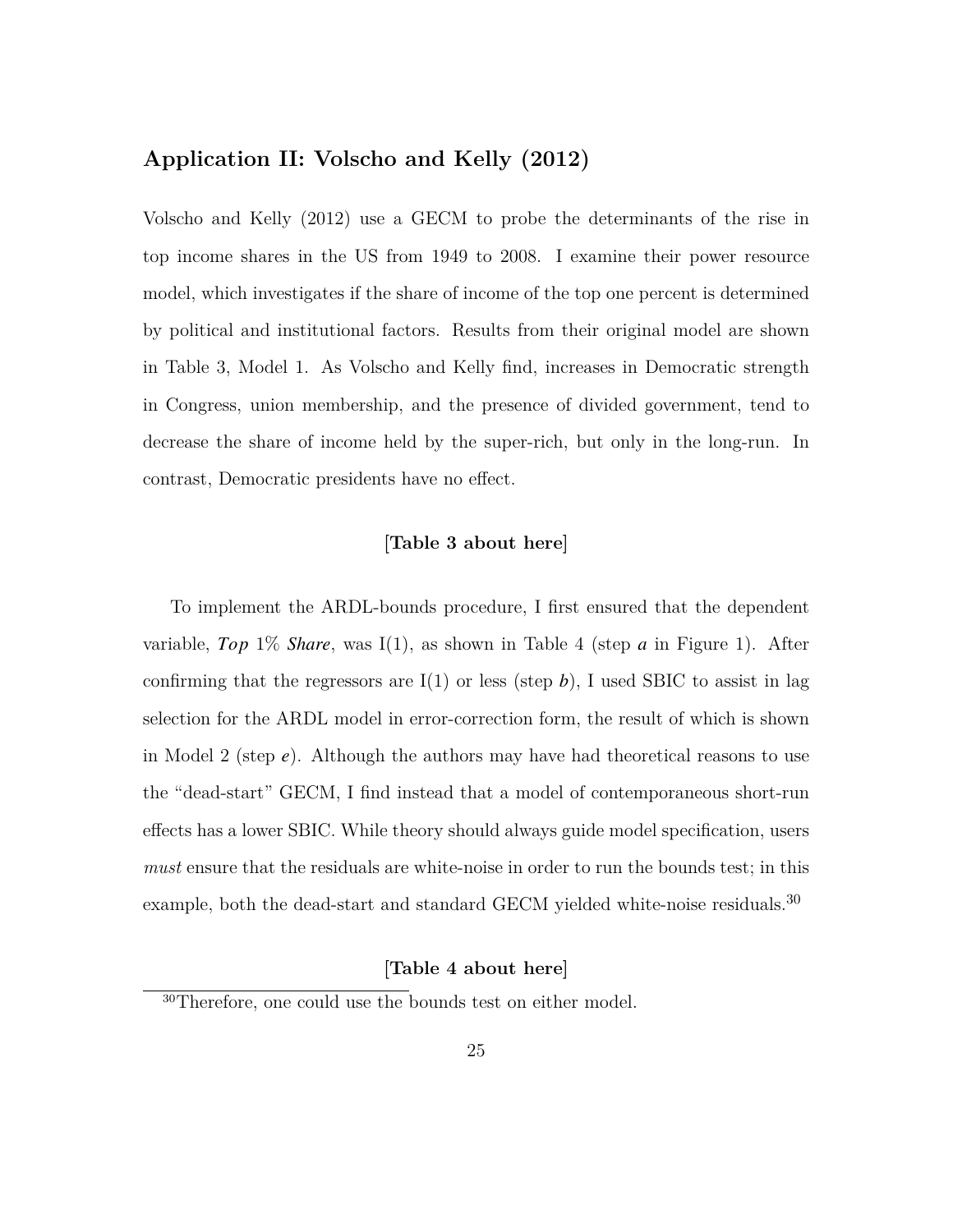Since Model 2 contains white-noise residuals, we can move onto cointegration testing using the bounds test (step *n* in Figure 1). An F-test of the joint significance of the five lagged variables (the four regressors plus the dependent variable) yields an F-statistic of 5.02. Critical values for 61 observations and four regressors are 3.068 and 4.274 for the lower and upper bounds, respectively. Since the F-statistic is greater than the  $I(1)$  upper bound, we can conclude that there is a cointegrating relationship (step  $\rho$ ). As further confirmation we can use the bounds t-test; the tstatistic on the lagged dependent variable is -4.01, which is below the critical value of the  $I(1)$  lower bound  $(-3.99)$ . Thus, there is strong evidence that all four regressors are cointegrating with the dependent variable.

The largest difference between Volscho and Kelly's original model and the ARDLbounds model is the significance of the short-run effect of a Democratic president. To see if this leads to different conclusions than the ones made by the authors, in the Supplemental Materials I use dynamic simulations to help interpret how changes in one regressor affects the dependent variable over time. Model-based dynamic simulations are growing in popularity in political science (King, Tomz and Wittenberg 2000; Williams and Whitten 2012), and are especially valuable for examining complex model specifications such as autoregressive relationships with interactions (Williams and Whitten 2011), or dynamic compositional dependent variables (Philips, Rutherford and Whitten 2016, 2015). The ARDL-bounds procedure's lag structure makes it a prime candidate for dynamic simulations. Using the program dynpss to create dynamic simulations of the ARDL-bounds model (Philips 2016*a*), I find that in the short run, moving from a Republican to a Democratic president increases the income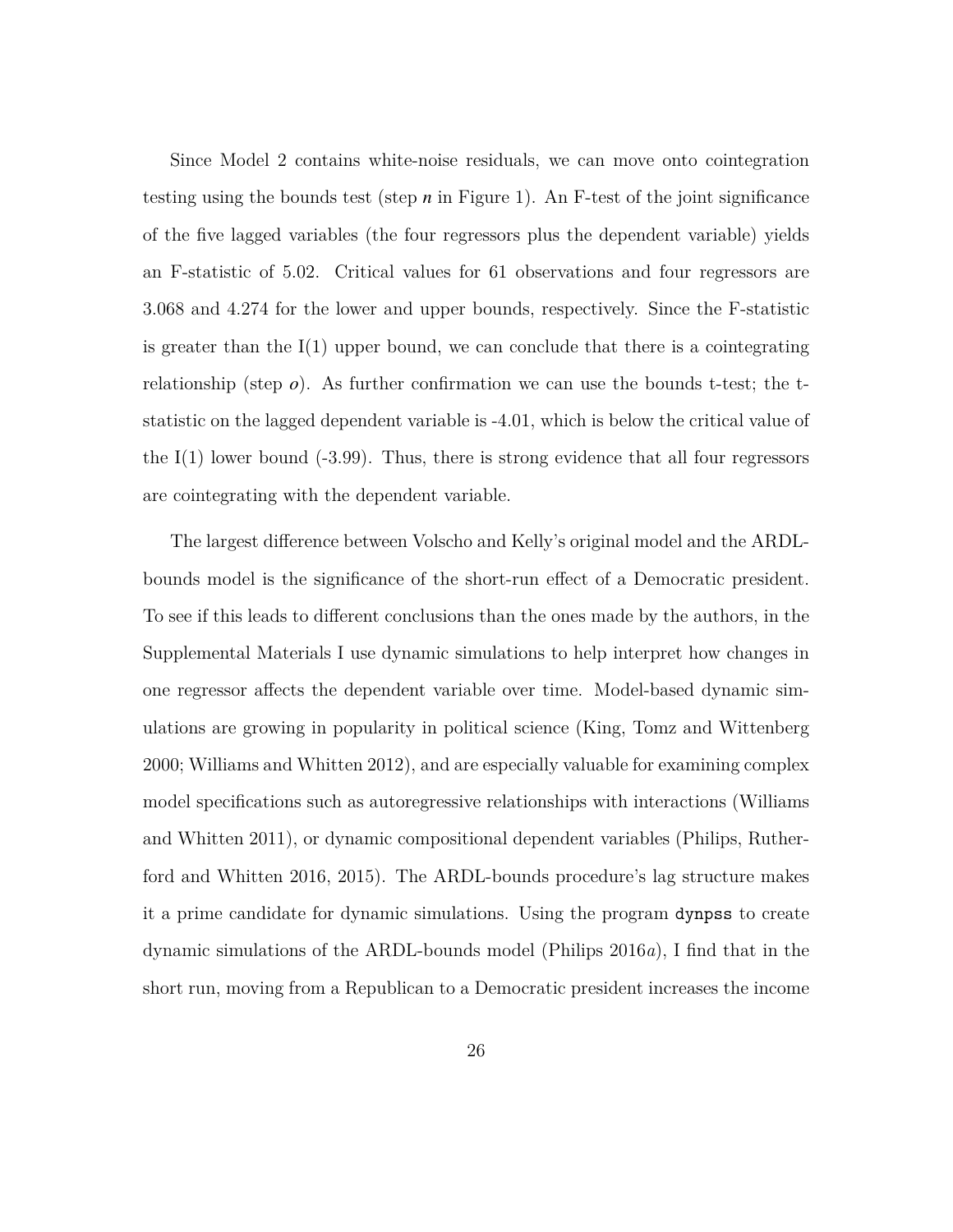concentration of the top one percent. However, this effect loses statistical significance after four years, is not statistically significantly different from the predictions using Volscho and Kelly's GECM, and the long run effect is nearly zero.<sup>31</sup> These results are available in the Supplemental Materials.

In summary, I find evidence for cointegration in the power resources model of Volscho and Kelly. While the ARDL-bounds model had slight specification differences, the substantive findings do not change, as evidenced by dynamic simulations. Institutional and political factors may affect the income share of the top one percent, but only in the long-run.

## **Discussion and Conclusion**

The two examples above represent a variety of situations that the ARDL-bounds approach is designed to handle. For the Kelly and Enns (2010) replication, I find no evidence of cointegration. Using the steps outlined in Figure 1, I find no evidence that policy liberalism and income inequality affect welfare policy mood in the long- or short-run. For the Volscho and Kelly (2012) replication, I find evidence of cointegration; these findings support the authors' conclusions about the long-run effect of institutions and politics on the concentration of income of the top one percent. In the Supplemental Materials I also replicate Ura (2014), and find evidence of cointegration.

<sup>&</sup>lt;sup>31</sup>This is confirmed analytically by calculating the long-run multiplier, which is 0.36 and is not statistically significantly different from zero.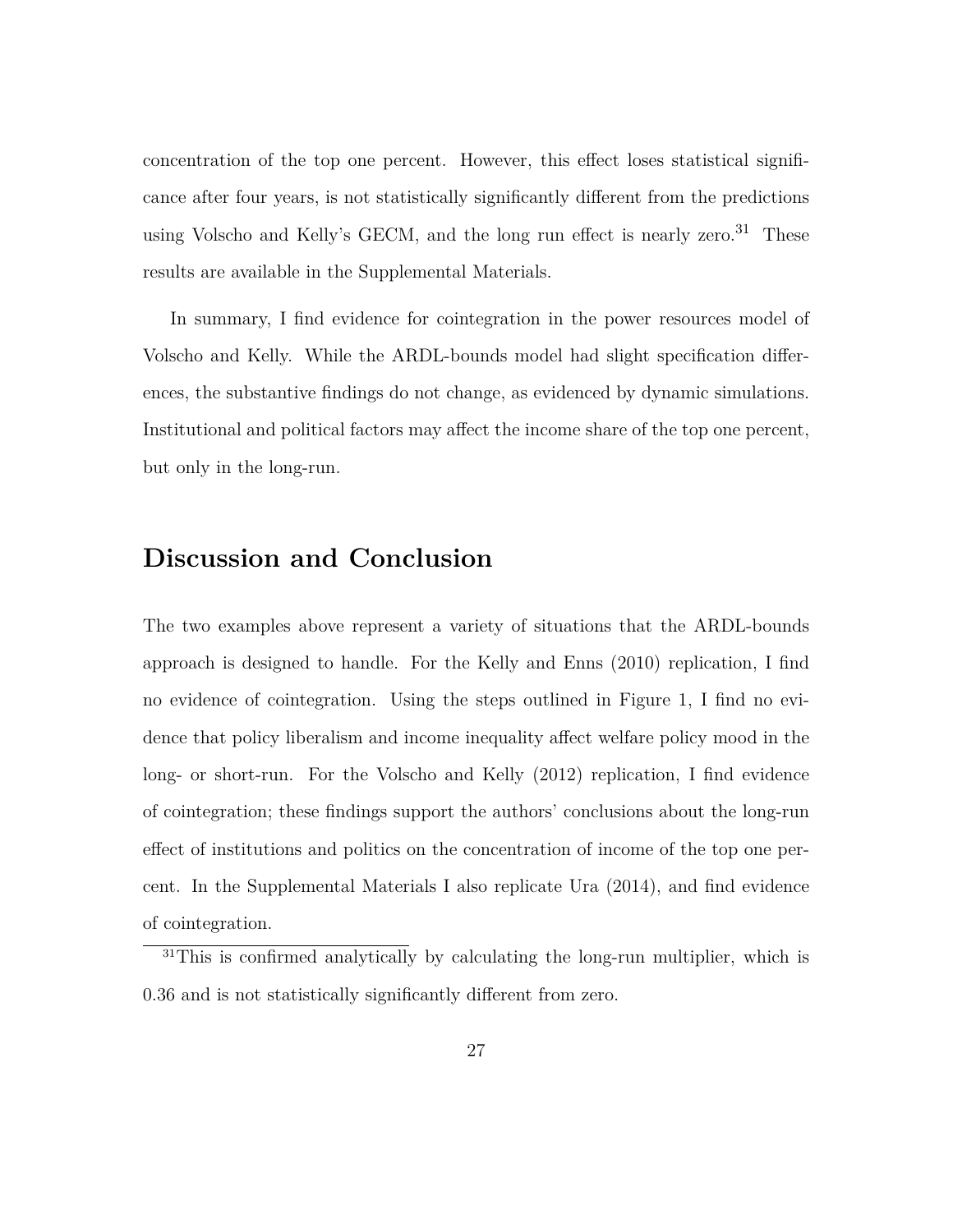Although the examples above are representative of most situations practitioners are likely to encounter, I briefly review how users should proceed, given their own theoretically-specified model:

- 1. *Unit-root testing of the dependent variable*. If the dependent variable is I(1), proceed with the ARDL in error-correction form.32
- 2. *Ensure that no independent variables are of an order of integration higher than I(1).* The main advantage of the bounds approach is that users do not have to make difficult decisions between  $I(0)$  and  $I(1)$  regressors; the results of the bounds test informs us of these characteristics. However, users must ensure that no variables are integrated more than  $I(1)$ , explosive, or contain seasonal unit-roots.33
- 3. *Estimate the ARDL in error-correction form*. Since the bounds testing procedure relies on white-noise residuals, add lags of the first-differences of the dependent variable and regressors as needed. Use theory and information criteria to aid in lag specification. Ensure that the residuals are white-noise.
- 4. *Test the joint significance of all lagged variables appearing in levels using a Wald/F-test*. Use small-sample critical values of the bounds test in Narayan  $32$ If the dependent variable is I(0), it is not first-differenced, leading to a lagged

the dependent variable, it is advisable to identify and de-trend instead.

dependent variable model as shown in the Figure 1 schematic. <sup>33</sup>While the test statistics can be adjusted to account for deterministic trends in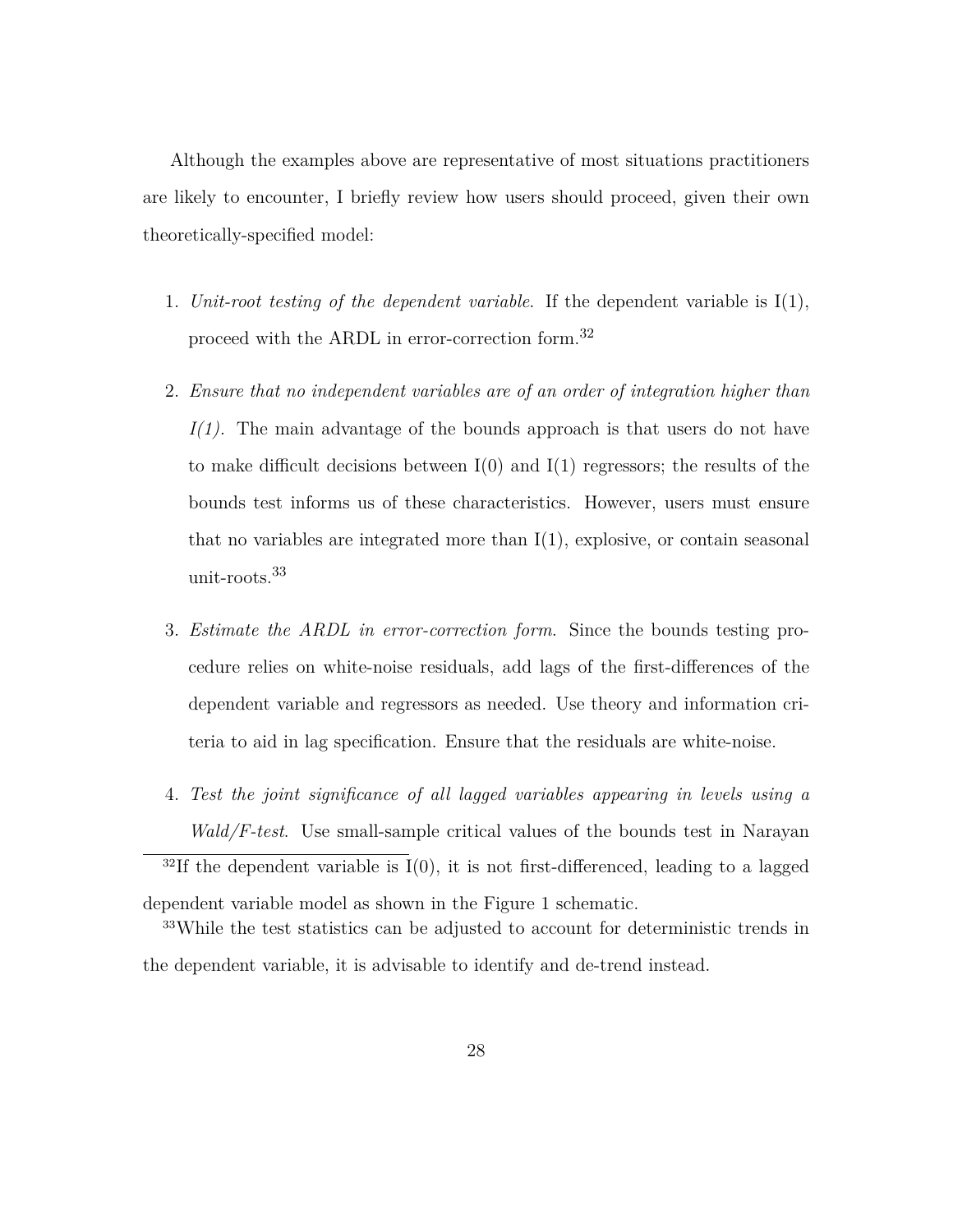(2005). As an auxiliary test, use the one-sided t-test of the lagged dependent variable using asymptotic critical values in Pesaran, Shin and Smith (2001).

- 5. If the results of the bounds test:
	- (a) *Suggest cointegration:* All variables appearing in levels appear to be I(1) and have a cointegrating relationship with the dependent variable.
	- (b) *Suggest stationarity:* All regressors appearing in levels are I(0) and cannot possibly be in a cointegrating relationship. A model of first-differences must be estimated since the variables may still affect the dependent variable in the short-run.
	- (c) *Are inconclusive:* Each regressor should be tested for a unit-root. Only I(1) variables can appear in levels in the error-correction model. Stationary variables may still appear in first-differences.34 Repeat Steps 3 and 4. If the resulting statistic is still inconclusive, combinations of variables appearing in levels may need to be tested. Continue testing until (5a) or (5b) reached.
- 6. *Interpretation:* Use dynamic simulations and analytical calculations for hypothesis testing.

While the ARDL-bounds procedure provides a comprehensive approach to modeling time series and testing for cointegration, it is not a remedy for all problems.

 $34I(0)$  variables could appear in levels in the final model without risking spurious regression.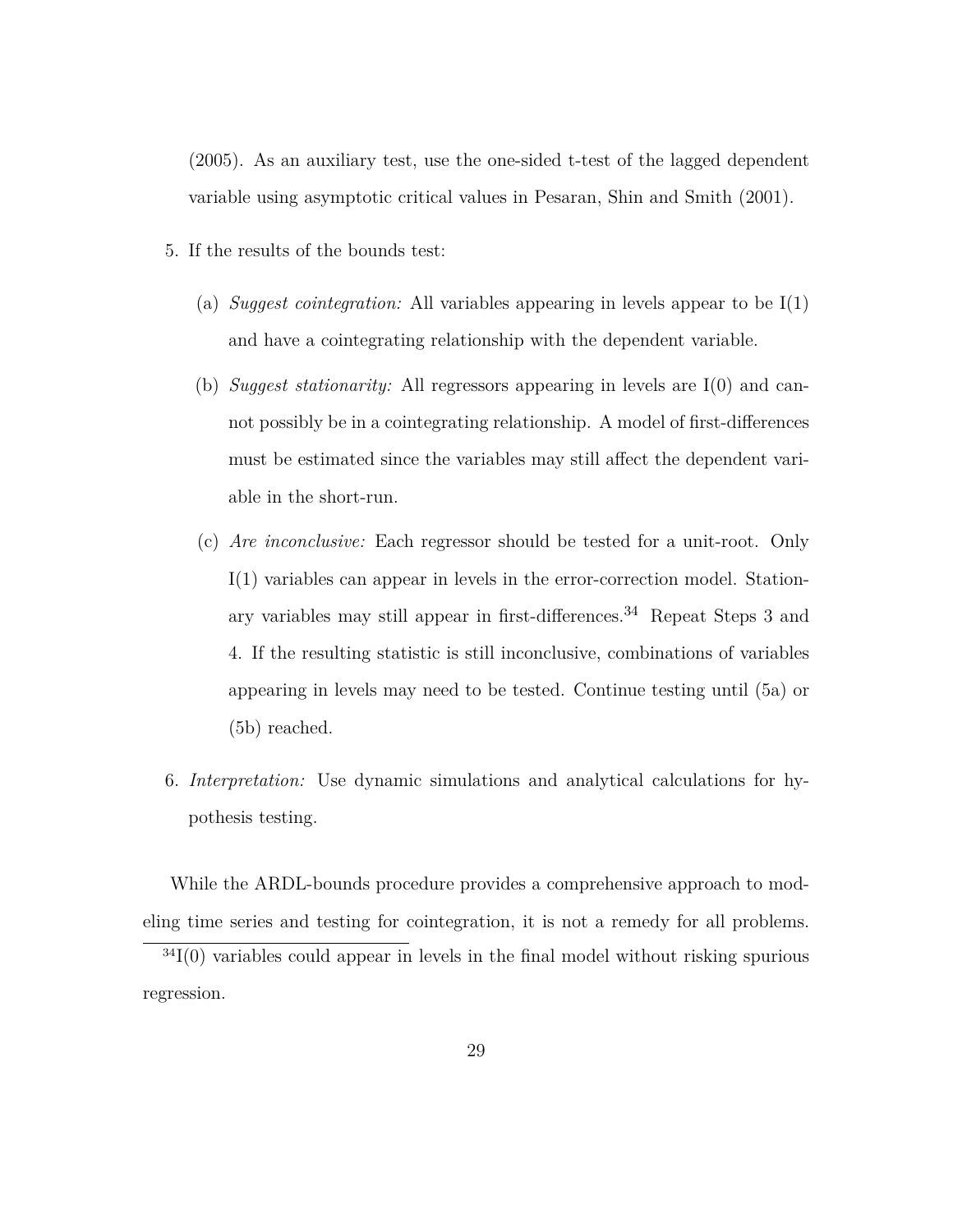First, like all time series models, it tends to perform poorly in small samples. As a precaution against overfitting, Keele, Linn and Webb (2016, p. 40) suggest a minimum of between 10 and 20 observations per parameter.<sup>35</sup> However, as shown by Monte Carlo simulations, the bounds cointegration test tends to perform at least as well as other cointegration tests in small samples. Second, this single-equation model imposes a causal ordering and assumes weak exogeneity of the regressors (Pesaran, Shin and Smith 2001, p. 293), a disadvantage shared with GECMs. Users unwilling to impose a causal ordering should consider alternative methods such as vector error-correction models, which can account for multiple cointegrating relationships. Third, the cointegration test serves as a substitute for unit-root testing to distinguish between I(0) and I(1) regressors *only* when the test results fall outside of the critical bounds. Given an inconclusive test result, users must use unit-root tests on all regressors, and identify the stationary,  $I(1)$ , and  $I(1)$ -and-cointegrating variables through an iterative process, as shown in the Kelly and Enns (2010) replication. Last, this procedure still requires balanced equations (Keele, Linn and Webb 2016; Grant and Lebo 2016); although stationary regressors can appear in levels in the final model, I(1) regressors that are not cointegrating cannot appear in levels in the final model without risk of spurious regression.

To aid in the use of this approach, this article has provided a step-by-step guide for practitioners, which can be used with any software package that contains unitroot, autocorrelation, and the  $F-$  and t-tests necessary for the bounds test (e.g., R, Stata, or EViews). In addition, in the Supplemental Materials I discuss software

<sup>35</sup>I address concerns about overfitting in the Supplemental Materials.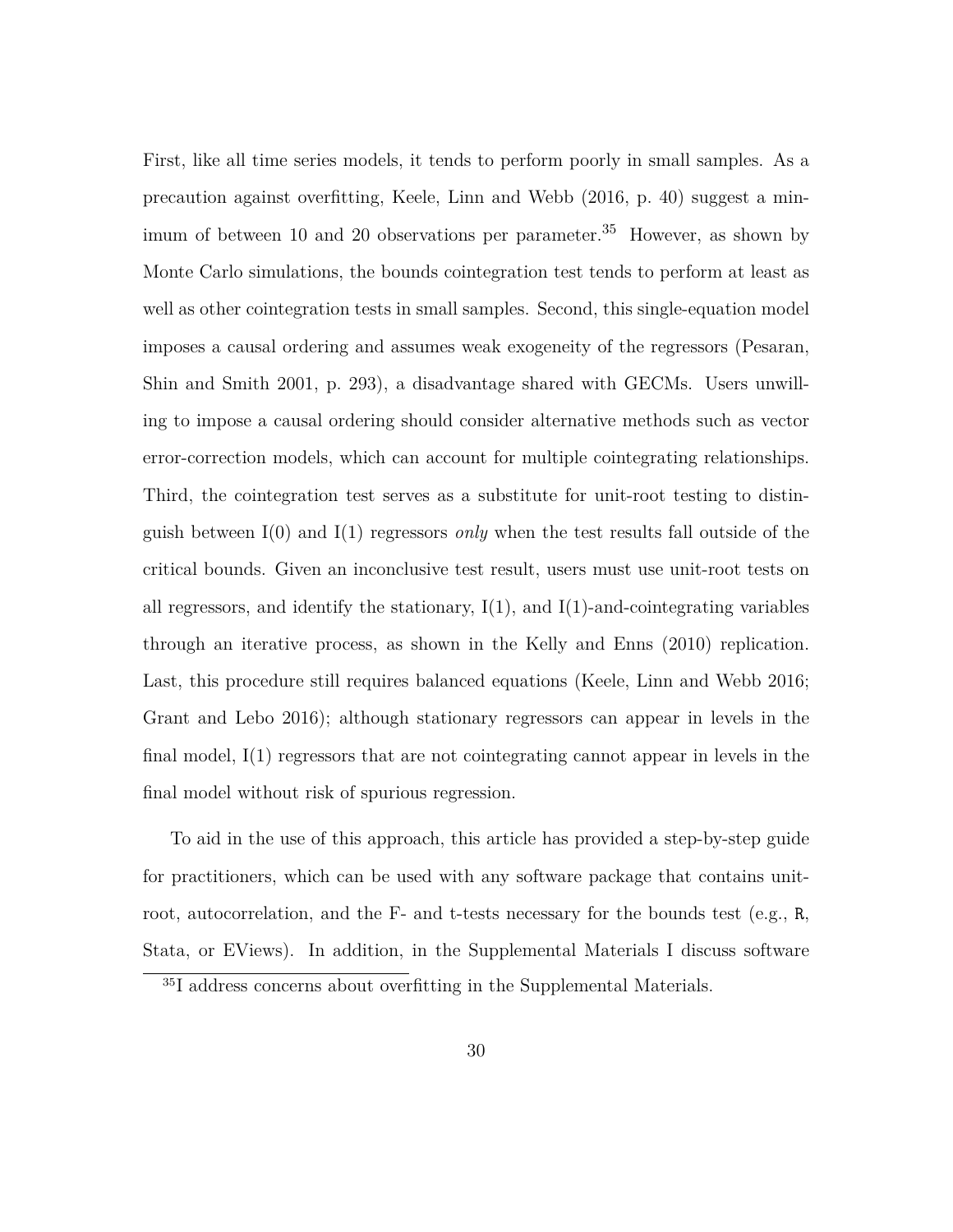programs in Stata and R designed to help users test for cointegration and create dynamic simulations.36

This article was motivated by a series of recent articles in the time series literature that stress the importance of careful unit-root and cointegration testing. To achieve this, I have advocated for the autoregressive distributed lag bounds approach. I have shown that the ARDL-bounds procedure starts with a theoretically-specified model and moves step-by-step to arrive at an informed conclusion. Through careful testing and model specification, the ARDL-bounds procedure is a powerful approach to a difficult problem in applied time series analysis.

<sup>&</sup>lt;sup>36</sup>In Stata, these are **pssbounds** for displaying critical values of the bounds test and dynpss for creating dynamic simulations of the ARDL-bounds model (Philips 2016*a*,*b*). The pss package implements these commands in R (Jordan and Philips 2016).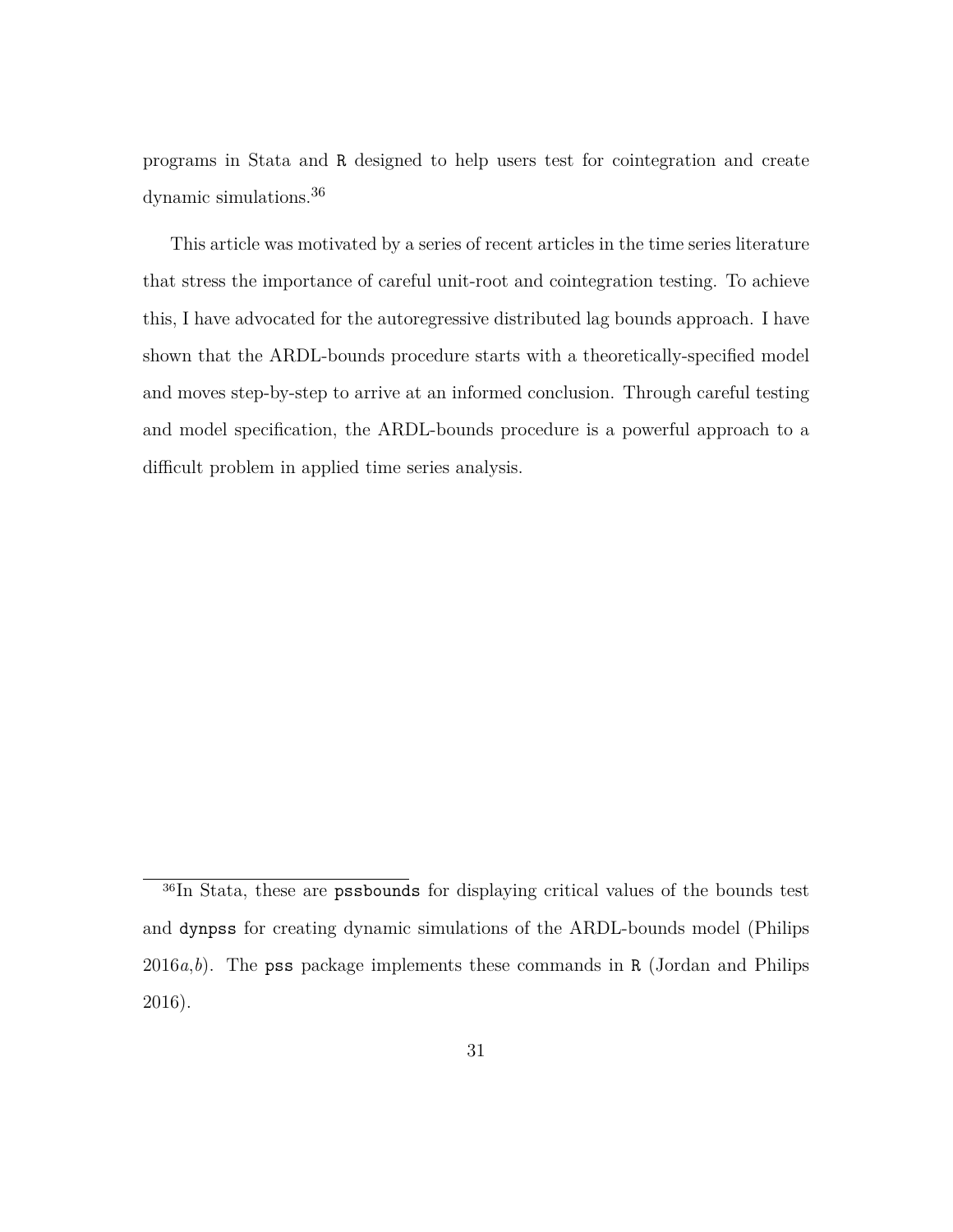# **References**

- Balke, Nathan S and Thomas B Fomby. 1997. "Threshold cointegration." *International Economic Review* 38(3):627–645.
- Box-Steffensmeier, Janet M and Renee M Smith. 1998. "Investigating political dynamics using fractional integration methods." *American Journal of Political Science* 42(2):661–689.
- Choi, In. 2015. *Almost all about unit roots: Foundations, developments, and applications*. Cambridge University Press.
- De Boef, Suzanna and Jim Granato. 1997. "Near-integrated data and the analysis of political relationships." *American Journal of Political Science* 41(2):619–640.
- De Boef, Suzanna and Luke Keele. 2008. "Taking time seriously." *American Journal of Political Science* 52(1):184–200.
- Dickinson, Matthew J and Matthew J Lebo. 2007. "Reexamining the growth of the institutional presidency, 1940–2000." *Journal of Politics* 69(1):206–219.
- Enders, Walter. 2010. *Applied econometric time series*. 3 ed. John Wiley and Sons.
- Engle, Robert F and Clive WJ Granger. 1987. "Co-integration and error correction: representation, estimation, and testing." *Econometrica* 55(2):251–276.
- Esarey, Justin. 2016. "Fractionally integrated data and the autodistributed lag model: Results from a simulation study." *Political Analysis* 24:42–49.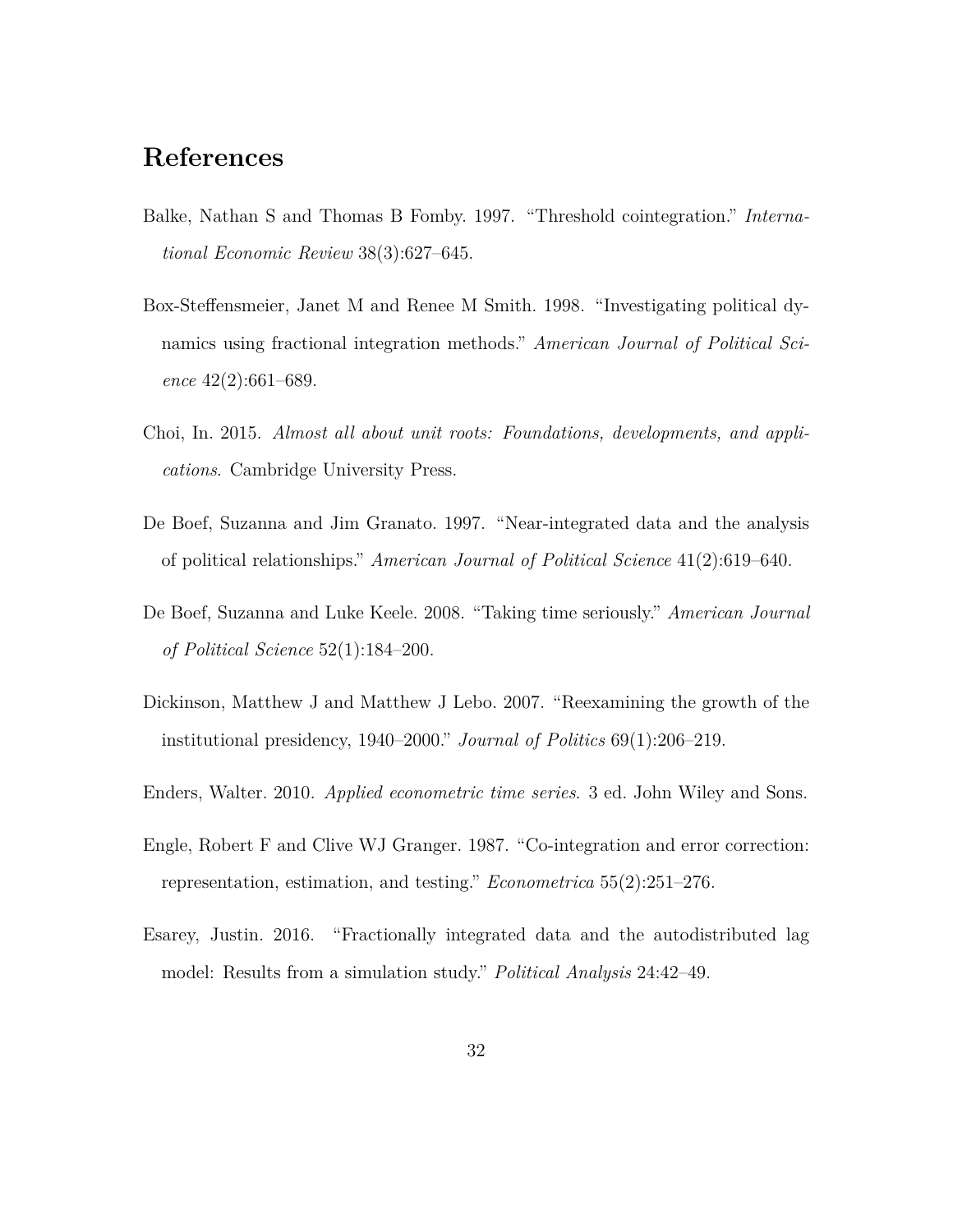- Grant, Taylor and Matthew J. Lebo. 2016. "Error correction methods with political time series." *Political Analysis* 24:3–30.
- Helgason, Agnar Freyr. 2016. "Fractional integration methods and short time series: Evidence from a simulation study." *Political Analysis* 24(1):59–68.
- Johansen, Soren. 1995. *Likelihood-based inference in cointegrated vector autoregressive models*. Oxford University Press.
- Jordan, Soren and Andrew Q Philips. 2016. "pss: R package to perform the bounds test for cointegration and create dynamic simulations." Available at: https://github.com/andyphilips/pss. R package version 1.3.9.
- Keele, Luke, Suzanna Linn and Clayton M Webb. 2016. "Treating time with all due seriousness." *Political Analysis* 24:31–41.
- Kelly, Nathan J and Peter K Enns. 2010. "Inequality and the dynamics of public opinion: The self-reinforcing link between economic inequality and mass preferences." *American Journal of Political Science* 54(4):855–870.
- King, Gary, Michael Tomz and Jason Wittenberg. 2000. "Making the most of statistical analyses: Improving interpretation and presentation." *American Journal of Political Science* 44:347–361.
- Lebo, Matthew J, Robert W Walker and Harold D Clarke. 2000. "You must remember this: Dealing with long memory in political analyses." *Electoral Studies* 19(1):31–48.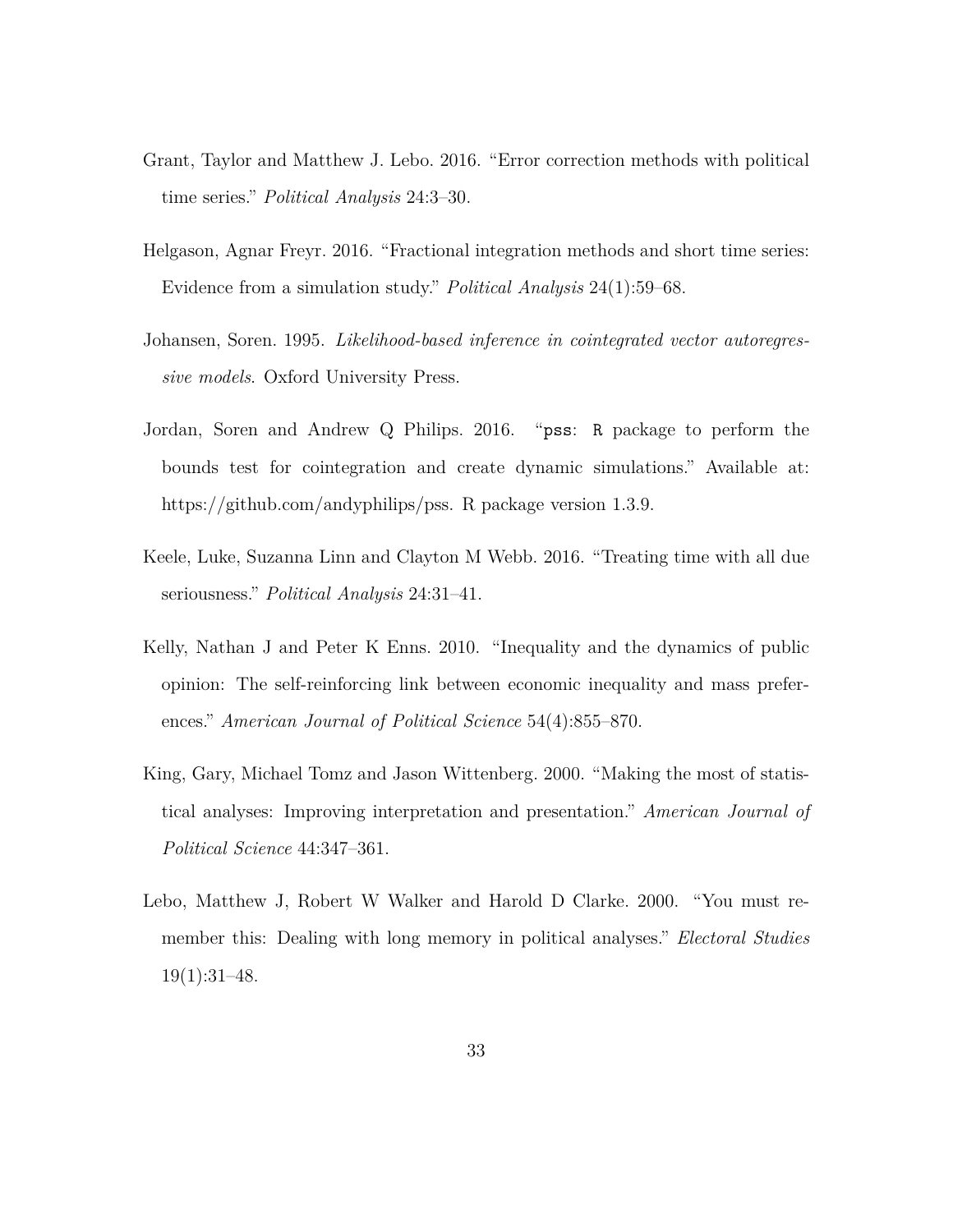- MacKinnon, James G. 1994. "Approximate asymptotic distribution functions for unit-root and cointegration tests." *Journal of Business and Economic Statistics* 12(2):167–176.
- Maddala, Gangadharrao S and In-Moo Kim. 1998. *Unit roots, cointegration, and structural change*. Cambridge University Press.
- Narayan, Paresh Kumar. 2005. "The saving and investment nexus for China: Evidence from cointegration tests." *Applied Economics* 37(17):1979–1990.
- Pesaran, M Hashem, Yongcheol Shin and Richard J Smith. 2001. "Bounds testing approaches to the analysis of level relationships." *Journal of Applied Econometrics* 16(3):289–326.
- Philips, Andrew Q. 2016*a*. "dynpss: Stata module to dynamically simulate autoregressive distributed lag (ARDL) models." Available at: https://andyphilips.github.io/dynpss/.
- Philips, Andrew Q. 2016*b*. "pssbounds: Stata module to conduct the Pesaran, Shin, and Smith (2001) bounds test for cointegration." Available at: http://andyphilips.github.io/pssbounds/.
- Philips, Andrew Q, Amanda Rutherford and Guy D Whitten. 2015. "The dynamic battle for pieces of pie—Modeling party support in multi-party nations." *Electoral Studies* 39:264–274.
- Philips, Andrew Q, Amanda Rutherford and Guy D Whitten. 2016. "Dynamic pie: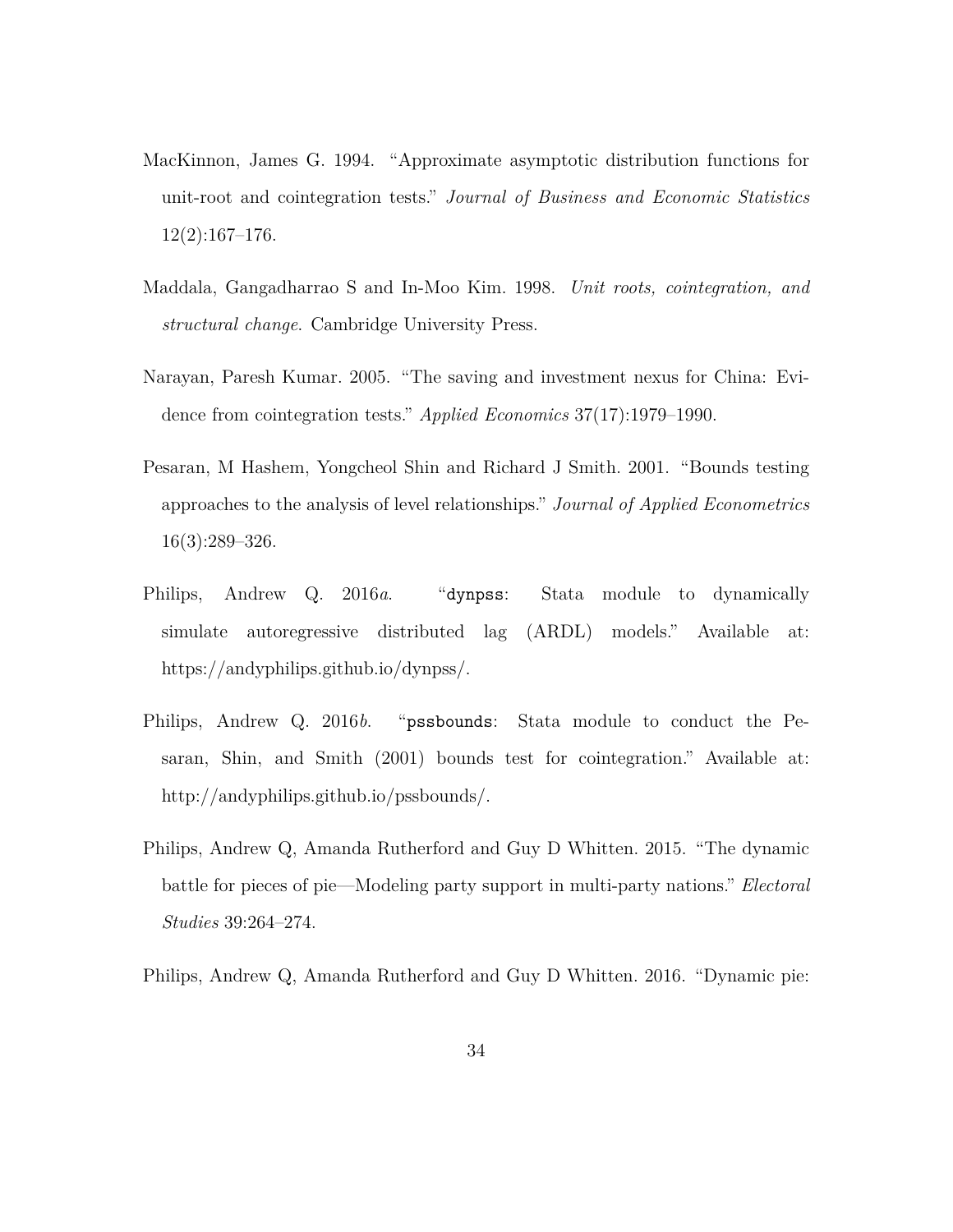A strategy for modeling trade-offs in compositional variables over time." *American Journal of Political Science* 60(1):268–283.

- Pickup, Mark. 2009. "Testing for fractional integration in public opinion in the presence of structural breaks: A comment on Lebo and Young." *Journal of Elections, Public Opinion and Parties* 19(1):105–116.
- Ura, Joseph Daniel. 2014. "Backlash and legitimation: Macro political responses to supreme court decisions." *American Journal of Political Science* 58(1):110–126.
- Volscho, Thomas W and Nathan J Kelly. 2012. "The rise of the super-rich: Power resources, taxes, financial markets, and the dynamics of the Top 1 percent, 1949 to 2008." *American Sociological Review* 77(5):679–699.
- Williams, Laron K and Guy D Whitten. 2011. "Dynamic simulations of autoregressive relationships." *Stata Journal* 11(4):577–588.
- Williams, Laron K and Guy D Whitten. 2012. "But wait, there's more! Maximizing substantive inferences from TSCS models." *The Journal of Politics* 74(03):685–693.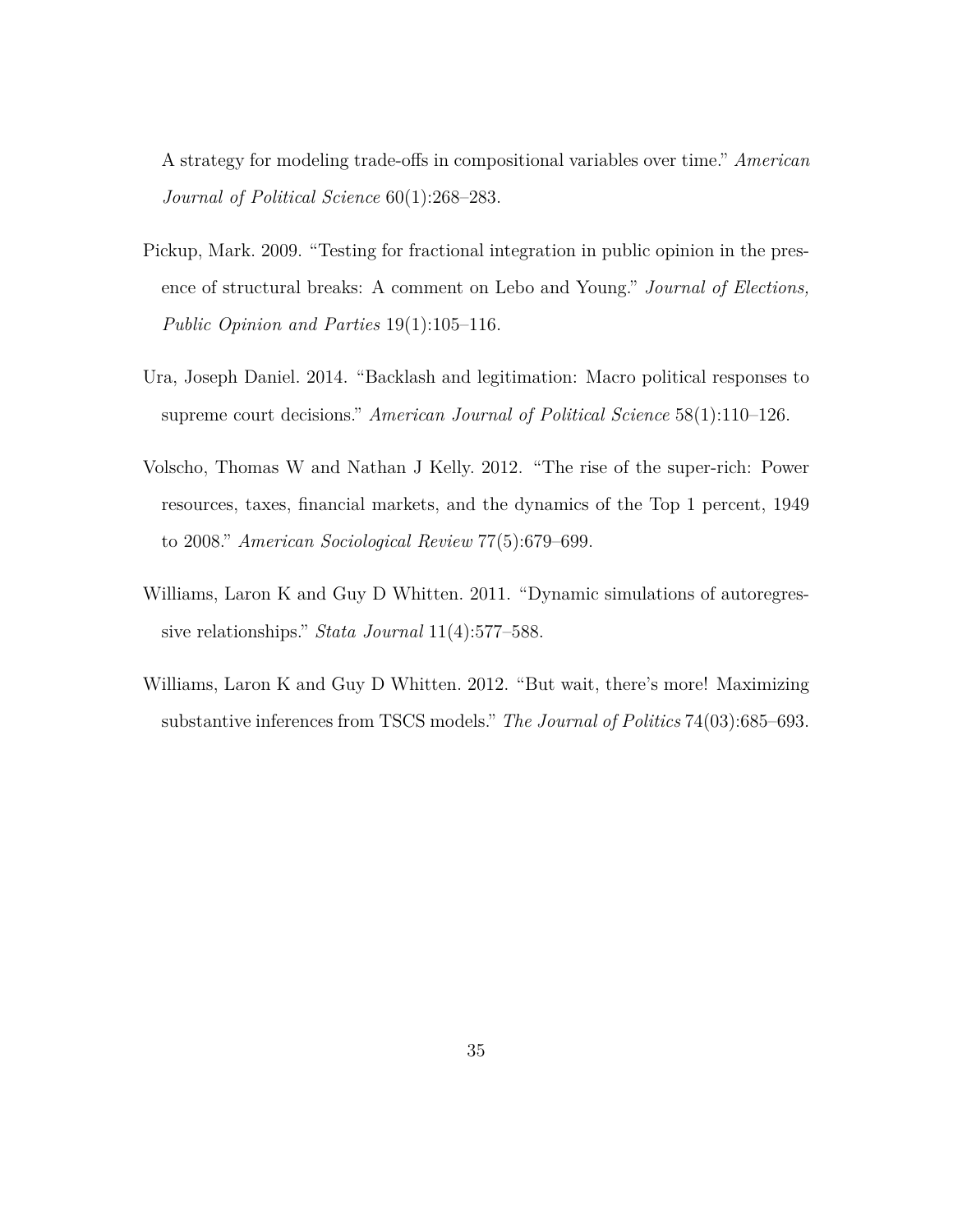

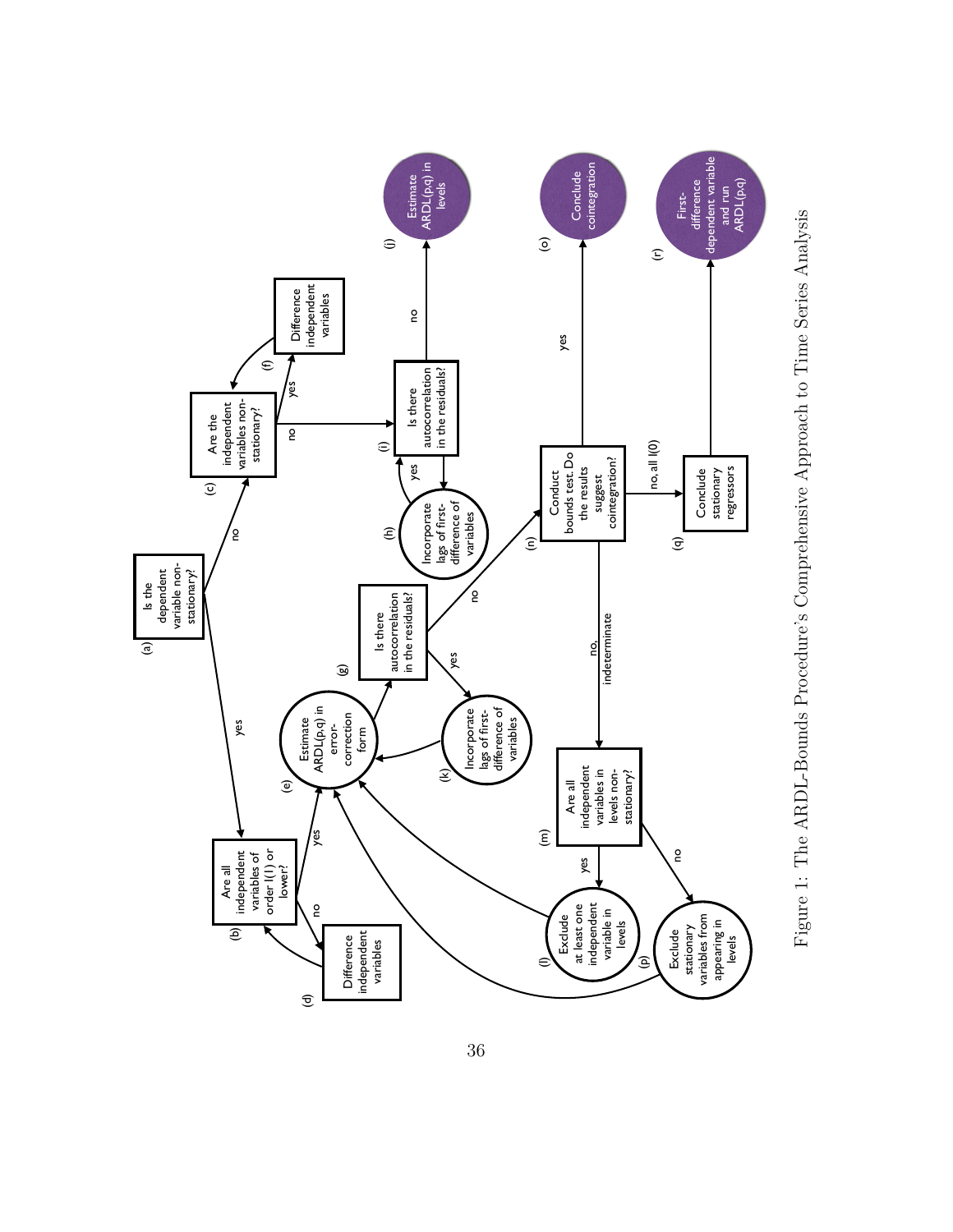

Figure 2: Bounds Test Statistics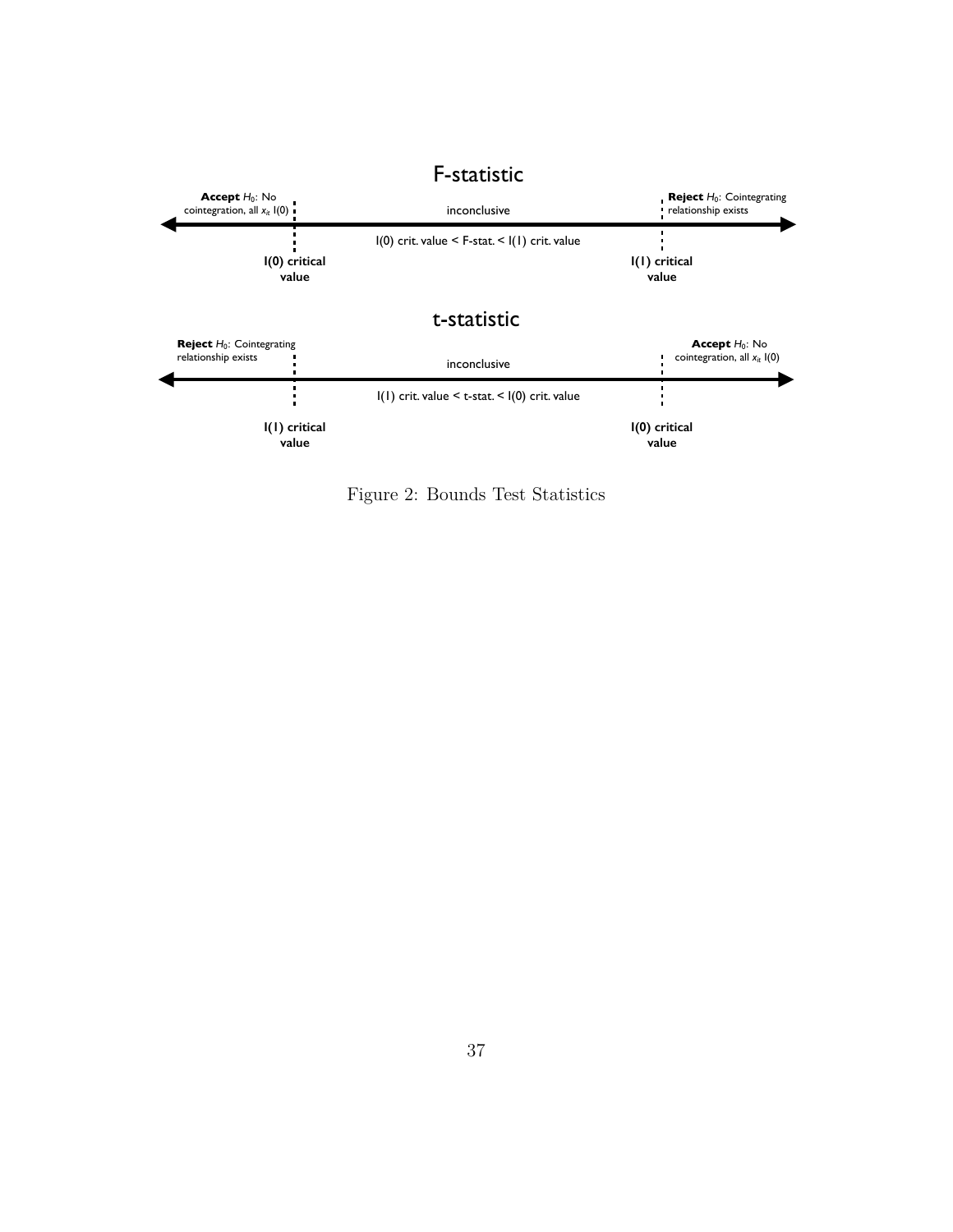

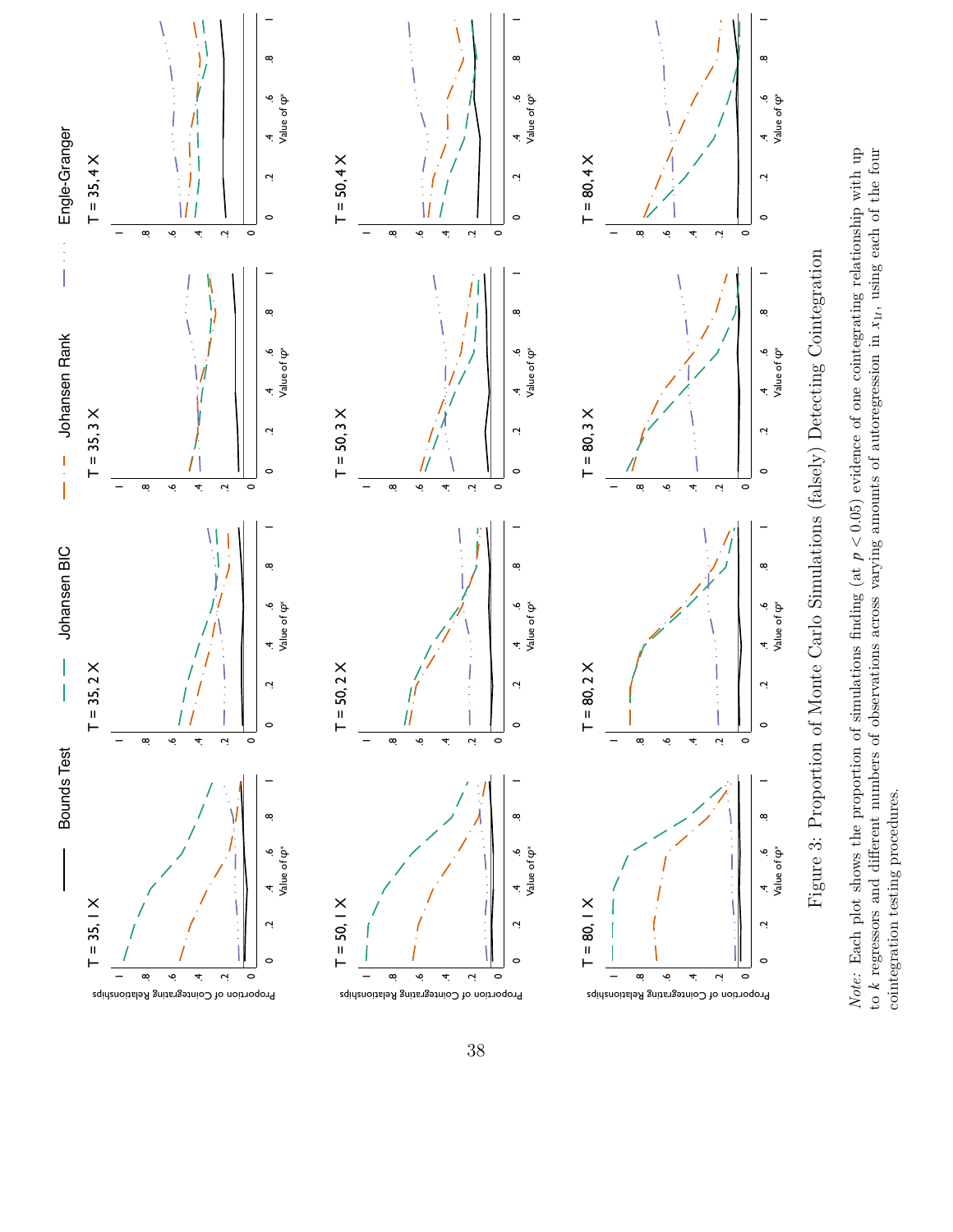

Figure 4: Proportion of Monte Carlo Simulations (correctly) Detecting Cointegration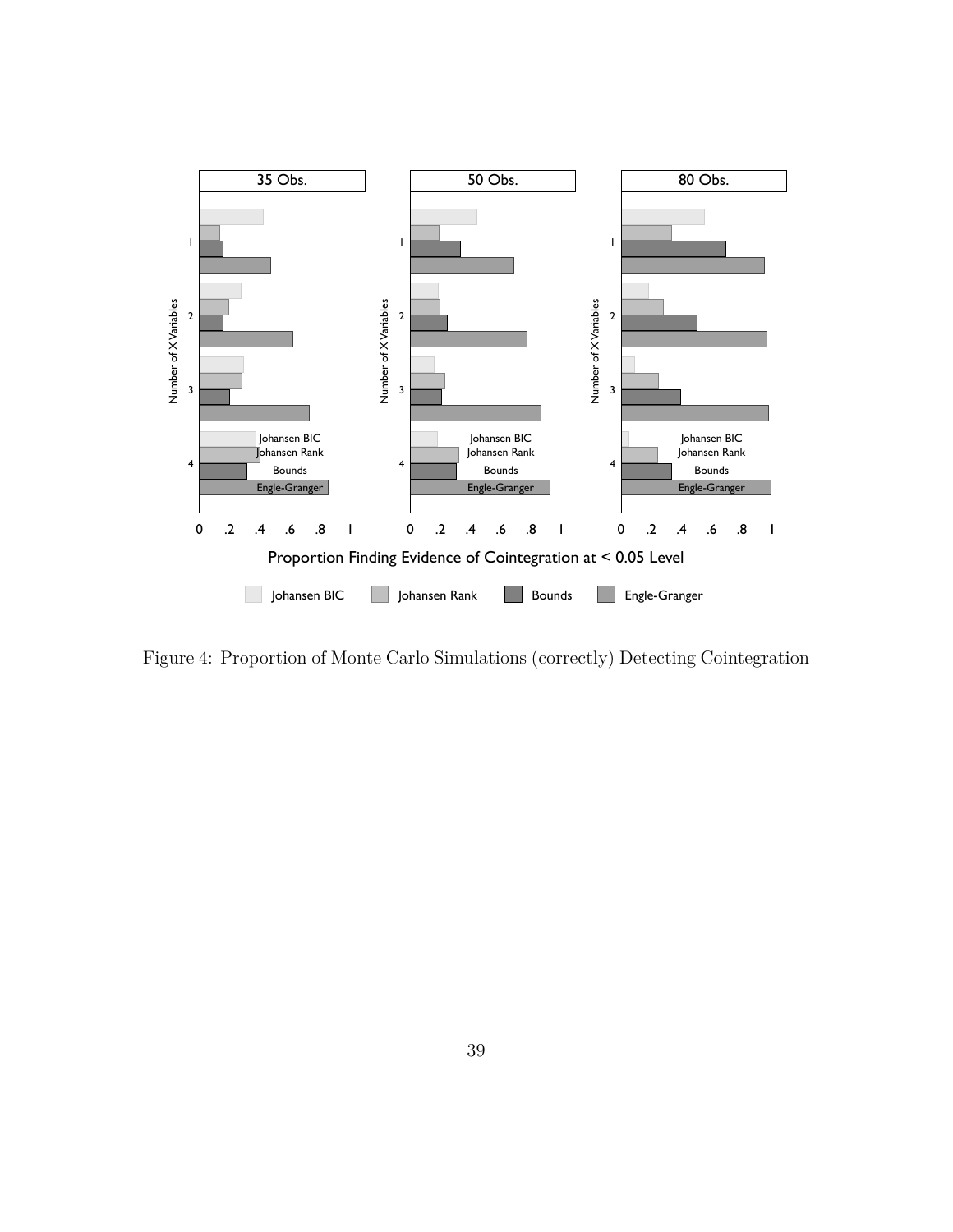|                                                                                                                                                                                                                                                                                                                                                                                       | Original<br>$\widetilde{\Xi}$ | ARDL-<br>$\odot$ | ARDL-Bounds<br>$\widehat{\mathbb{C}}$ | ARDL-Bounds<br>$\widehat{A}$ | Final Model in<br>$\widetilde{\mathfrak{G}}$ |
|---------------------------------------------------------------------------------------------------------------------------------------------------------------------------------------------------------------------------------------------------------------------------------------------------------------------------------------------------------------------------------------|-------------------------------|------------------|---------------------------------------|------------------------------|----------------------------------------------|
|                                                                                                                                                                                                                                                                                                                                                                                       | <b>GECM</b>                   | Bounds           | Excluding                             | Excluding                    | First-Differences                            |
|                                                                                                                                                                                                                                                                                                                                                                                       |                               |                  | Policy                                | Income                       |                                              |
|                                                                                                                                                                                                                                                                                                                                                                                       |                               |                  | T<br>Liberalism $_t$                  | ī<br>Inequality $_t$         |                                              |
| $Welfare_{t-1}$                                                                                                                                                                                                                                                                                                                                                                       | $-0.55**$                     | $-0.55**$        | $-0.23$                               | $-0.37*$                     |                                              |
|                                                                                                                                                                                                                                                                                                                                                                                       | (0.16)                        | (0.16)           | (0.12)                                | (0.14)                       |                                              |
| $\Delta$ Policy Liberalism <sub>t</sub>                                                                                                                                                                                                                                                                                                                                               | $-0.24$                       | $-0.24$          | $-0.33$                               | $-0.05$                      |                                              |
|                                                                                                                                                                                                                                                                                                                                                                                       | (0.42)                        | (0.42)           | (0.46)                                | (0.46)                       | $-0.43$<br>(0.45)                            |
| $\Delta$ Policy Liberalism <sub>t</sub>                                                                                                                                                                                                                                                                                                                                               |                               |                  | $-0.76$                               |                              |                                              |
|                                                                                                                                                                                                                                                                                                                                                                                       |                               |                  | (0.45)                                |                              | $-0.73$<br>(0.45)                            |
| Policy Liberalism $_t$                                                                                                                                                                                                                                                                                                                                                                | $-0.65**$                     | $-0.65**$        |                                       | $-0.21$                      |                                              |
|                                                                                                                                                                                                                                                                                                                                                                                       | (0.22)                        | (0.22)           |                                       | (0.11)                       |                                              |
| $\Delta$ Income Inequality <sub>t</sub>                                                                                                                                                                                                                                                                                                                                               | $-175.70$                     | $-175.70$        | $-136.99$                             | $-183.79$                    | $-155.62$                                    |
|                                                                                                                                                                                                                                                                                                                                                                                       | (122.56)                      | (122.56)         | (132.23)                              | (134.45)                     | (133.85)                                     |
| $\Delta$ Income Inequality $_{t-1}$                                                                                                                                                                                                                                                                                                                                                   |                               |                  |                                       | (137.35)<br>$-202.02$        |                                              |
| Income Inequality $_{t-1}$                                                                                                                                                                                                                                                                                                                                                            | $-152.17*$                    | $-152.17*$       | 7.89                                  |                              |                                              |
|                                                                                                                                                                                                                                                                                                                                                                                       | (65.71)                       | (65.71)          | (33.50)                               |                              |                                              |
| Constant                                                                                                                                                                                                                                                                                                                                                                              | $80.03^\ast$                  | $80.03*$         | 3.18                                  | $13.11*$                     | $-0.54$                                      |
|                                                                                                                                                                                                                                                                                                                                                                                       | (29.92)                       | (29.92)          | (12.92)                               | (4.79)                       | (1.20)                                       |
| Observations                                                                                                                                                                                                                                                                                                                                                                          | 33                            | 33               | 33                                    | 33                           | 33                                           |
| Adjusted $\mathbf{R}^2$                                                                                                                                                                                                                                                                                                                                                               | 0.26                          | 0.26             | 0.12                                  | 71.0                         | 0.07                                         |
| Breusch-Godfrey $\chi^2$ of: AR(1)                                                                                                                                                                                                                                                                                                                                                    | 1.41                          | 1.41             | $0.06\,$                              | 1.10                         | 0.63                                         |
| AR(2)                                                                                                                                                                                                                                                                                                                                                                                 | 1.43                          | 1.43             | 1.09                                  | 1.64                         | 2.05                                         |
| $\mathrm{AR}(3)$                                                                                                                                                                                                                                                                                                                                                                      | 1.50                          | 1.50             | 1.37                                  | 2.10                         | 2.37                                         |
| Durbin's Alternative $\chi^2$ of: AR(1)                                                                                                                                                                                                                                                                                                                                               | $1.16\,$                      | 1.16             | 0.05                                  | 0.90                         | 0.55                                         |
| AR(2)                                                                                                                                                                                                                                                                                                                                                                                 | 1.13                          | 1.13             | 0.85                                  | 1.31                         | 1.79                                         |
| AR(3)                                                                                                                                                                                                                                                                                                                                                                                 | 1.14                          | 1.14             | 1.04                                  | 1.63                         | 2.02                                         |
| $\widehat{\mathfrak{D}}$<br>Cumby-Huizinga $\chi^2$ of AR(1)-AR(                                                                                                                                                                                                                                                                                                                      | 1.06                          | 1.06             | 1.48                                  | $1.26\,$                     | 1.76                                         |
| N<br>Shapiro-Wilk                                                                                                                                                                                                                                                                                                                                                                     | $-0.44$                       | $-0.44$          | 1.66                                  | 0.78                         | 2.70                                         |
| using ARDL-bounds procedure, Models 3 and 4 show the results when testing down using ARDL-bounds, and Model 5 is the<br>Note: Dependent variable is welfare policy mood. Model 1 shows results from Kelly and Enns (2010), Model 2 shows results<br>final model in first-differences. Lag structures determined by SBIC. Standard errors in parentheses. * $p < 0.05$ , ** $p < 0.01$ |                               |                  |                                       |                              |                                              |
|                                                                                                                                                                                                                                                                                                                                                                                       |                               |                  |                                       |                              |                                              |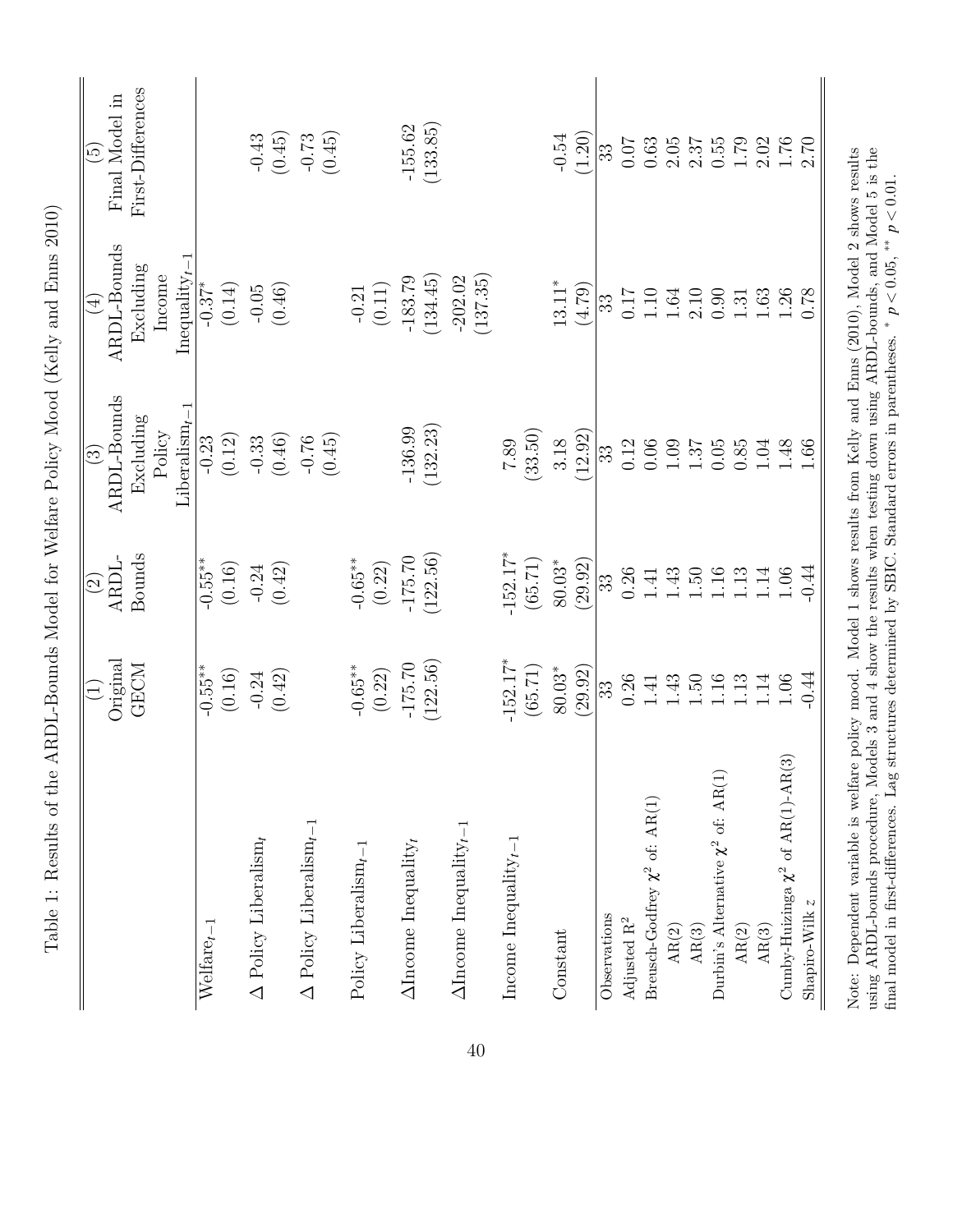| Unit-Root Test                                         | Welfare                           |
|--------------------------------------------------------|-----------------------------------|
| Augmented Dickey-Fuller (with drift)                   | $-2.05*$                          |
| Phillips-Perron                                        | $-1.94$                           |
| Dickey-Fuller GLS (with trend)                         | $-2.55$                           |
| Elliott-Rothenberg-Stock                               | $-2.55$                           |
| Kwiatkowski-Phillips-Schmidt-Shin $(H_0 =$ stationary) | $0.49^*$ (no lag), $0.29$ (1 lag) |
| Conclusion:                                            |                                   |

Table 2: Public Mood Towards Welfare is I(1) (Kelly and Enns 2010)

*Note:*  $* = p < 0.05$ . 33 observations with 1-year lag included for all tests unless otherwise noted.  $H_0$  = series contains a unit-root for all tests except KPSS.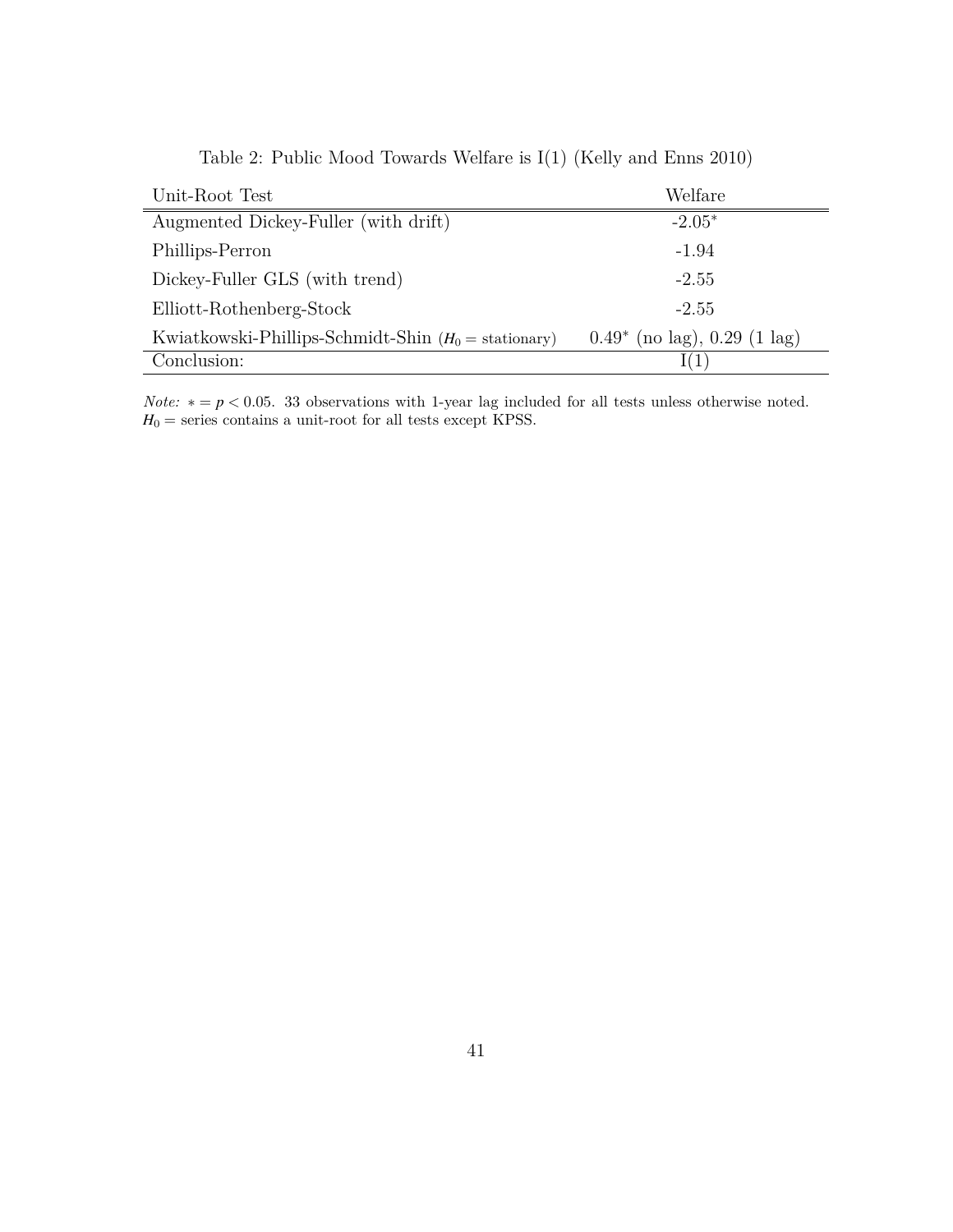|                                                   | (1)                 | (2)                |
|---------------------------------------------------|---------------------|--------------------|
|                                                   | Original GECM       | ARDL-Bounds        |
| Top 1\% Share $_{t-1}$                            | $-0.36**$ $(0.09)$  | $-0.30**$ (0.07)   |
| $\Delta$ Democratic President,                    |                     | $1.47**$ (0.53)    |
| $\Delta$ Democratic President <sub>t-1</sub>      | 0.14(0.56)          |                    |
| Democratic President <sub><math>t-1</math></sub>  | $-0.20(0.36)$       | 0.11(0.34)         |
| $\Delta \%$ Congressional Democrat <sub>t</sub>   |                     | $-0.03(0.04)$      |
| $\Delta \%$ Congressional Democrat <sub>t-1</sub> | 0.05(0.04)          |                    |
| $\%$ Congressional Democrat <sub>t-1</sub>        | $-0.12**$ $(0.04)$  | $-0.12**$ $(0.03)$ |
| $\Delta$ Divided Government <sub>t</sub>          |                     | 0.37(0.46)         |
| $\Delta$ Divided Government <sub>t-1</sub>        | $-0.11(0.50)$       |                    |
| Divided Government <sub><math>t-1</math></sub>    | $-0.93*$ $(0.42)$   | $-0.83$ (0.37)     |
| $\Delta$ Union Membership                         | 0.29(0.28)          | 0.04(0.28)         |
| Union Membership $_{t-1}$                         | $-0.11***$ $(0.03)$ | $-0.09**$ $(0.02)$ |
| Constant                                          | $15.05**$ (3.83)    | $13.30**$ $(2.81)$ |
| Observations                                      | 60                  | 61                 |
| Adjusted $\mathbb{R}^2$                           | 0.20                | 0.29               |
| Breusch-Godfrey $\chi^2$ of: AR(1)                | 1.39                | 3.19               |
| AR(2)                                             | 1.39                | 3.21               |
| AR(3)                                             | 2.79                | 5.03               |
| Durbin's Alternative $\chi^2$ of: AR(1)           | 1.16                | 2.76               |
| AR(2)                                             | 1.14                | 2.72               |
| AR(3)                                             | 2.29                | 4.31               |
| Cumby-Huizinga $\chi^2$ of AR(1)-AR(3)            | 4.41                | 5.09               |
| Shapiro-Wilk $z$                                  | 0.17                | 0.99               |

Table 3: Results of the ARDL-Bounds Model (Volscho and Kelly 2012)

*Note:* Dependent variable is the share of income of the top one percent. Model 1 shows results from Volscho and Kelly (2012) and Model 2 shows results using ARDL-bounds procedure, with lag structure determined by minimizing SBIC. Standard errors in parentheses. *∗ p <* 0*.*05, *∗∗ p <* 0*.*01.